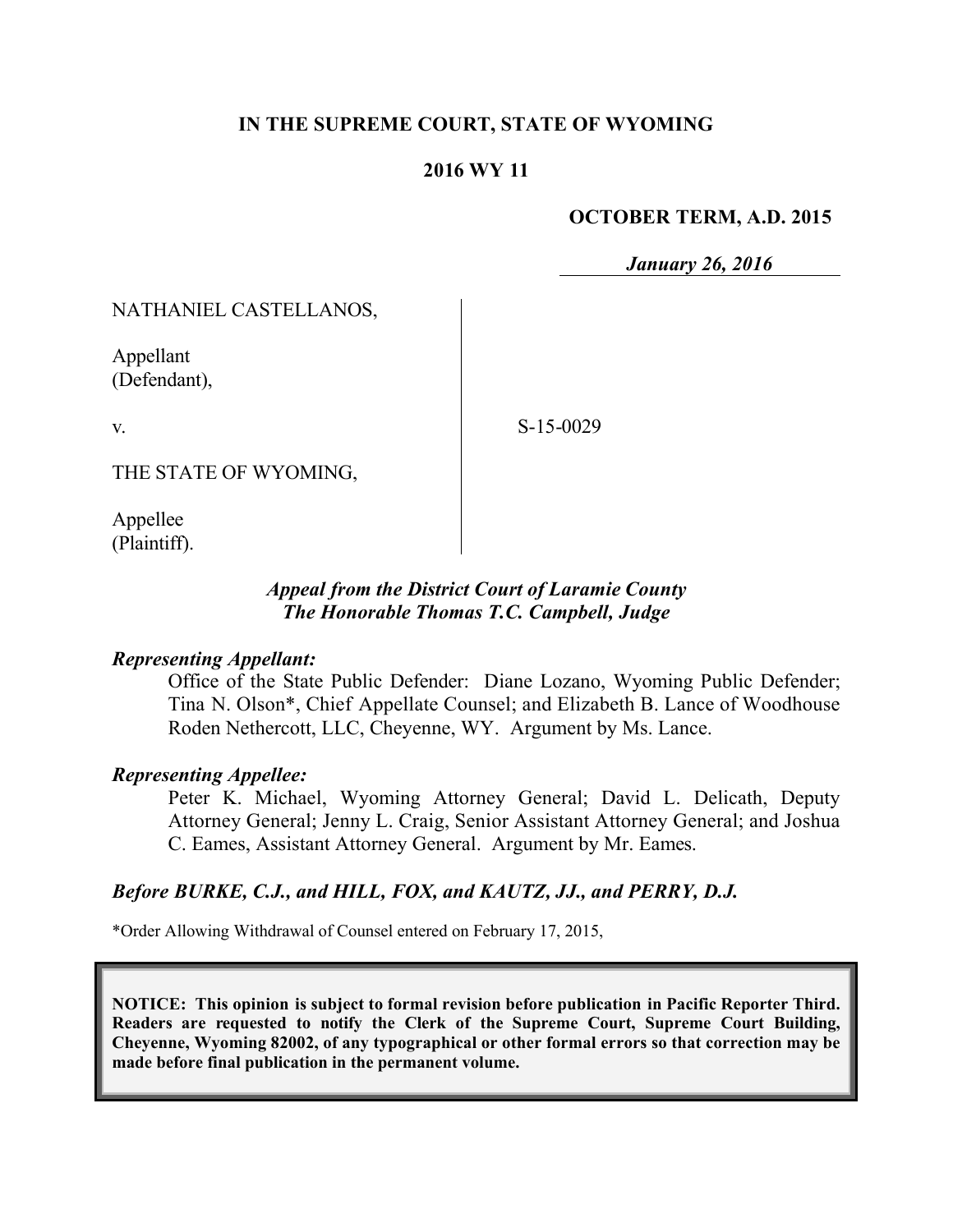#### **HILL,** Justice.

[¶1] Nathaniel Castellanos was arrested on August 23, 2011, and charged with two counts of first degree murder and one count of attempted first degree murder in connection with the shooting of three persons in his home. He was arraigned on October 3, 2011, and his jury trial began on February 18, 2014—910 days after his arrest and 869 days after his arraignment. The jury returned a guilty verdict on all three charges but declined to impose the death penalty. The district court thereafter sentenced Mr. Castellanos to three consecutive sentences of life without the possibility of parole.

[¶2] On appeal, Mr. Castellanos claims a violation of his right to a speedy trial under Wyoming Rule of Criminal Procedure 48 and the United States Constitution. He also claims ineffective assistance of counsel and error in the jury selection process. We affirm.

#### **ISSUES**

[¶3] Mr. Castellanos states the issues on appeal as follows:

- I. Was Mr. Castellanos denied his right to a speedy trial in violation of both the Wyoming and United States Constitutions and W.R.Cr.P. 48?
- II. Was Mr. Castellanos denied the effective assistance of counsel by his first appointed counsel?
- III. Did the trial court abuse its discretion when it denied Mr. Castellanos' challenges for cause against two jurors?

# **FACTS**

#### **I. Events Leading to the Arrest of Mr. Castellanos**

[¶4] On August 23, 2011, Mr. Castellanos decided to take a few days leave from his employment to deal with the stress he was experiencing from a break-up with his fiancé that afternoon and from child custody disputes he was having with his ex-wife. That evening, he sent text messages to his friend Megan McIntosh inviting her for a beer and to play poker at Mingles Bar in Cheyenne, Wyoming. The two exchanged text messages in which Ms. McIntosh told Mr. Castellanos that she now had a boyfriend and probably could not make it to the bar in time for the poker game. Mr. Castellanos replied that she should bring her boyfriend and they could just have a drink.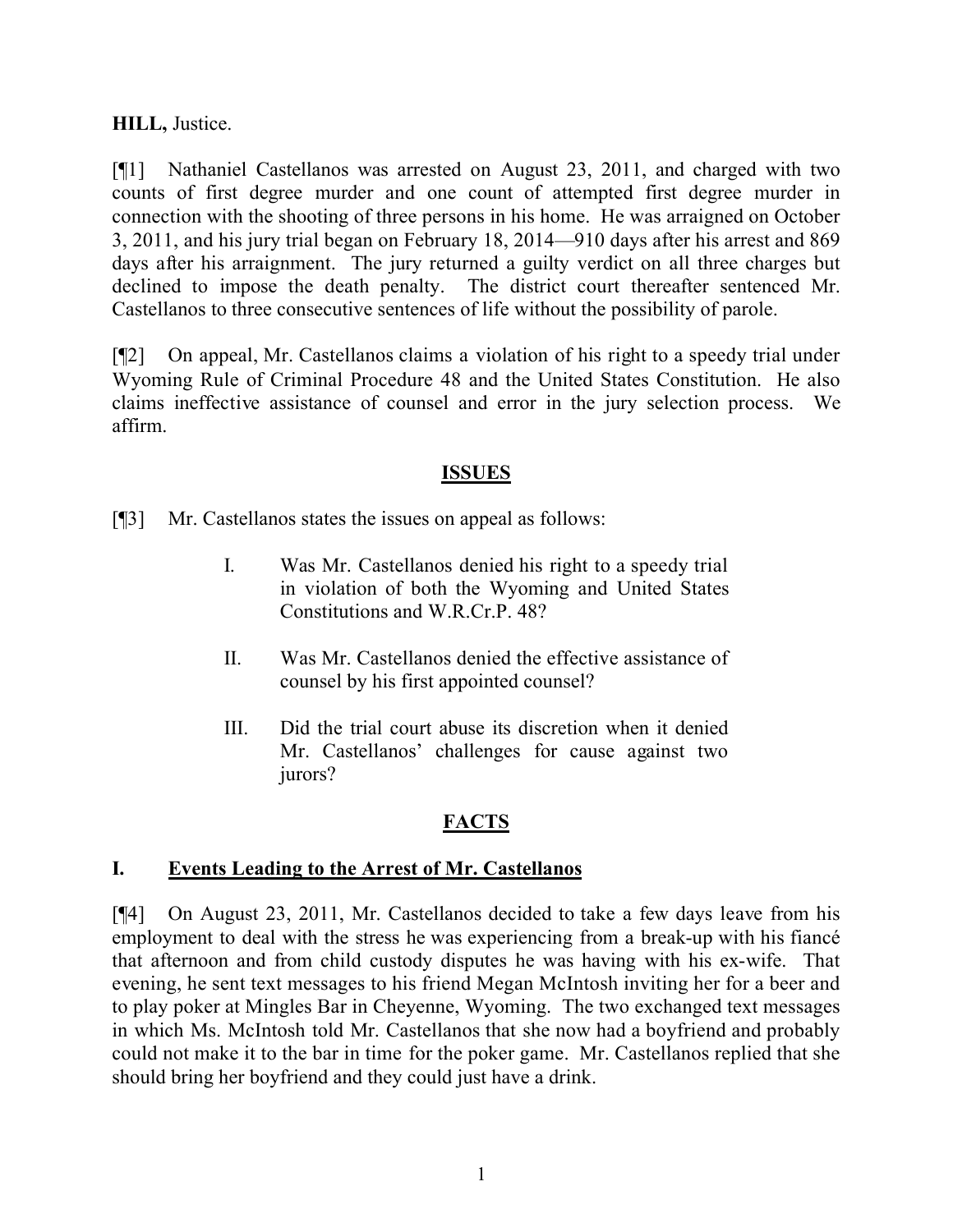[¶5] At around 8:00 to 8:30 that evening, Ms. McIntosh went to Mingles Bar with her boyfriend, Corey Walker, and her roommate, Amber McGuire. When they arrived at Mingles, they got their drinks and sat at a table. Ms. McIntosh then approached Mr. Castellanos at the bar where he was seated. She talked with him for a bit and then the two returned to the table, where Mr. Castellanos introduced himself to Mr. Walker and Ms. McGuire. After visiting for a while, the four decided to leave the bar and go to Mr. Castellanos' home.

[¶6] At Mr. Castellanos' home, the four sat on his patio and had drinks. At some point, Mr. Castellanos asked if any of them knew where they could get some marijuana, and Ms. McGuire said she knew of someone who might be able to sell them some. Ms. McGuire made arrangements to meet that person at King Soopers, and the four got in Mr. Walker's car. On the way to King Soopers, Ms. McGuire became concerned with the way Mr. Castellanos was acting because he kept asking about the person they were meeting and he wanted to personally meet him. Ms. McGuire was concerned that Mr. Castellanos might be an informant so she called off the meeting.

[¶7] The four returned to Mr. Castellanos' home, and Ms. McGuire, Ms. McIntosh, and Mr. Walker went upstairs into the dining room/kitchen area. Mr. Castellanos then came running up the stairs, entered the dining room/kitchen area, and shot Mr. Walker. Mr. Castellanos next turned to Ms. McIntosh and yelled, "You stupid lying bitch. How could you do this to me[?] Don't you love me?" Ms. McIntosh was crying and trying to tell Mr. Castellanos to call 911. She crouched down and held a hand over her head, and Mr. Castellanos shot her. Mr. Castellanos then turned to Ms. McGuire, and she asked, "How could you do this to us?" Mr. Castellanos replied, "Because somebody's got to do it," and then he shot Ms. McGuire.

[¶8] At approximately 10:47 that evening, a neighbor of Mr. Castellanos called 911 because she had heard the shots fired in Mr. Castellanos' home. The neighbor reported that she heard one shot followed by screaming and then two more shots. Officer Matthew Colson of the Cheyenne Police Department was the first to respond to the reported shots and arrived at the scene at 10:51 p.m. He first drove slowly through the neighborhood with his headlights off and then parked and began to walk the neighborhood on foot. Officer James Eddy arrived at 10:58 p.m. while Officer Colson was walking the neighborhood.

[¶9] When Officer Eddy got out of his vehicle, both officers heard another gunshot from inside Mr. Castellanos' home. The officers approached the house, with Officer Colson staying in a position to maintain a line of sight with the front of the house, and Officer Eddy working his way to the back of the house. As Officer Eddy approached the back of the house, he could see Mr. Castellanos standing in front of the kitchen window behaving in what appeared to be a calm manner. Officer Eddy watched Mr. Castellanos for a moment and then illuminated his flashlight and made verbal contact with him.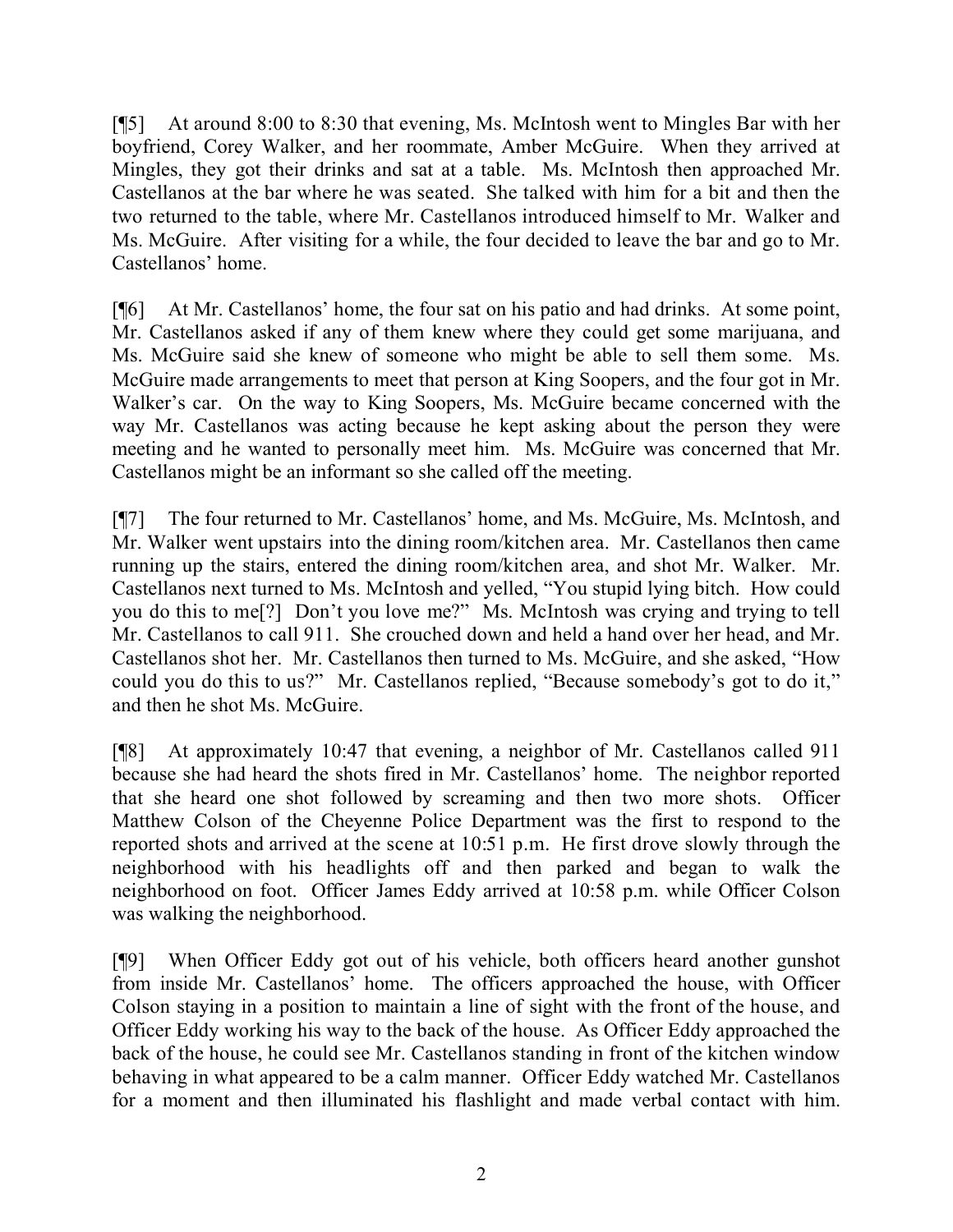Officer Eddy ordered Mr. Castellanos to exit the house with his hands raised, and Mr. Castellanos complied. As Officer Eddy handcuffed Mr. Castellanos, Mr. Castellanos told him that the man who did the shooting had run out the front door. When Officer Eddy told him no one came out the front door, Mr. Castellanos told him the shooter must have run downstairs.

[¶10] When additional officers arrived, a search of Mr. Castellanos' entire residence was conducted. Officers found the three victims but no other persons were found in the home. Officers also found a wet handgun on the kitchen counter next to a wet paper towel with blood on it. Mr. Castellanos told the investigating detective that the handgun was his and that he had tried to clean the weapon and his own hands after wrestling the gun away from the shooter.

[¶11] Mr. Walker and Ms. McIntosh each suffered a single gunshot wound to the forehead and died from their injuries. Ms. McGuire suffered two gunshot wounds to the head and survived her injuries.

[¶12] Mr. Castellanos was taken into custody on August 23, 2011, and a warrant for his arrest was issued on August 26, 2011. On August 26, 2011, the State filed an information charging Mr. Castellanos with two counts of first degree murder and one count of attempted first degree murder. The proceedings following Mr. Castellanos' arrest were prolonged, and because Mr. Castellanos has asserted a violation of his right to a speedy trial, we must set forth those proceedings and their dates in some detail.<sup>1</sup>

# **II. Proceedings Following the Arrest of Mr. Castellanos**

 $\overline{a}$ 

# **A. Preliminary Hearing, Arraignment and State's Death Penalty Election**

[¶13] On August 26, 2011, the circuit court issued a notice of setting that scheduled Mr. Castellanos' preliminary hearing for September 1, 2011. On August 31, 2011, Mr. Castellanos filed a Waiver of Speedy Preliminary Hearing and moved to continue the preliminary hearing. The preliminary hearing was continued to September 8, 2011, and following that hearing, Mr. Castellanos was bound over to the district court.

[¶14] On September 16, 2011, the district court, the Honorable Peter G. Arnold presiding, issued an order setting Mr. Castellanos' arraignment for September 26, 2011. On September 22, 2011, Mr. Castellanos requested a re-setting of the arraignment, and on that same date, the arraignment was continued to October 3, 2011. On October 3, 2011, the court held Mr. Castellanos' arraignment hearing and accepted his plea of not guilty to

<sup>&</sup>lt;sup>1</sup> The proceedings set forth in the following portion of this opinion relate primarily to Mr. Castellanos' claim that his right to a speedy trial was violated. Additional facts relevant to Mr. Castellanos' claims of ineffective assistance of counsel and errors in jury selection will be set forth in our discussion of those issues.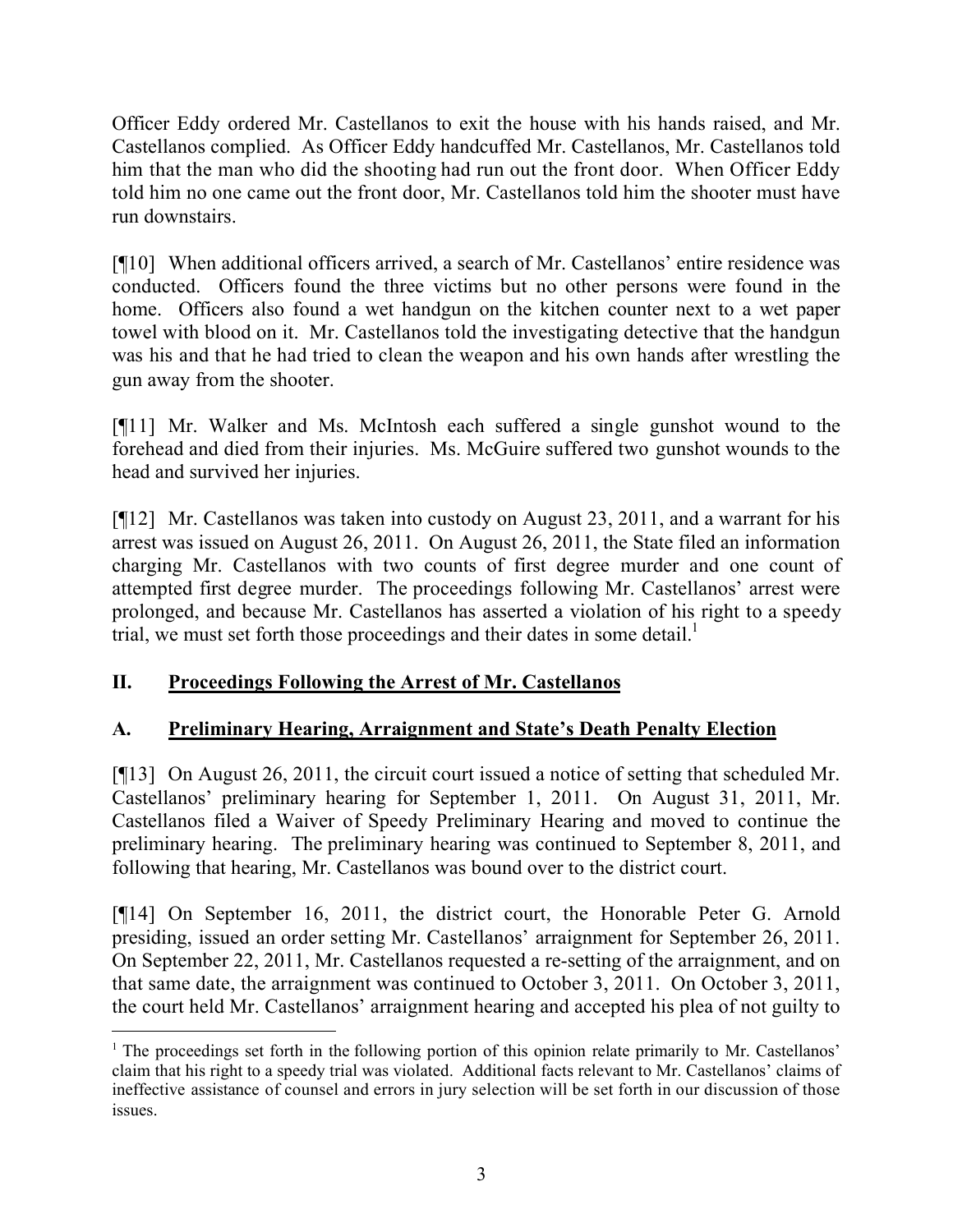all charges. During that hearing, after Mr. Castellanos had entered his plea, defense counsel asked the court to continue the arraignment to allow for the filing of any motions required to be filed before arraignment. The court commented that Mr. Castellanos' plea had already been entered and accepted but granted the request and continued the arraignment to October 10, 2011. The arraignment then concluded on October 10, 2011.

[¶15] On October 14, 2011, the district court entered an order setting October 31, 2011 as the State's deadline to elect whether to seek the death penalty. On October 25, 2011, Mr. Castellanos moved to extend that deadline to allow the defense an additional ninety days in which to submit information that might dissuade the State from seeking the death penalty. On October 26, 2011, the court held a hearing on the defense motion. During that hearing, the court asked whether defense counsel would concede that the delay caused by the extension would be attributable to the defendant and then ordered both parties to brief the question. At that point, defense counsel informed the court that Mr. Castellanos was not willing to waive his right to a speedy trial. On November 15, 2011, the parties filed a stipulated agreement regarding the State's deadline for making its death penalty election. The parties agreed that the defense would submit mitigating evidence to the State on or before December 23, 2011, and the State would announce its election on or before December 30, 2011. The parties further stipulated:

> The parties also agreed that this extension was requested by the Defendant, and that it does not fall within any of the statutory exemptions for calculation of speedy trial, as set forth in W.R.Cr.P. 48(b)(3). The parties therefore agree that this extension shall not be exempted from the speedy trial calculation.

[¶16] On November 15, 2011, the district court entered an order setting the deadlines to which the parties stipulated and also providing:

> IT IS FURTHER ORDERED that the extension of time granted herein is attributable to the Defendant, and does not fall within any of the statutory exemptions for calculation of speedy trial, as set forth in W.R.Cr.P. 48(b)(3). This extension shall therefore not be exempted from the speedy trial calculation.

[¶17] On December 27, 2011, the State filed its Notice of Intent to Seek Death Penalty. The State cited the following aggravating circumstances in support of its notice:

> 1. That the Defendant knowingly created a great risk of death to two or more people.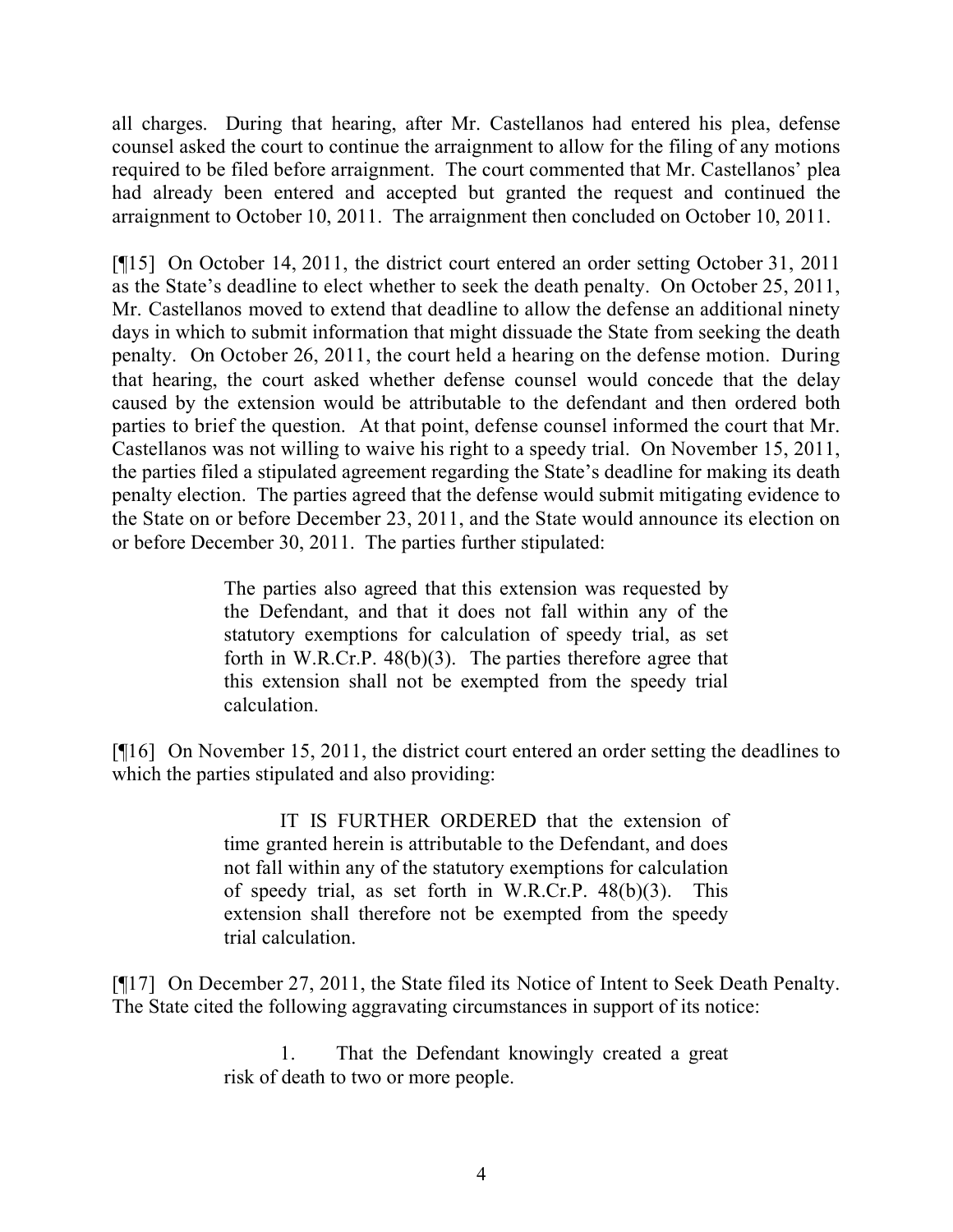2. That the Defendant poses a substantial and continuing threat of future dangerousness or is likely to commit continued acts of criminal violence.

3. That the Defendant, prior to any penalty phase proceedings, will have been convicted of a felony involving the use or threat of violence to a person.

4. That the murder was especially atrocious or cruel, being unnecessarily tortuous [sic] to the victim, Megan McIntosh.

5. The murder was committed for the purpose of avoiding or preventing a lawful arrest. $<sup>2</sup>$ </sup>

### **B. First Continuance and Withdrawal of Defense Team One**

[¶18] Mr. Castellanos' trial was originally set for March 20, 2012. On January 6, 2012, defense counsel filed a motion to continue the trial for a period of eighteen months.<sup>3</sup> In support of the motion to continue, defense counsel emphasized the heightened responsibility that attaches to defending a death penalty case and the additional time demanded to adequately prepare a defense in such a case. Defense counsel further stated (citations omitted):

> 6. Discovery is ongoing, and the Defendant continues to receive materials from the State. These materials must be carefully analyzed and evaluated, not only by counsel, but by various expert witnesses. To-date the State has produced well over 1,500 pages of material, the most recent 500 pages being received on January 3.

> 7. Counsel for the Defendant are required under the *ABA Guidelines for the Appointment and Performance of Defense Counsel in Death Penalty Cases* to receive specialized training in capital litigation. The appropriate seminars and programs are located throughout the United States, the first of which, "Capital Case Defense Seminar," is scheduled for February 17-20 in Monterey, California. Another crucial seminar, the NACDL "Capital Voir Dire

<sup>&</sup>lt;sup>2</sup> The State separately listed the aggravating circumstances for the murders of Corey Walker and Megan McIntosh. This list was the one provided for the murder of Ms. McIntosh. The aggravating circumstances identified for the murder of Mr. Walker were identical to factors one through three on the list for Ms. McIntosh.

<sup>&</sup>lt;sup>3</sup> At this point, the public defenders assigned to represent Mr. Castellanos were Robert Rose, III, and Mitch Guthrie. By the time Mr. Castellanos was tried, he had three separate teams of public defenders. For clarity, we shall refer to this first team of attorneys as Defense Team One.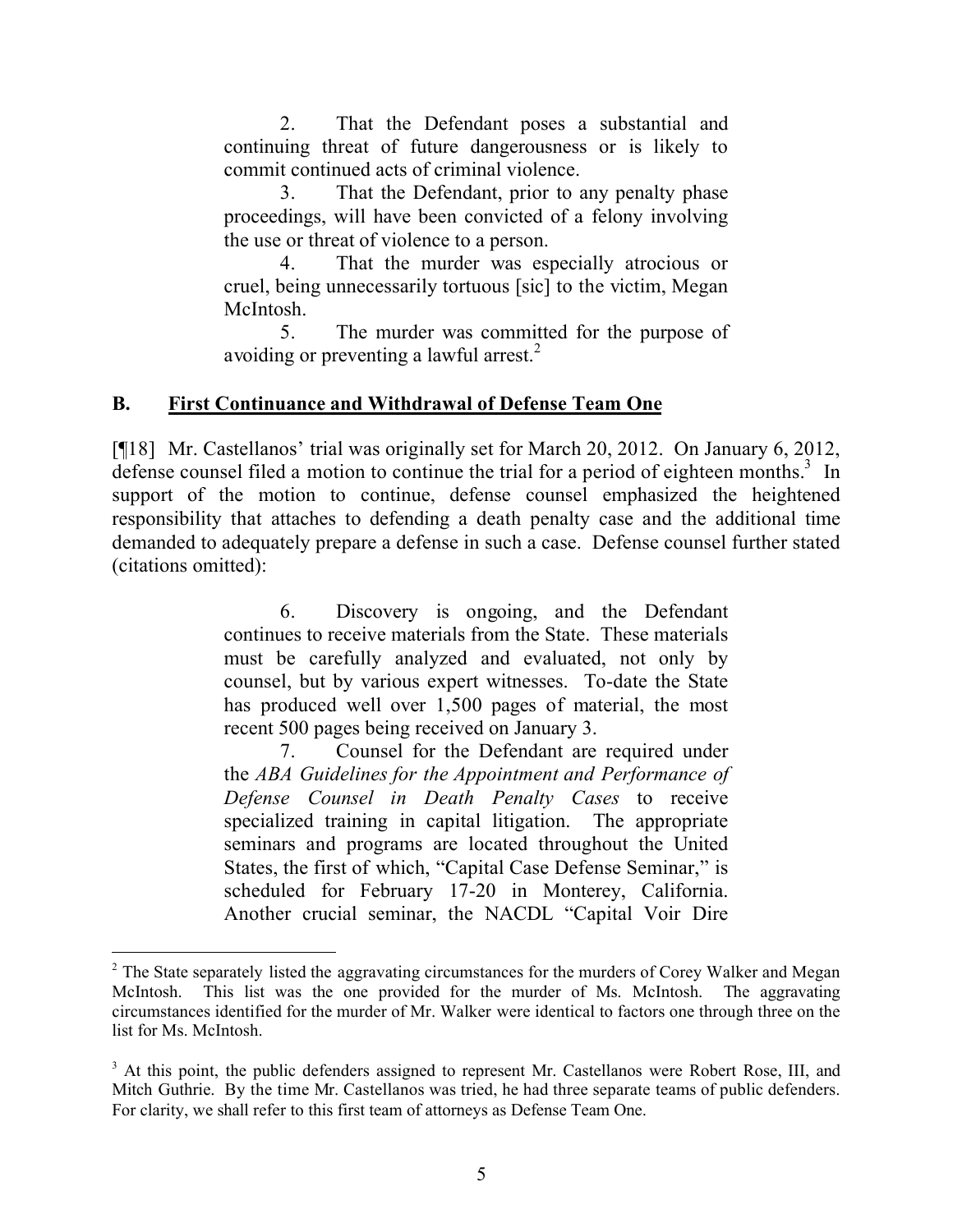Training Seminar," is slated for May 17-19 in Boulder, Colorado. A third is the "Bryan R. Shechmeister Death Penalty College" at Santa Clara University School of Law, July 21-26. Undersigned counsel are required as a part of their employment, in capital litigation, to attend these seminars.

\* \* \*

9. Undersigned counsel are still in the process of identifying and retaining certain expert witnesses, some of whom are not able to be identified and retained until the State reveals the nature and extent of the evidence it intends to introduce at trial. Upon information and belief, a substantial amount of the evidence in this case is forensic, which is currently undergoing scientific analysis by the Wyoming State Crime Laboratory. The results of such testing will dictate the type of experts required by the Defendant.

11. Undersigned counsel have conferred at great length with the Defendant regarding the need for a continuance, and the desire that he sign a waiver of speedy trial to enable counsel to thoroughly prepare. To-date, however, the Defendant refuses to waive speedy trial, and insists on proceeding to trial on March 20, 2012.

\* \* \*

\* \* \*

12. For the reasons stated above, undersigned counsel for the Defendant will not be prepared to try the case on March 20, 2012. Moreover, undersigned counsel will not be considered legally competent to effectively represent the Defendant in a capital case at that time. Should the Court elect not to continue this matter for the time requested, undersigned counsel will have no alternative but to seek withdrawal from representing the Defendant in this matter.

[¶19] Although the district court had ordered that pending motions would be considered at a motions hearing on January 18, 2012, the court emailed all counsel on January 10, 2012, and requested that the parties be present for a hearing that day regarding the defense motion to continue. The court informed counsel:

> I think it is appropriate to have a hearing at which I receive information from Ms. Lozano [State Public Defender] about the availability of replacement counsel for [Mr. Rose] and [Mr. Guthrie]. The way I read the motion for a continuance, they do not currently feel professionally prepared to proceed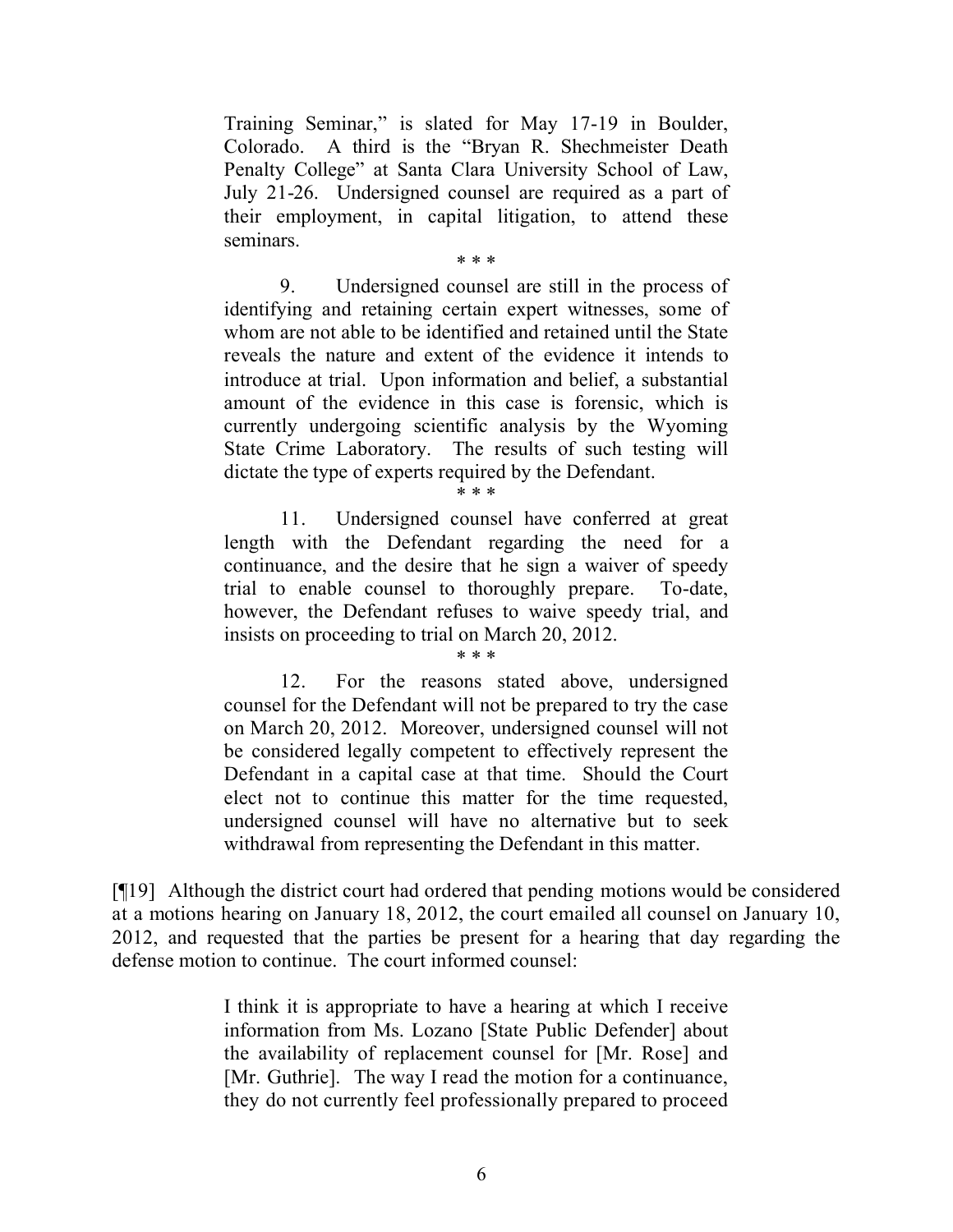with Mr. Castellanos's defense. I am uncomfortable conducting the hearing on the 18th without some information from the public defender's office as to the availability of counsel competent to replace Mr. Rose and Mr. Guthrie if that is the outcome of the motion to continue. By the same token, I am uncomfortable waiting another week to make that decision. I realize there are other motions pending which are critical to the proceeding, however, I believe it is important to get replacement counsel on board as soon as possible in the event I decline to grant the motion to continue.

[¶20] State Public Defender Diane Lozano did appear at the January 10, 2012 hearing. Ms. Lozano advised the court that the two public defenders whom she felt were most qualified to serve as lead counsel in a death penalty case would not be available until the middle to end of February 2012. Ms. Lozano informed the court that she herself was qualified to try capital cases and to supervise this capital case, but that she could not serve as lead counsel because of the potential conflict should her appellate division need to make arguments concerning the effectiveness of trial counsel. Ms. Lozano further informed the court:

> I would also add that when we first were appointed to this case, of course, it wasn't a capital case. I chose two attorneys who I know to be competent who provide highquality legal representation in all manner of cases, but specifically, the more serious conflict cases specifically for Mr. Rose.

> I will be honest with the Court and tell the Court that we began treating this as a potential capital case from the minute we were appointed to it, given the fact and circumstances we thought that it would be better to be cautious in that regard.

> We have hired a mitigation specialist who has started some investigations. I have not talked to her in regard to this motion. My guess is that she would need six to nine more months to investigate mitigation, but that's probably between the Court and Ms. Herrera would be our mitigation specialist's name.

> > THE COURT: I assume she is an attorney.

MS. LOZANO: You know, she is an attorney. A lot of mitigation specialists are not, but she is also. And she's got a therapeutic background and a mitigation investigation background on top of the fact of investigation.

THE COURT: What's her name?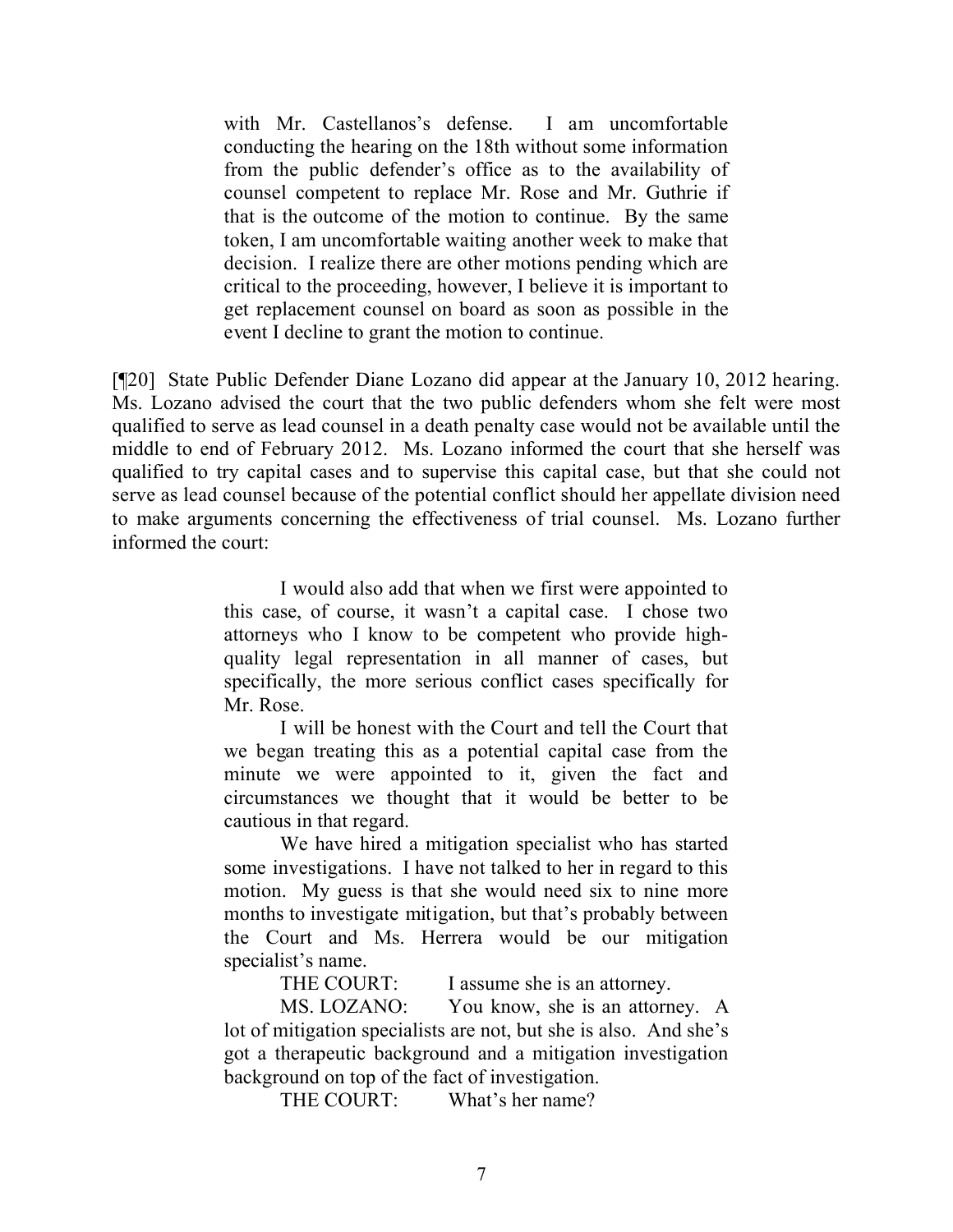MS. LOZANO: Susan Herrera. She's based in New Orleans. And we can probably get you more information on her if we need to.

We also started looking for training immediately because although I felt that Mr. Guthrie and Mr. Rose were qualified to do this case, I knew I needed to get them training.

[¶21] The district court did not decide the defense motion to continue during the January 10th hearing and instead took the matter under advisement. In doing so, the court directed that Mr. Castellanos be appointed separate counsel to advise him on his speedy trial right and on the filing of objections to the requested continuance.

[¶22] The State objected to the defense motion to continue both during the January 10, 2012 hearing and in a written opposition filed on January 11, 2012. In its written opposition, the State particularly objected to a continuance of eighteen months and asked that if a continuance were granted, that it be a much shorter continuance and that the trial be scheduled by August 2012. In its written opposition, the State also took issue with the defense assertion that the continuance was necessary due to delays in receiving discovery from the State:

> 4. Forensic evidence testing issues were discussed and a time line of completed testing in January, 2012 was indicated. Defense counsel agreed such a time line was workable. It appears all forensic testing will be completed by that time.

> 5. Full discovery was provided by the State despite there being no demand filed by the Defendant. The last 500 pages listed by the Defendant in his motion consist largely of transcripts of interviews. The recordings of those interviews had been provided in the past.

[¶23] On January 17, 2012, the district court held a second hearing on the defense motion to continue. The attorney appointed to advise Mr. Castellanos on his speedy trial right was present and informed the court that Mr. Castellanos would not waive his right to a speedy trial and objected to the requested continuance. The court then ruled that it would grant the continuance on the court's own motion in the due administration of justice.

[¶24] On January 24, 2012, the district court issued its written Order Continuing Trial. The court explained its ruling and invited Mr. Castellanos to inform the court of any prejudice resulting from the continuance:

> Rule  $48(b)(4)(B)$  only allows a continuance on the Court's motion without a waiver of the right to a speedy trial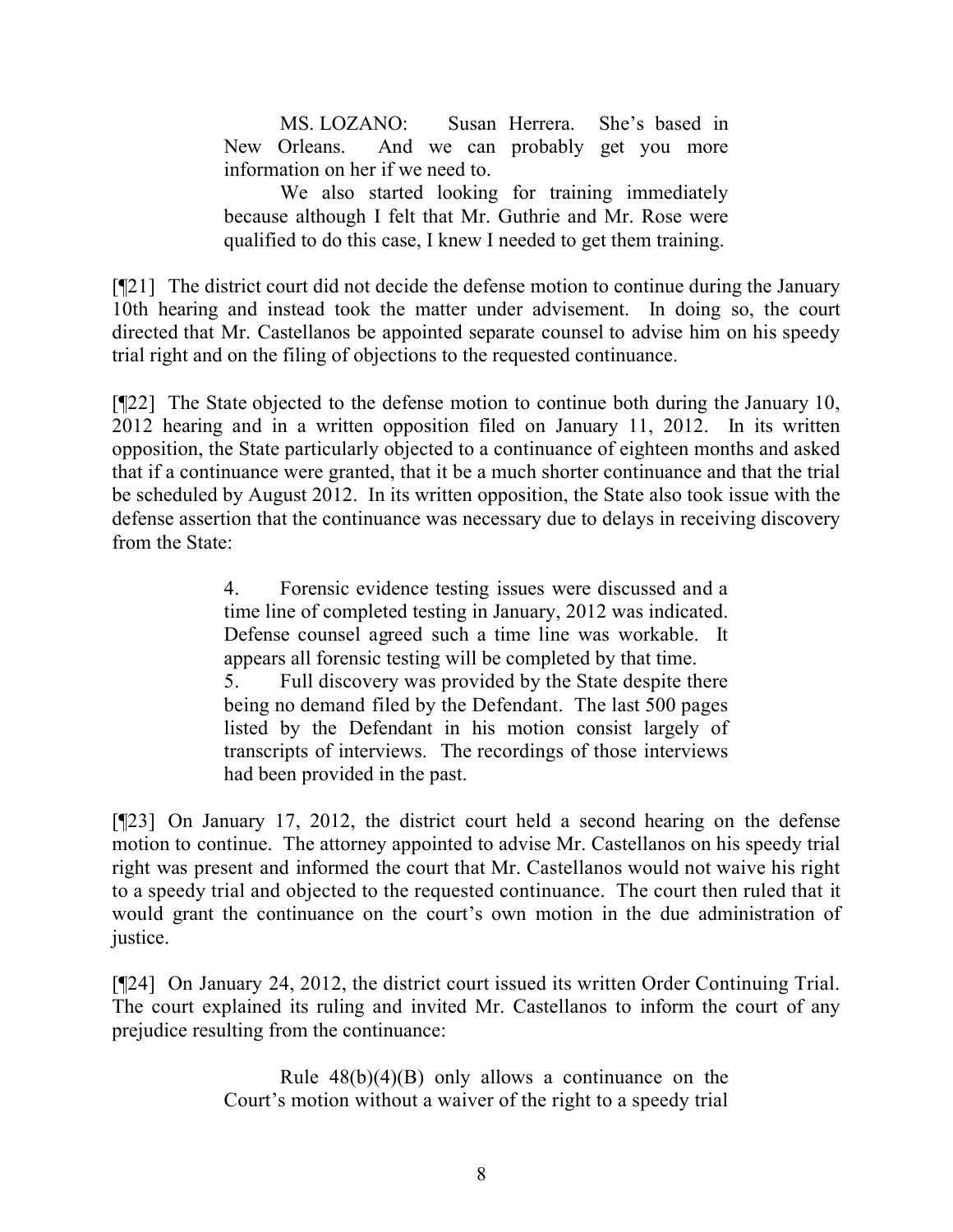if the Court finds a continuance is required in the "due administration of justice." \* \* \* In this case, in order for the Defendant to receive a fair trial, he must have competent counsel experienced in the defense of capital cases. Therefore, the due administration of justice requires a continuance in order that the Defendant's right to a fair trial may be preserved.

Rule  $48(b)(4)(B)$  only allows a continuance on the Court's motion without a defendant's waiver of the right to speedy trial if the defendant "will not be substantially prejudiced" by the delay. The Wyoming Supreme Court has stated that when considering whether a Defendant has been prejudiced by a continuance, the "most serious" factor to consider is whether a defendant's defense will be impaired. *Whitney v. State*, 2004 WY 118, ¶ 54, 99 P.3d 457, 475 (Wyo. 2004). This is because "the inability of a defendant adequately to prepare his case skews the fairness of the entire system." *Id*. Defendant's counsel has alleged that in order to adequately prepare for trial and competently represent the Defendant, a continuance is necessary. The Defendant may, with the advice of Mr. Serelson, file with the court any information regarding possible prejudice that this continuance may cause. However, at this point, the Court does not find that a continuance will prejudice the Defendant as anticipated by Rule  $48(b)(4)(B)$ .

[¶25] On February 21, 2012, the district court issued an order setting Mr. Castellanos' trial to begin on August 14, 2012. On February 24, 2012, Defense Team One moved to withdraw as counsel for Mr. Castellanos on the ground that counsel from the Public Defender's Office with prior capital case experience had been assigned as lead counsel for Mr. Castellanos. On February 27, 2012, the court held a hearing on Team One's motion to withdraw. One of Mr. Castellanos' new attorneys, Kerri Johnson, was present for that hearing and informed the court that she and Robert Oldham would be formally entering their appearance on behalf of Mr. Castellanos later that day. Ms. Johnson also informed the court that she could not be prepared to go to trial by the original mid-March trial date, but that she would be filing a speedy trial demand on behalf of Mr. Castellanos, and that the trial should not be continued past the August date without a speedy trial waiver.

[¶26] On February 27, 2012, Ms. Johnson and Mr. Oldham (Defense Team Two), formally entered their appearance for Mr. Castellanos and filed a demand for a speedy trial pursuant to W.R.Cr.P. 48. On March 2, 2012, Mr. Castellanos signed and filed his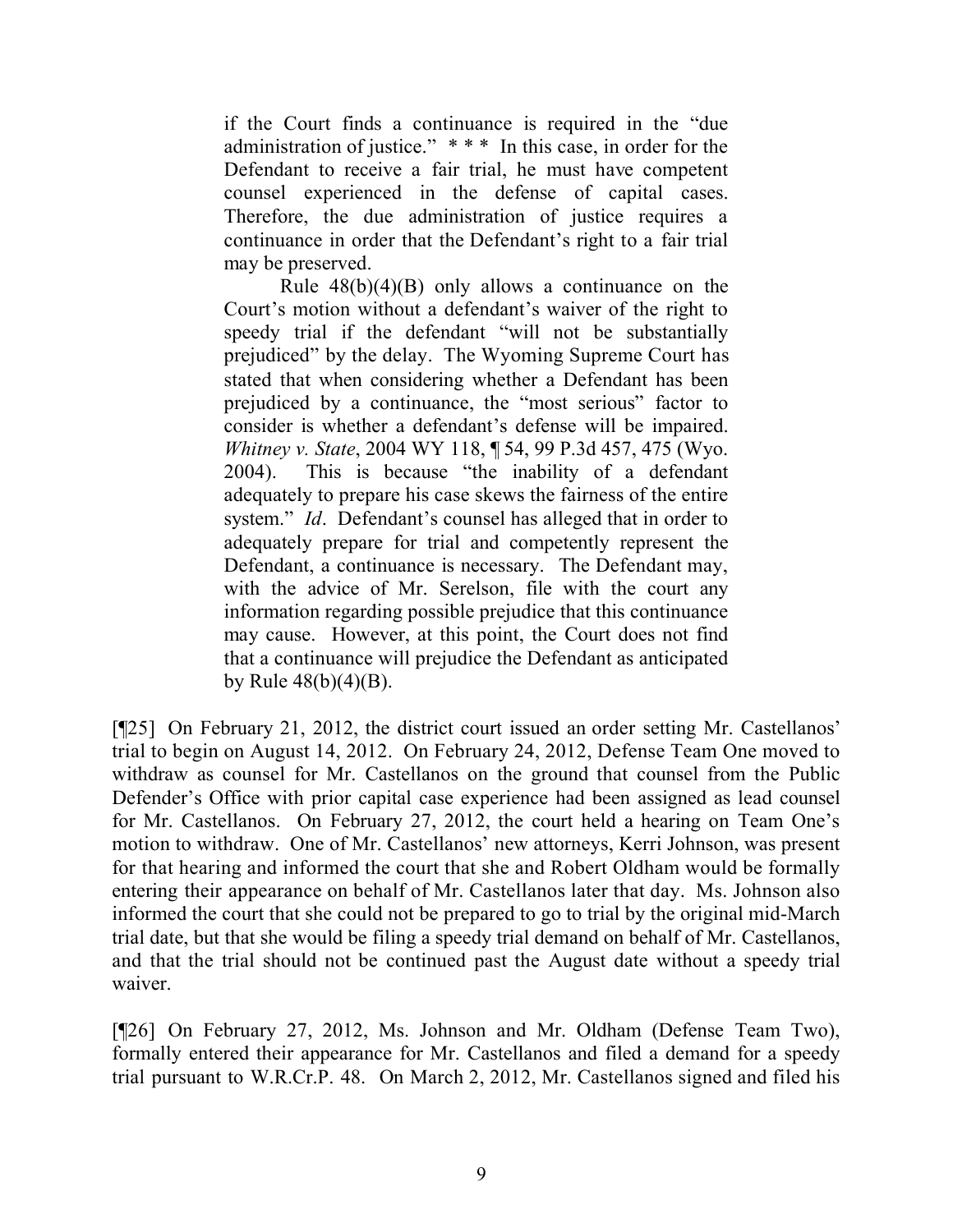objection to the continuance of the March trial date. On March 8, the district court issued an order in response to Mr. Castellanos' objection. The court ruled:

> In the Defendant's Objection, he alleges that it was inappropriate for his counsel at the time of the Order to allege that they needed more training and then move to withdraw.

> The Defendant has failed to show that he will be "substantially prejudiced" by the continuance, as anticipated by Wyoming Rules of Criminal Procedure, Rule 48. Not only will he not be prejudiced by this delay, his former counsel conceded that they were not sufficiently professionally prepared to try the case on the date scheduled, that being March 20, 2012 and even more particularly since the Defendant's current counsel are professionally capable of representing the Defendant. The Court also notes that Ms. Johnson, one of the Defendant's current counsel advised the Court on the record that she could not be prepared to try the case in March, 2012. Lastly, the defendant's counsel participated with the State's attorney in selecting the date of August 14, 2012 for the trial.

### **C. Mental Health Proceedings and Second Continuance**

[¶27] On July 30, 2012, Defense Team Two filed a motion to continue Mr. Castellanos' August 14, 2012 trial. As grounds for the motion, defense counsel asserted: 1) that the testimony of Amber McGuire, the surviving victim, had recently changed; and 2) the defense team's mitigation investigation was not yet complete and had been complicated by recent mental health evaluations which required further investigation into Mr. Castellanos' medical history, the records of which were located outside the United States. The State opposed the motion to continue and disputed there were any material changes in Ms. McGuire's testimony or that there was any need to further investigate mitigation evidence.

[¶28] On July 30, 2012, Defense Team Two also filed a motion to suspend proceedings to determine Mr. Castellanos' competency to proceed. In support of this motion, defense counsel cited a recent evaluation by a mental health professional, which counsel felt required additional time to investigate the causes, effects, severity and duration of the diagnosed mental illness. Defense counsel further asserted:

> 3. However, in a meeting with Mr. Castellanos to inform him of the motion to continue and the reasons therefore, the client was adamant that counsel withdraw the motion.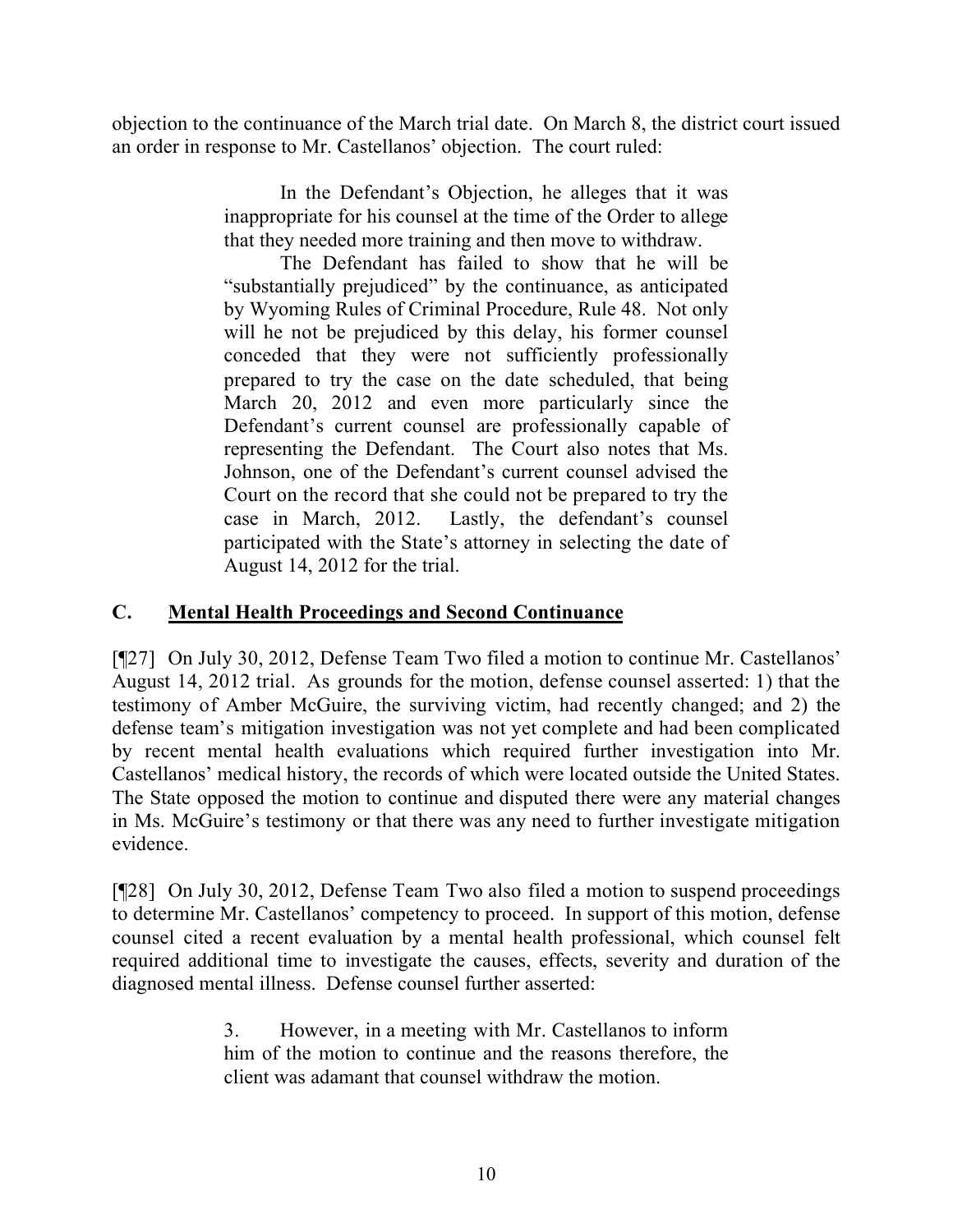4. When Counsel inquired as to the reasons Mr. Castellanos refused the request for a continuance, an irrational conversation ensued. This led Counsel to believe that his responses were based on some of the symptoms of his mental illness rather than rational thought. This conversation made it clear to counsel that he lacks the capacity to meet the standards in W.S.  $\S$  7-11-303(c)(iii).

[¶29] On August 7, 2012, the district court entered an Order to Suspend Proceedings Pending Evaluation of the Defendant Pursuant to W.S. 7-11-303(a). The court ordered that Mr. Castellanos be transported to the Wyoming State Hospital and that the State Hospital complete its evaluation of Mr. Castellanos and file its report within thirty days. On August 30, 2012, the State Hospital requested a thirty-day extension of its reporting deadline:

> \* \* \* Mr. Castellanos was ordered to be evaluated on an inpatient basis. At the present time the CJS unit is at capacity and we anticipate the ability to admit this individual by the week of September 17, 2012. We respectfully request a 30 day extension from the date of admission to complete this evaluation, making the report available to the Court on or before October 17, 2012.

[¶30] On August 30, 2012, the district court granted the Hospital's requested thirty-day extension to complete the evaluation and report. On November 1, 2012, the State filed a motion to compel requesting an order compelling the State Hospital to produce its report for the evaluation of Mr. Castellanos. On November 2, 2012, the State Hospital requested a second thirty-day extension to complete its evaluation and report:

> Due to the number of evaluations being requested at this time Mr. Castellanos was not admitted to the Criminal Justice Services (CJS) of the Wyoming State Hospital until September 24, 2012. Due to the complexities of the existing caseloads, we are respectfully requesting an additional 30-day extension to allow the designated evaluator the adequate time to complete this evaluation. The evaluation will be available to the Court on or before November 16, 2012.

[¶31] On November 2, 2012, the district court entered an order granting the State Hospital's request for a second thirty-day extension. On November 19, 2012, the State Hospital issued its evaluation report for Mr. Castellanos. The report concluded: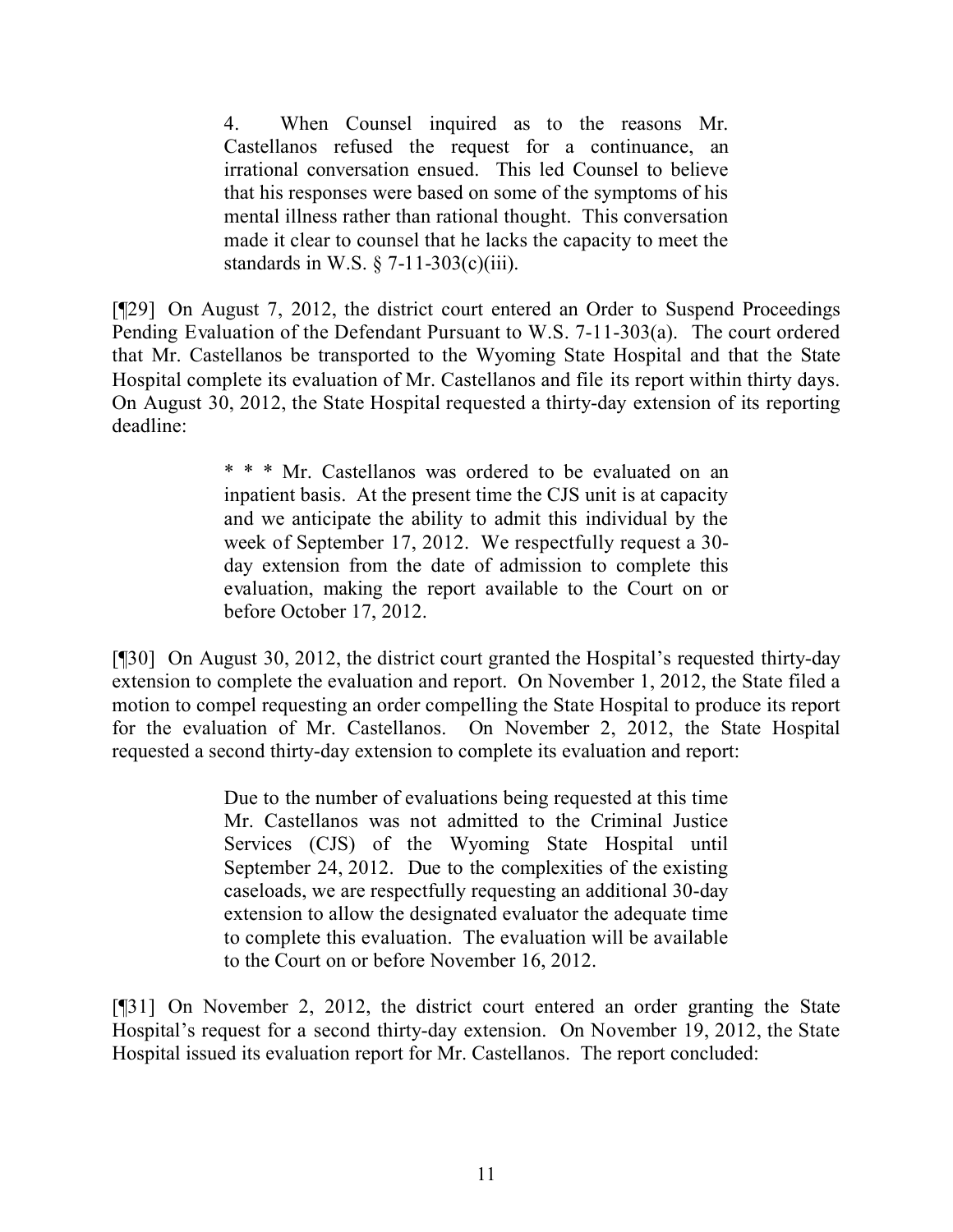[B]ased on all available information, it can be stated with a reasonable degree of psychological certainty that Mr. Castellanos has sufficient present capacity to comprehend his position, to understand the nature and object of the proceedings against him, to conduct his defense in a rational manner, and to cooperate with counsel to the end that any available defense may be interposed.

[¶32] On November 28, 2012, through an exchange of emails, Judge Arnold learned that neither defense counsel nor counsel for the State had received copies of the State Hospital's report, and on November 29, 2012, the district court mailed the report to both. On November 30, 2012, the report was filed with the district court, and on that same date the district court *sua sponte* issued an order setting a scheduling conference for December 7, 2012. On December 5, 2012, in an exchange of emails concerning the logistics of the December 7th hearing, defense counsel informed the court they would be requesting a second evaluation of Mr. Castellanos' competency to proceed. In response, the court asked counsel for both parties whether the scheduling conference should be delayed pending the outcome of the second evaluation. The State objected to any delay:

> I would not agree for a number of reasons. First, the victims have a right to know when this case is going to be tried. Even if we schedule it now, it is going to be near two years since the crime. The State has been ready to go to trial for months. Secondly, the second evaluation should be required to be done within 30 days. That is what the statute provides. We have already spent four months getting the first evaluation. The trial can be scheduled. If, for some reason, the Defendant is found incompetent, the dates can be vacated. It's alot easier to cancel a three week trial than to find another three week block as we proceed. If we do not work out a schedule, the second evaluation will prove an even greater delay than the first. It is time to move forward.

[¶33] The district court went forward with the scheduling hearing on December 7, 2012. The first issue the court addressed during that hearing was the indication of Mr. Castellanos' dissatisfaction with Defense Team Two contained in the State Hospital's report:

> THE COURT:  $* * *$  [T]here are a lot of comments in there about Mr. Castellanos' dissatisfaction with his representation. And I think probably the first thing we ought to settle is to determine from you and Rob, Kerri,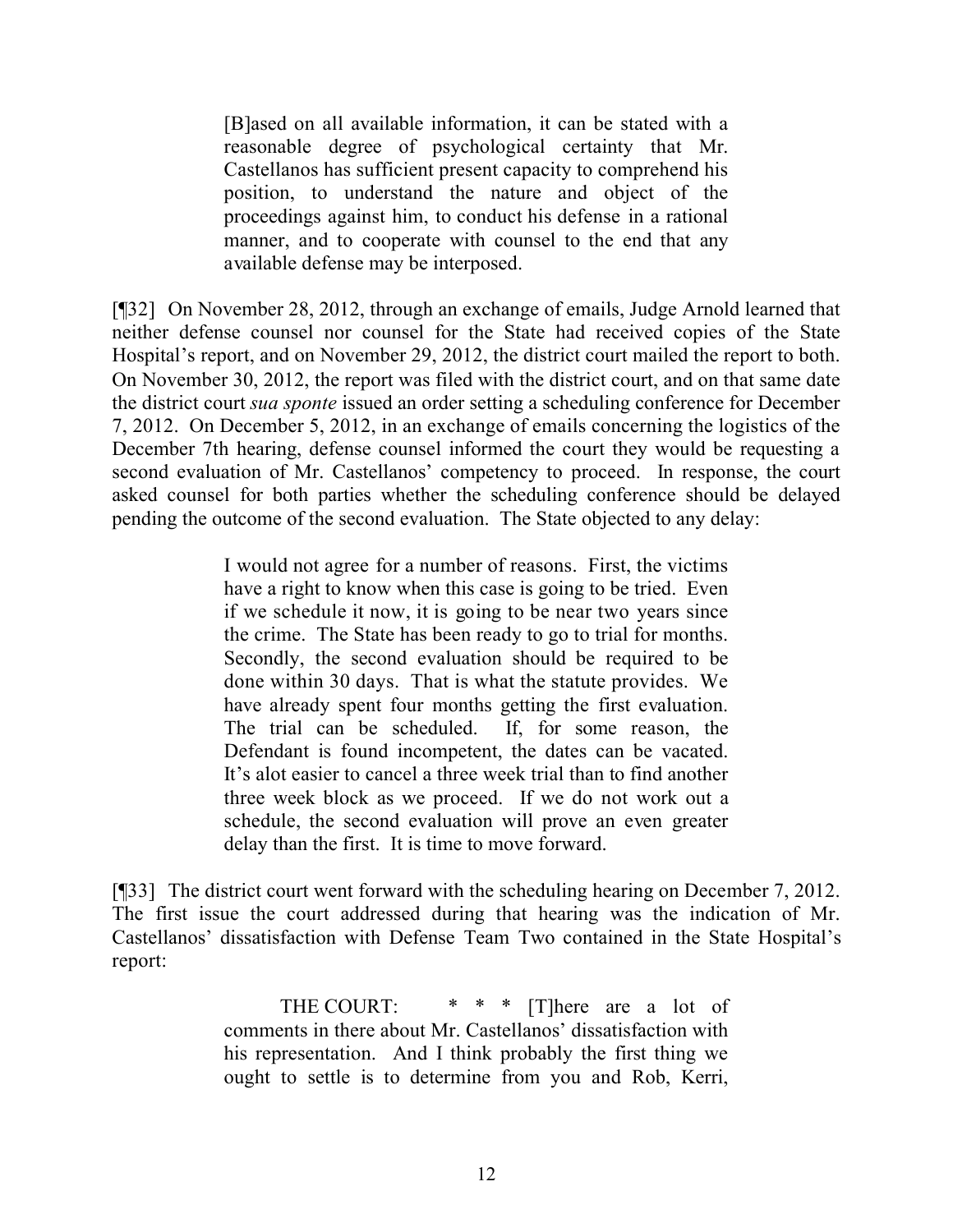whether he's made that clear to you and what your response is, what your reaction is.

MR. OLDHAM: Well, Judge, we haven't had any contact with our client. The day after the hearing, he called and Kerri wasn't in the office, and I spoke with him for 20 minutes. In the entire 20 minutes, it was just him screaming at me and expressing his anger on me and Kerri advertising him, so to speak, in his words.

He wouldn't speak to us so we had a mitigator from our team. She's had contact with him. She's been flying in from California and from New York and visiting with him about once a week, and he does speak with her. But he just keeps reiterating that he's not going to do anything as long as Kerri and I are on the team. And unfortunately, that includes him cooperating with her for mitigation and the penalty phase.

Our plan was to go down probably next week or the week after at the latest and try to meet with him in person, but he has been adamant that he will not meet with us if we go down there. But we do realize we have to try to meet with him in person.

But our relationship with him has just deteriorated, and it really concerns us at this point, Judge.

\* \* \*

THE COURT: Well, it does me too. My interest is in getting this case tried, and right now, the only information I have on this issue is what I've read in the report. And so I'm not treating it as any kind of a motion. I'm just bringing it to the parties' attention.

And I think the best course for me to do is to go ahead and set it for trial, and you all do whatever you feel you have to do. And we will respond to it as it arises.

[¶34] During the scheduling hearing, the district court discussed the possibility of terminating the suspension of proceedings to allow the court an opportunity to rule on the issues concerning Defense Team Two's continuing representation of Mr. Castellanos. With the agreement of counsel for both parties, the court concluded the better course was to first resolve the request for a second competency evaluation. The court then turned to the question of scheduling the trial, commenting that "if we delay setting a date, that just sets things out further in the future, which is not in anybody's interest."

[¶35] The parties agreed that the trial would take four weeks. The earliest date the district court could accommodate a four-week trial was in June 2013, but the parties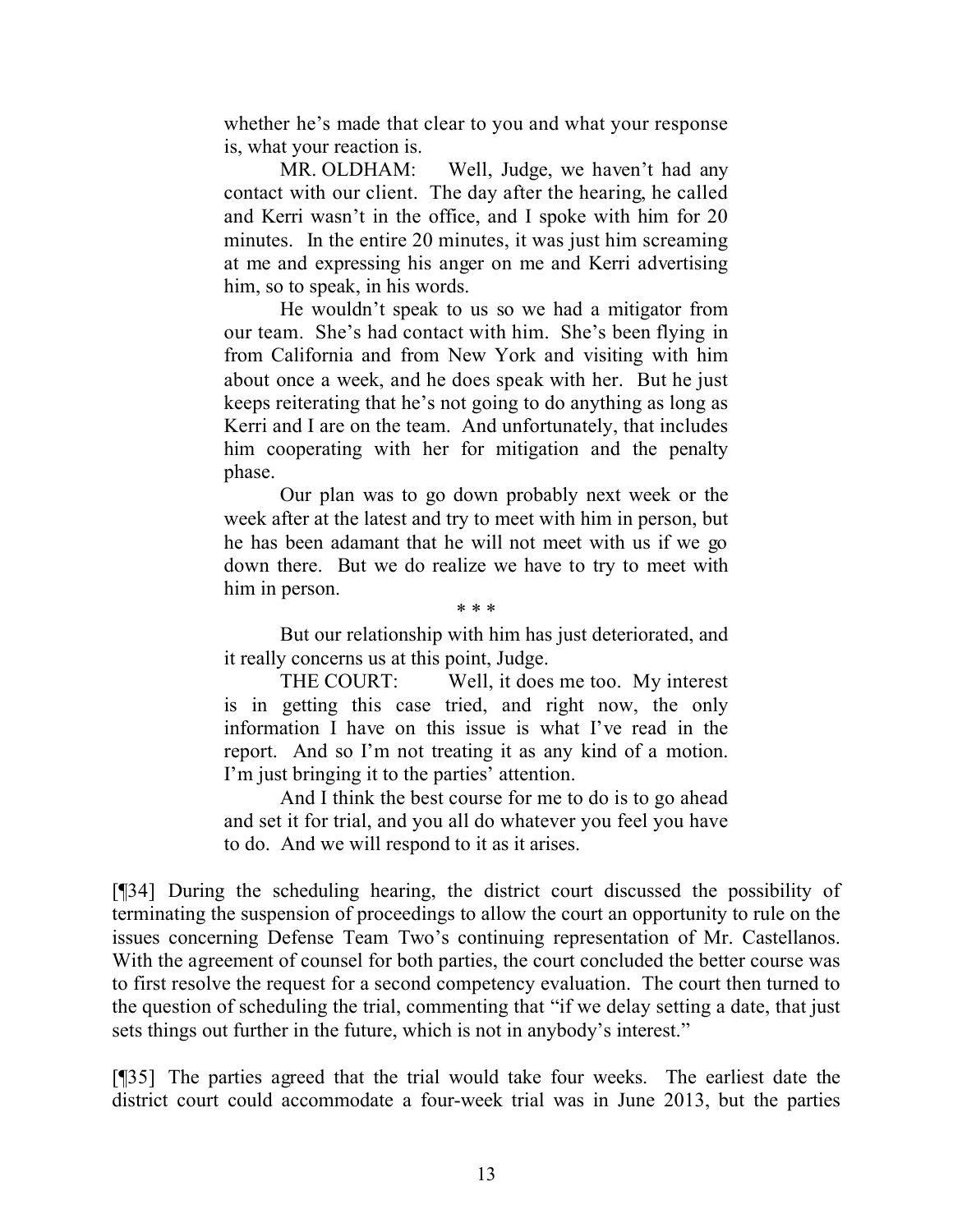agreed that logistically that date would not work because it would not allow sufficient time to issue jury questionnaires and have them returned. The court ultimately decided, with the agreement of counsel, that the trial should be scheduled to begin in September 2013. The court explained:

> And I want to put on the record the reason that we are talking about these dates is that – primarily because of the length of one block of time is going to make it inherently difficult to schedule it. I am prepared to do that, but I'm not particularly comfortable with rescheduling literally dozens of cases if we do it, for example, in July or August, which is what it would amount to. In September, we have the capacity to set aside essentially the whole month to accomplish the trial of this case.

> And I understand that Mr. Castellanos is very strongly urging and in favor of getting it done more quickly rather than more lately or more – further out in the future. I have already extended this case over his objections, so I'm pretty – pretty sensitive to the idea that I need to try it as soon as I can after consultation with counsel.

[¶36] On December 12, 2012, the district court issued an order setting Mr. Castellanos' trial to begin on September 3, 2013. On that same date, December 12, 2012, defense counsel filed their written request for a second competency evaluation, to which the State filed a written objection. On December 20, 2012, the district court issued an Order to Suspend Proceedings Pending a Second Evaluation of the Defendant Pursuant to W.S. 7- 11-303(d). The order directed that the second evaluation be completed by an evaluator of defense counsel's choosing and that the evaluation be completed within thirty days. On January 7, 2013, defense counsel filed a motion requesting a thirty-day extension of the evaluation deadline, citing delays in processing the contract with the evaluator. On January 9, 2013, the district court issued an order granting the thirty-day extension.

# **D. Change of Counsel and Lifting of Suspension on Proceedings**

[¶37] On January 14th and 17th, 2013, two new public defenders (Defense Team Three), Tina Olson and Dylan Rosalez, entered their appearance as counsel for Mr. Castellanos. On January 23, 2013, Ms. Johnson and Mr. Oldham, moved to withdraw as counsel because Mr. Castellanos was unwilling to continue with them as his appointed counsel. The district court granted that motion.

[¶38] On February 5, 2013, Defense Team Three filed a notice of their withdrawal of the request for a second competency evaluation and requested that the district court make findings as to Mr. Castellanos' competency to proceed. On March 5, 2013, the district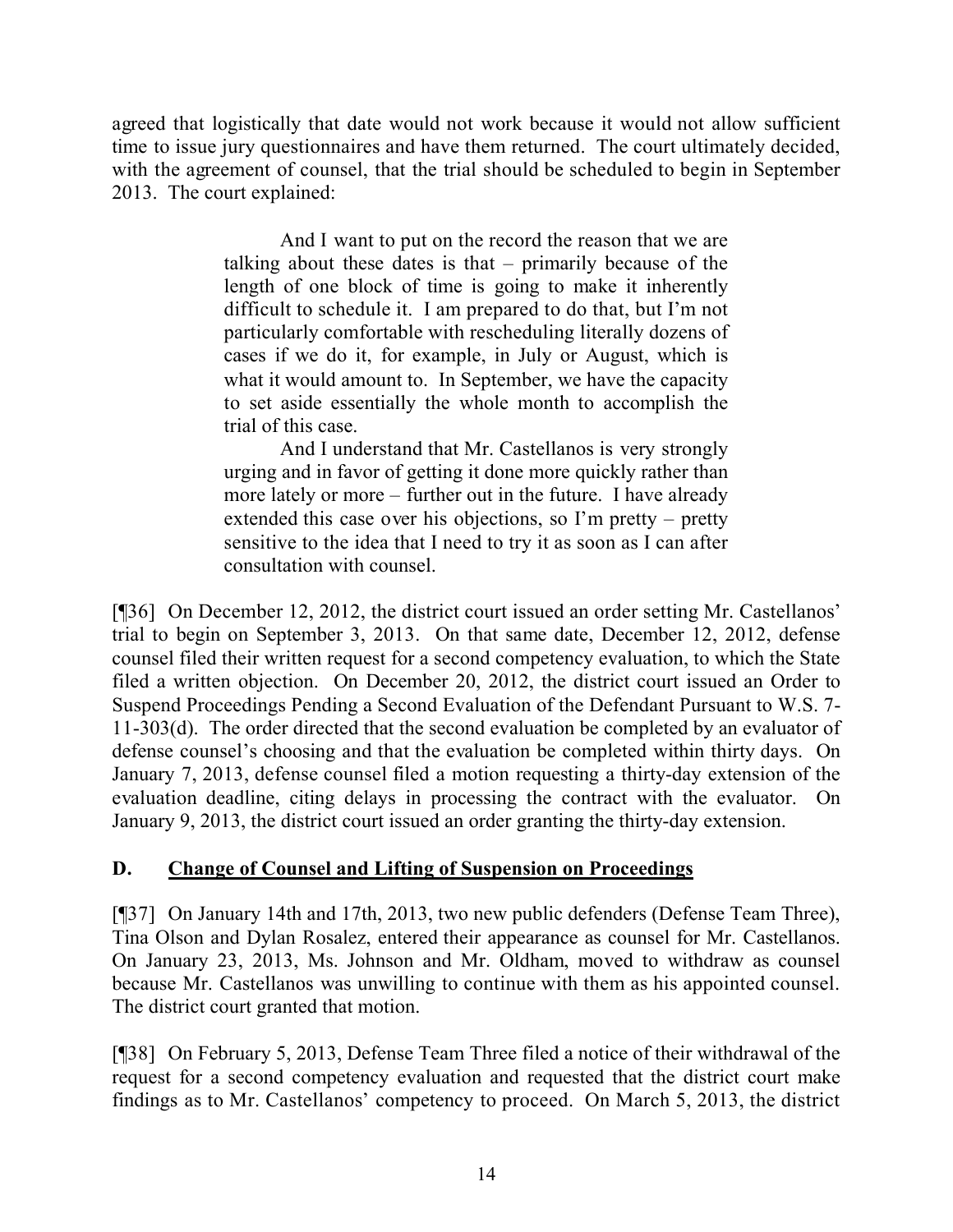court held a status hearing at which it addressed the defense request to make competency findings. The court indicated it would be entering written findings adopting the State Hospital's determination that Mr. Castellanos was competent to proceed, and neither party objected. Counsel for the State then sought confirmation that the delay occasioned by the competency proceedings and the change in counsel would be properly accounted for under W.R.Cr.P. 48, and the following exchange ensued:

> [MR. BLONIGEN]: I would like the Court on the dates so that you don't get – I will address this a little further. The Court has been very meticulous about documenting Rule 48, time exclusions for the 180-day rule. And, of course, this is excludable under that rule.

> And we would also like further findings from the Court [on] the additional time between now and when we are set for trial as reasonable to allow new counsel to get prepared, file the motions, pursue those motions – in other words, pursuant to interests and administration of justice under Rule 48. So the Court has, as I said, been very meticulous about that in the past. But we would ask for a similar finding.

> THE COURT: I will do that. Thank you, Mr. Blonigen.

> MS. OLSON:  $* * *$  With regard to Rule 48 issues and any speedy trial issue, as you know from Mr. Castellanos's filing, and himself, there is also other discussion on the record. He continues to assert that he has been denied a speedy trial in this matter.

> THE COURT: I understand. I recognize that position and commented a couple times, but I will accept it once again.

[¶39] On March 22, 2013, the district court entered an Order Finding Defendant Competent to Proceed. In that order, the court made findings concerning Mr. Castellanos' competence to proceed and ordered that the suspension of proceedings be lifted.

#### **E. Third Continuance**

[¶40] On May 4, 2013, defense counsel sent an email to the Laramie County District Attorney concerning a misdemeanor case that office had filed against Mr. Castellanos. Counsel expressed concerns that the trial on the misdemeanor matter would take away time from other preparations and commented that "I am already extremely concerned about time and the status of the other matter." Defense counsel copied counsel for the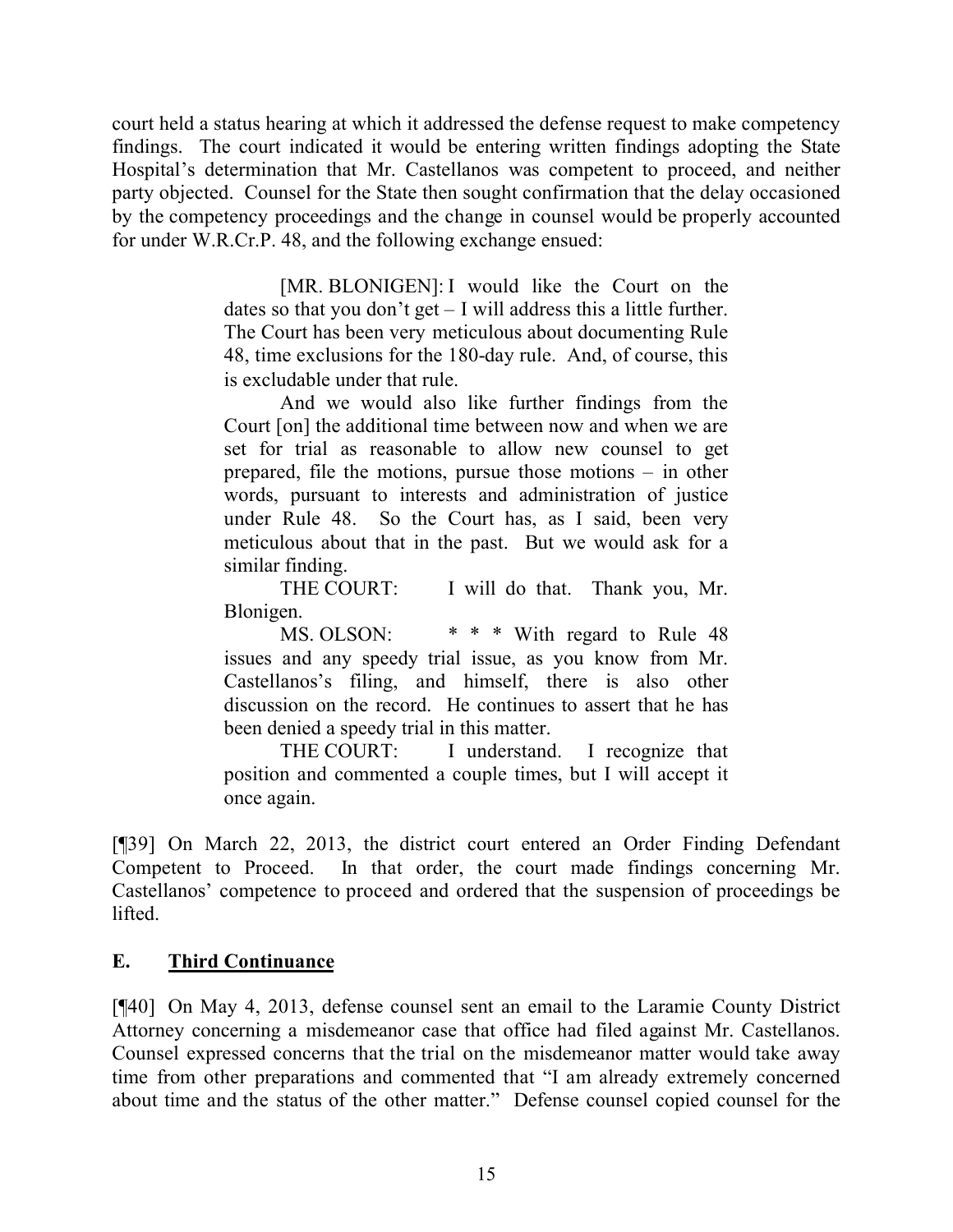State and Judge Arnold with the email, which prompted the district court to set a status conference.

[¶41] On May 22, 2013, the district court held the scheduled status conference. During the status conference, defense counsel informed the court that the defense would be filing a motion to continue requesting that the trial be continued for a period of six months. As grounds for the continuance, Ms. Olson stated that the defense investigation was not complete and would not be complete by the September 2013 trial date and an important defense mitigation witness would not be available for the trial in September. The State strenuously objected to any further delay. Regarding Mr. Castellanos' position on the continuance, defense counsel stated:

> Your Honor, I have to make it very clear that his position has not changed. It's never changed. He did want a speedy trial, and he has asserted his right over and over to a speedy trial.

> And over his comments, including his written comments to that effect, this Court has continued the case past 180 days in the due administration of justice.

[¶42] The court did not rule on the motion to continue during the status conference and instead set deadlines for the defense to file its motion and for the State and Mr. Castellanos to object. The court directed that the defense motion detail the preparation completed to date, the preparation remaining, and the reasons the remaining preparation would not be completed by the currently scheduled trial date.

[¶43] On June 4, 2013, defense counsel filed Defendant's Third Motion to Continue Trial. The defense motion cited the importance of mitigation evidence in a capital case and then outlined in detail, with supporting affidavits, the mitigation work completed and that remaining. The motion identified two reasons in particular that the defense mitigation investigation was taking longer than it might in other cases. First, Mr. Castellanos emigrated from Guatemala to the United States and thus the collection of certain records required the use of a translator and forms appropriate under that country's protocols. Second, those members of Mr. Castellanos' family who were United States residents were not Wyoming residents. They resided on the east and west coasts, which required more travel and time to conduct the mitigation investigation. One of the motion's supporting affidavits also noted the impact of Mr. Castellanos' competency evaluation on the mitigation investigation:

> After the motion for competency evaluation was granted, the attorney-client relationship broke down. The competency evaluation caused the mitigation investigation to crawl to a halt as the defendant was requesting new counsel. A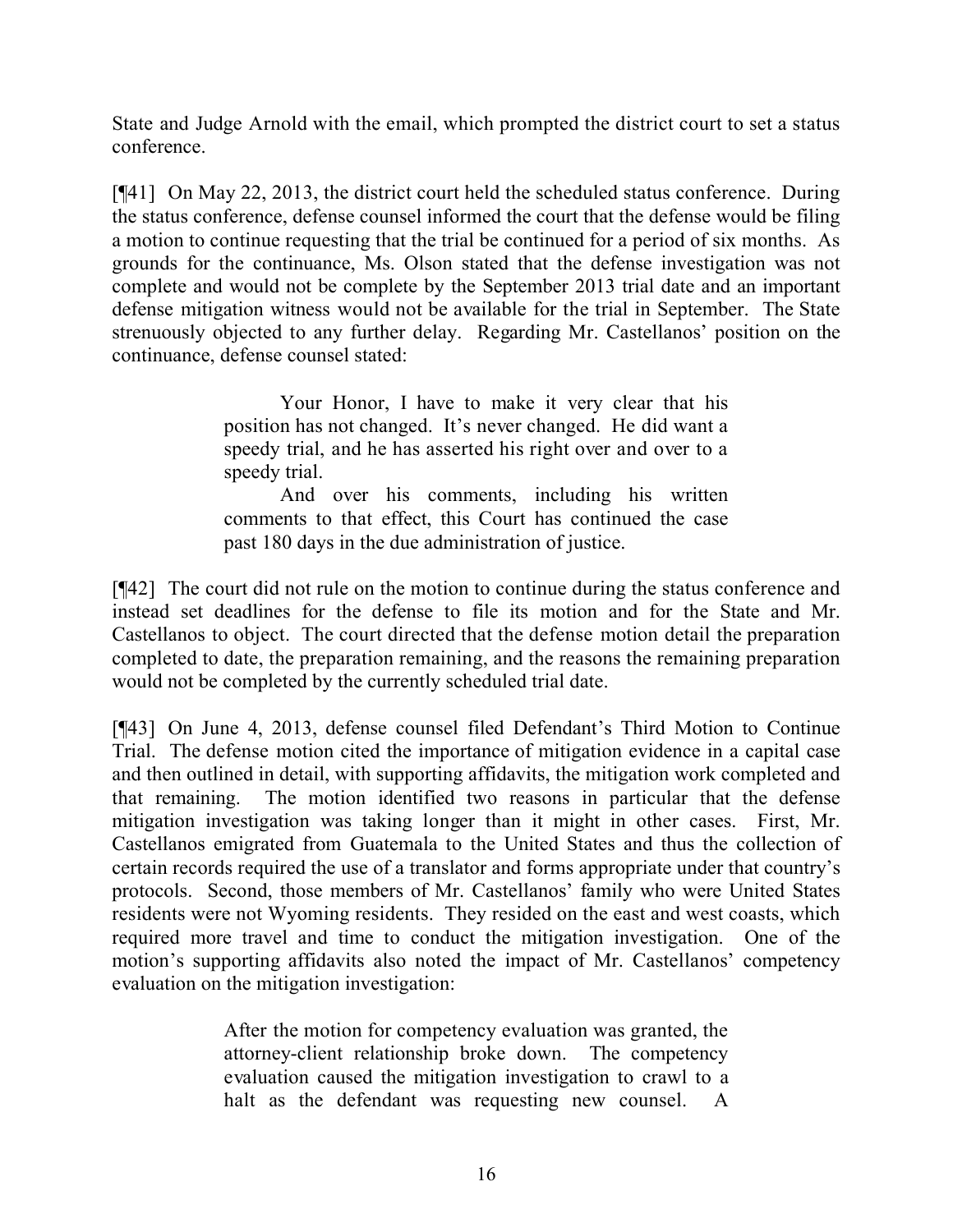significant amount of time and resources were focused on rebuilding a relationship with Mr. Castellanos.

[¶44] Mr. Castellanos opposed the motion to continue with his pro se filing of Defendant's Motion to Show Great Cause of Prejudice for Violation of Due Process. The State also filed a written opposition to the motion to continue, supported by victim affidavits asserting their interest in having the trial proceed with no further delay.

[¶45] Contemporaneous with the filing of the defense motion to continue, defense counsel also filed on June 4, 2013, a motion to dismiss for violation of Mr. Castellanos' constitutional right to a speedy trial. On July 8, 2013, the district court entered an Order Continuing Trial. In so ruling, the court found that granting the six-month continuance was required in the due administration of justice:

> Defense counsel requests a six (6) month continuance from the date of the current trial setting to further gather mitigation evidence and to otherwise adequately prepare for the Defendant's trial. Despite the concerns, defense counsel cannot properly move for a continuance under Wyo. R. Crim. P. Rule 48(b)(4)(A) because the Defendant, who has continuously declined to waive his right to a speedy trial, did not provide an affidavit in support of the Motion. Therefore, if the trial is to be continued, this Court would have to move under Rule  $48(b)(4)(B)$ . Believing that it is required in the due administration of justice, this Court moves *sua sponte* to continue the trial.

> > \* \* \*

\* \* \* Defendant asserts he has been prejudiced given the delay in bringing him to trial but fails to provide the Court with any suggestion of what prejudice he has actually suffered. Defendant's counsel on the other hand has alleged that in order to adequately prepare for trial and competently represent the Defendant, a continuance is necessary. In light of defense counsel assertions the Court finds Mr. Castellanos will not be prejudiced but will benefit by the granting of a continuance to allow counsel to further gather mitigation evidence. Thus, the Court does not find that a continuance will substantially prejudice the Defendant as anticipated by Rule  $48(b)(4)(B)$ . The Court recognizes the validity of some of the State's objections to a continuance but believes that on balance the Defendant's right to effective assistance of counsel and a fair trial has greater weight than the State's objections.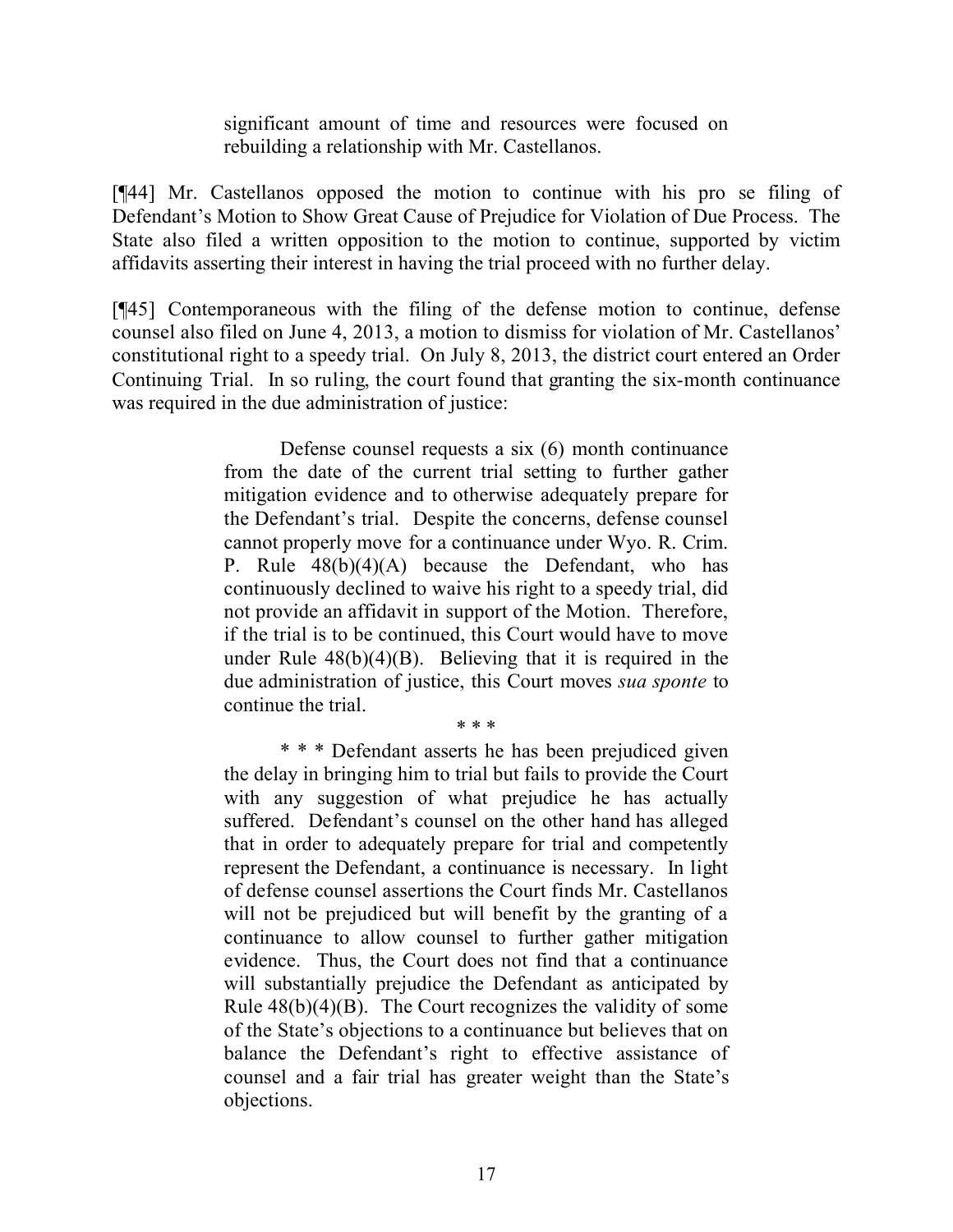[¶46] On July 8, 2013, the district court also entered an Order of Assignment. The court ruled that the ends of justice would be best served by an assignment of the case and ordered that the case be assigned to the Honorable Thomas T.C. Campbell. On July 10, 2013, the district court, Judge Campbell presiding, issued a Scheduling Order setting Mr. Castellanos' trial to begin on February 18, 2014. On September 13, 2013, the court held a hearing on the defense motion to dismiss for lack of speedy trial, and on October 8, 2013, the court entered an order denying the motion. In so ruling, the court found the delay in the case "was not unreasonable given a majority of the delay is attributable to the Defendant and the Defendant has suffered no prejudice."

[¶47] Mr. Castellanos' trial began on February 18, 2014. On March 7, 2014, the jury returned a verdict of guilty on all three counts of the information against Mr. Castellanos. The penalty phase of the trial began on March 10, 2014, and on March 14, 2014, the jury returned its verdict imposing life without parole as the appropriate sentence on the two counts of first degree murder. On May 15, 2014, the district court entered its Judgment and Sentence, which implemented the jury's sentence on the two counts of first degree murder and also sentenced Mr. Castellanos to life without the possibility of parole on the attempted first degree murder count, for a total sentence of three consecutive terms of life without the possibility of parole. On May 27, 2014, Mr. Castellanos timely filed his notice of appeal to this Court.

#### **DISCUSSION**

#### **I. Speedy Trial Claim**

[¶48] Mr. Castellanos asserts a violation of his right to a speedy trial under both W.R.Cr.P. 48(b) and the Sixth Amendment to the United States Constitution. Our review of such claims under Rule 48(b) and the Sixth Amendment is *de novo*. *Rhodes v. State*, 2015 WY 60, ¶ 9, 348 P.3d 404, 407 (Wyo. 2015); *Ortiz v. State*, 2014 WY 60, ¶ 32, 326 P.3d 883, 892 (Wyo. 2014).

#### **A. W.R.Cr.P. 48(b)**

[¶49] W.R.Cr.P. 48(b) is a procedural mechanism for enforcing a defendant's constitutional right to a speedy trial, and compliance with the rule is mandatory. *Dean v. State*, 2003 WY 128, ¶¶ 50-52, 77 P.3d 692, 706 (Wyo. 2003); *Taylor v. State*, 2001 WY 13, ¶ 8, 17 P.3d 715, 718 (Wyo. 2001). Rule 48(b)(2) requires a criminal charge to be brought to trial "within 180 days following arraignment unless continued as provided in this rule." W.R.Cr.P. (LexisNexis 2015). "Calculating the 180-day provision of Rule 48 is a simple matter of arithmetic, beginning with arraignment and ending with commencement of trial, excluding any time periods specified in the rule." *Ortiz*, ¶ 33, 326 P.3d at 892 (citing *Berry v. State*, 2004 WY 81, ¶ 21, 93 P.3d 222, 228 (Wyo. 2004)).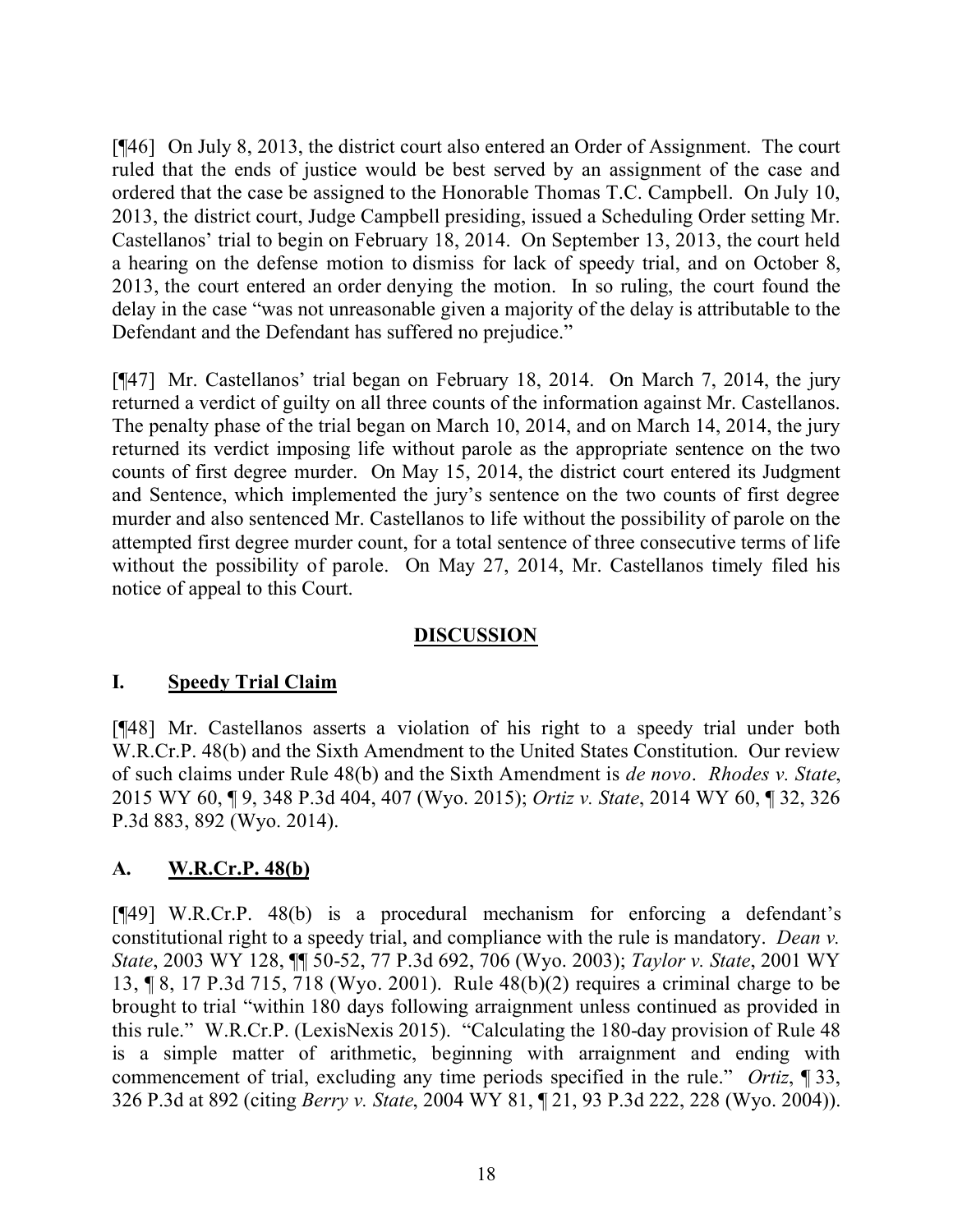[¶50] Mr. Castellanos was arraigned on October 3, 2011, and his trial was originally set to begin on March 20, 2012, 169 days after his arraignment.<sup>4</sup> His trial setting was thereafter delayed three times and his trial began on February 18, 2014—869 days after his arraignment. Our Rule 48(b) analysis requires that we determine what amount of that delay, if any, counts toward the 180-day period within which Mr. Castellanos was required to be brought to trial.

[¶51] Rule 48(b) specifies two categories of time that do not count toward the 180-day limit and that we therefore subtract from the 869-day total in this case—those periods excluded by subsection (b)(3) and those periods that resulted from a continuance in compliance with subsection (b)(4). The rule defines those periods as follows:

> (3) The following periods shall be excluded in computing the time for trial:

> (A) All proceedings related to the mental illness or deficiency of the defendant;

> > (B) Proceedings on another charge;

(C) The time between the dismissal and the refiling of the same charge; and

(D) Delay occasioned by defendant's change of counsel or application therefor.

(4) Continuances exceeding 180 days from the date of arraignment may be granted by the trial court as follows:

(A) On motion of defendant supported by affidavit; or

(B) On motion of the attorney for the state or the court

if:

 $\overline{a}$ 

(i) The defendant expressly consents;

(ii) The state's evidence is unavailable and the prosecution has exercised due diligence; or

(iii) Required in the due administration of justice and the defendant will not be substantially prejudiced; and

<sup>4</sup> Mr. Castellanos' arraignment began on October 3, 2011 and concluded on October 10, 2011. His plea was taken and accepted during the October 3rd proceeding, however, so that is the date we use for his arraignment. *McEwan v. State*, 2013 WY 158, ¶ 32, 314 P.3d 1160, 1169 (Wyo. 2013) ("The *sine qua non* of an arraignment is the taking of a plea.").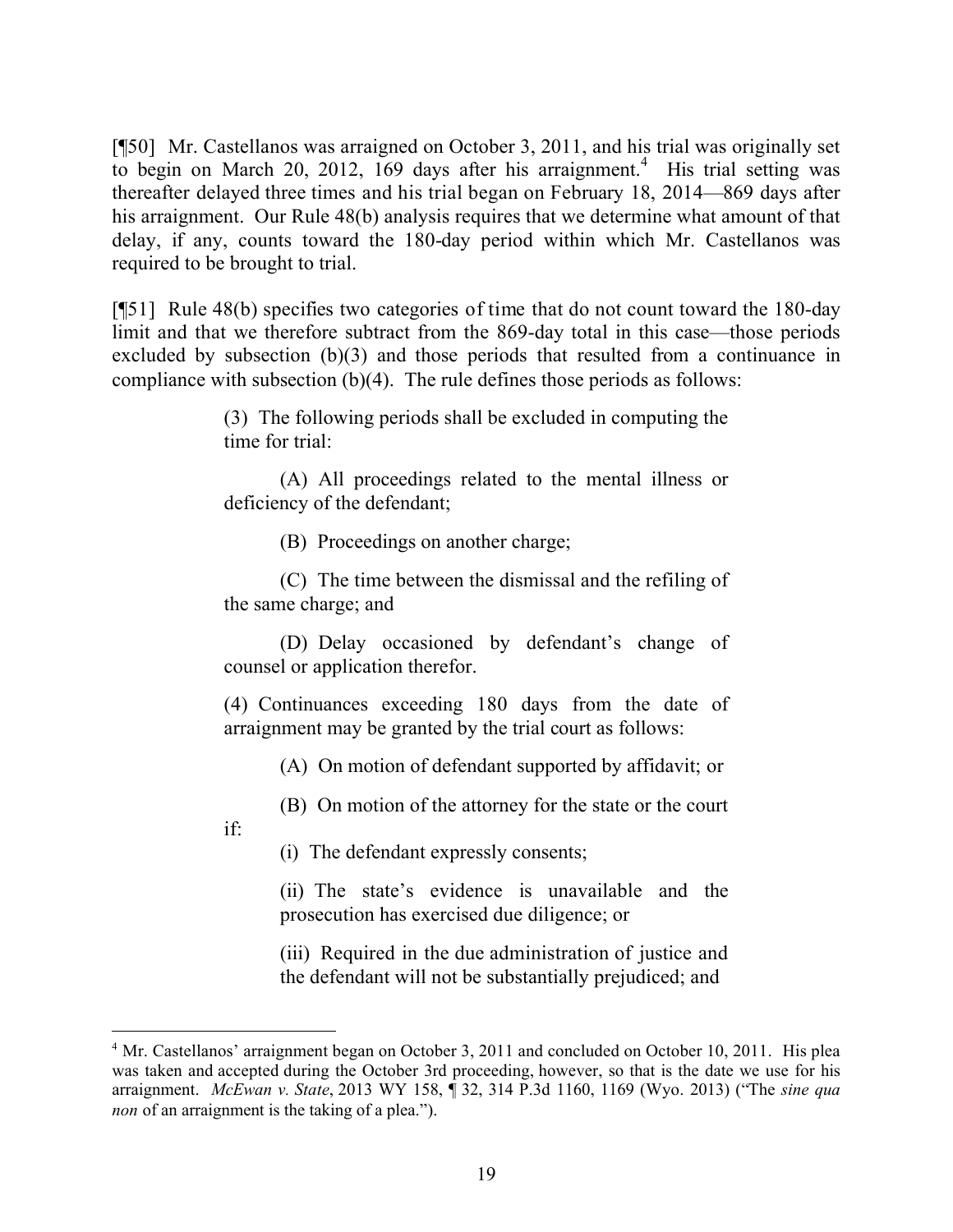(C) If a continuance is proposed by the state or the court, the defendant shall be notified. If the defendant objects, the defendant must show in writing how the delay may prejudice the defense.

W.R.Cr.P. 48(b) (LexisNexis 2015).

# **1. First Delay of Trial: March 20, 2012 to August 14, 2012**

[¶52] The district court originally set a trial date of March 20, 2012, for Mr. Castellanos. This date was 169 days after Mr. Castellanos' arraignment date and within the Rule 48(b) 180-day deadline. On January 24, 2012, however, the court granted a defense motion to continue the trial, over Mr. Castellanos' objection, and thereafter set a new trial date of August 14, 2012. Because Mr. Castellanos objected to the continuance, the court granted the continuance on its own motion pursuant to Rule  $48(b)(4)(B)(iii)$ . In doing so, the court found the continuance was in the interests of the due administration of justice and would not substantially prejudice Mr. Castellanos. Mr. Castellanos concedes the delay of trial from March 20, 2012 to August 14, 2012 does not count against the 180-day clock.

### **2. Second Delay of Trial: August 14, 2012 to September 3, 2012**

[¶53] The August 14, 2012 trial date was voided when, on August 7, 2012, the district court granted the defense motion for a competency evaluation and entered an order suspending proceedings. The following dates are relevant to our analysis of the delay between the August 14, 2012 trial date and the third trial date of September 3, 2013:

> **November 19, 2012:** State Hospital issues evaluation report finding Mr. Castellanos competent to proceed; **November 29, 2012:** District court mails State Hospital's report to counsel for both parties; **November 30, 2012:** District court sets December 7, 2012 scheduling conference; **December 5, 2012:** Defense counsel informs court that defense will file a request for a second competency evaluation; **December 7, 2012:** District court holds scheduling conference; **December 12, 2012:** Defense files motion for second competency evaluation; **December 12, 2012:** District court issues order setting September 3, 2013 as new trial date; **December 20, 2012:** District court issues order granting motion for second competency evaluation;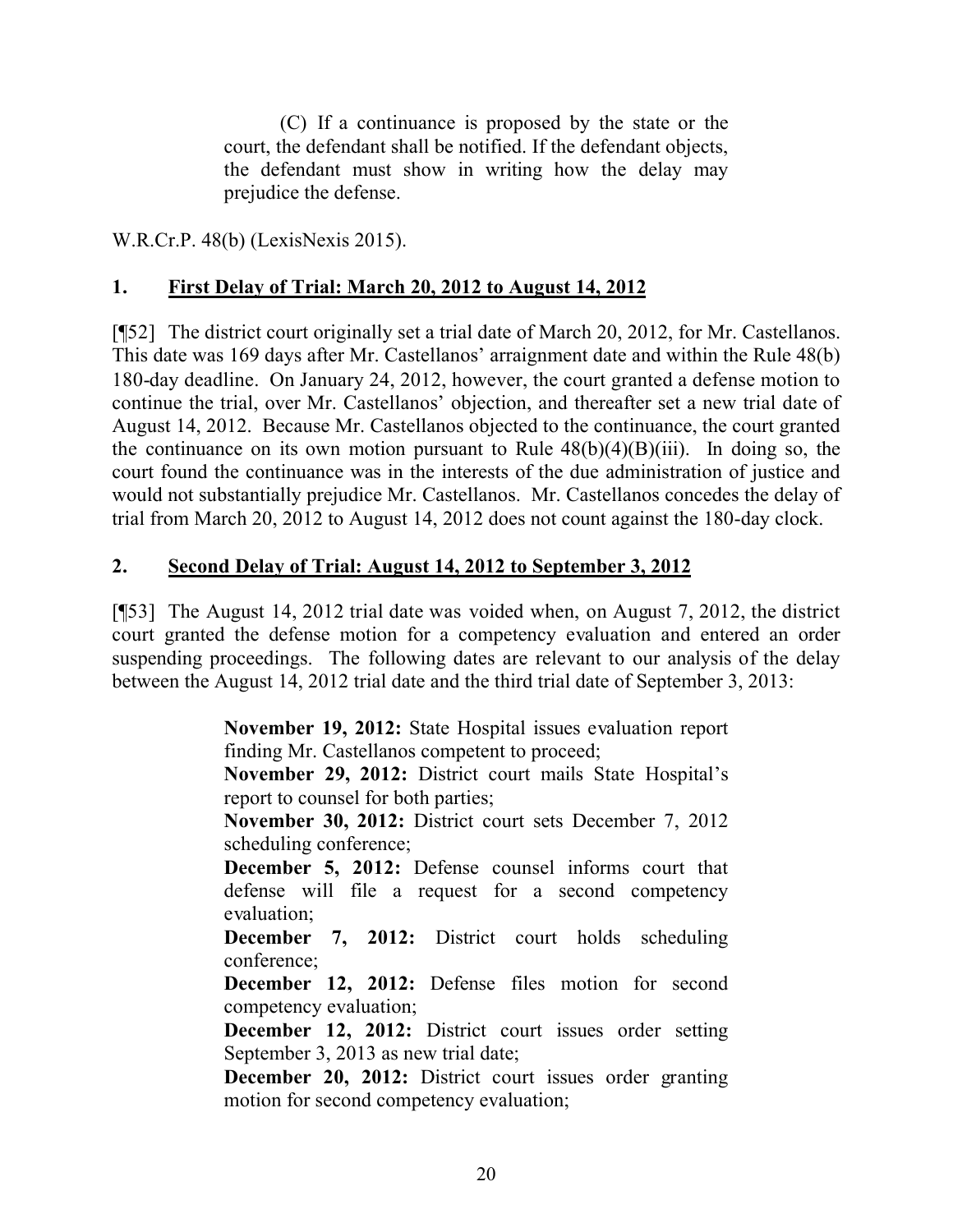**January 14/17, 2013:** Defense Team Three enters its appearance; **February 5, 2013:** Defense Team Three requests withdrawal of motion for second competency evaluation; **March 22, 2013:** District court enters order finding Mr. Castellanos competent to proceed.

[¶54] Rule 48(b) excludes from the 180-day calculation "[a]ll proceedings related to the mental illness or deficiency of the defendant." W.R.Cr.P. 48(3)(A). Mr. Castellanos contends the only period properly excluded pursuant to this provision is the period from August 14, 2012 to November 19, 2012, when the State Hospital issued its report finding Mr. Castellanos competent to proceed. We disagree.

[ $[55]$ ] Nothing in Rule 48(b)(3)(A) specifies that the proceedings related to a defendant's mental health or deficiency terminate upon the issuance of an opinion that the defendant is competent to proceed. To the contrary, we have said that "[w]here the primary reason for the delay is the determination of the defendant's mental competency to stand trial, Wyoming law requires suspension of all criminal proceedings *until the district court can make a determination of the defendant's mental competency*." *Large v. State*, 2011 WY 159, ¶ 23, 265 P.3d 243, 249 (Wyo. 2011) (quoting *Hauck v. State*, 2001 WY 119, ¶ 14, 36 P.3d 597, 601 (Wyo. 2001)) (emphasis added). In the case of Mr. Castellanos, the district court was not in a position to make a competency determination simply upon receipt of the State Hospital's report. Defense counsel contested the State Hospital's findings and requested a second evaluation, and the district court found that the defense had shown good cause for the second evaluation. In keeping with Wyo. Stat. Ann. § 7- 11-303, the court then ordered the second evaluation.<sup>5</sup>

[¶56] It was not until the defense withdrew its request for a second evaluation that the district court was in a position to determine Mr. Castellanos' competency to proceed, which the court did on March 22, 2013, when it determined that Mr. Castellanos was competent to proceed. Until that point, the proceedings related to Mr. Castellanos' competency remained pending.

Wyo. Stat. Ann. § 7-11-303(d) (LexisNexis 2015).

 $\overline{a}$ 

<sup>&</sup>lt;sup>5</sup> The statute governing mental competency evaluations provides:

The clerk of court shall deliver copies of the report to the district attorney and to the accused or his counsel. The report is not a public record or open to the public. After receiving a copy of the report, both the accused and the state may, upon written request and for good cause shown, obtain an order granting them an examination of the accused by a designated examiner of their own choosing. For each examination ordered, a report conforming to the requirements of subsection (c) of this section shall be furnished to the court and the opposing party.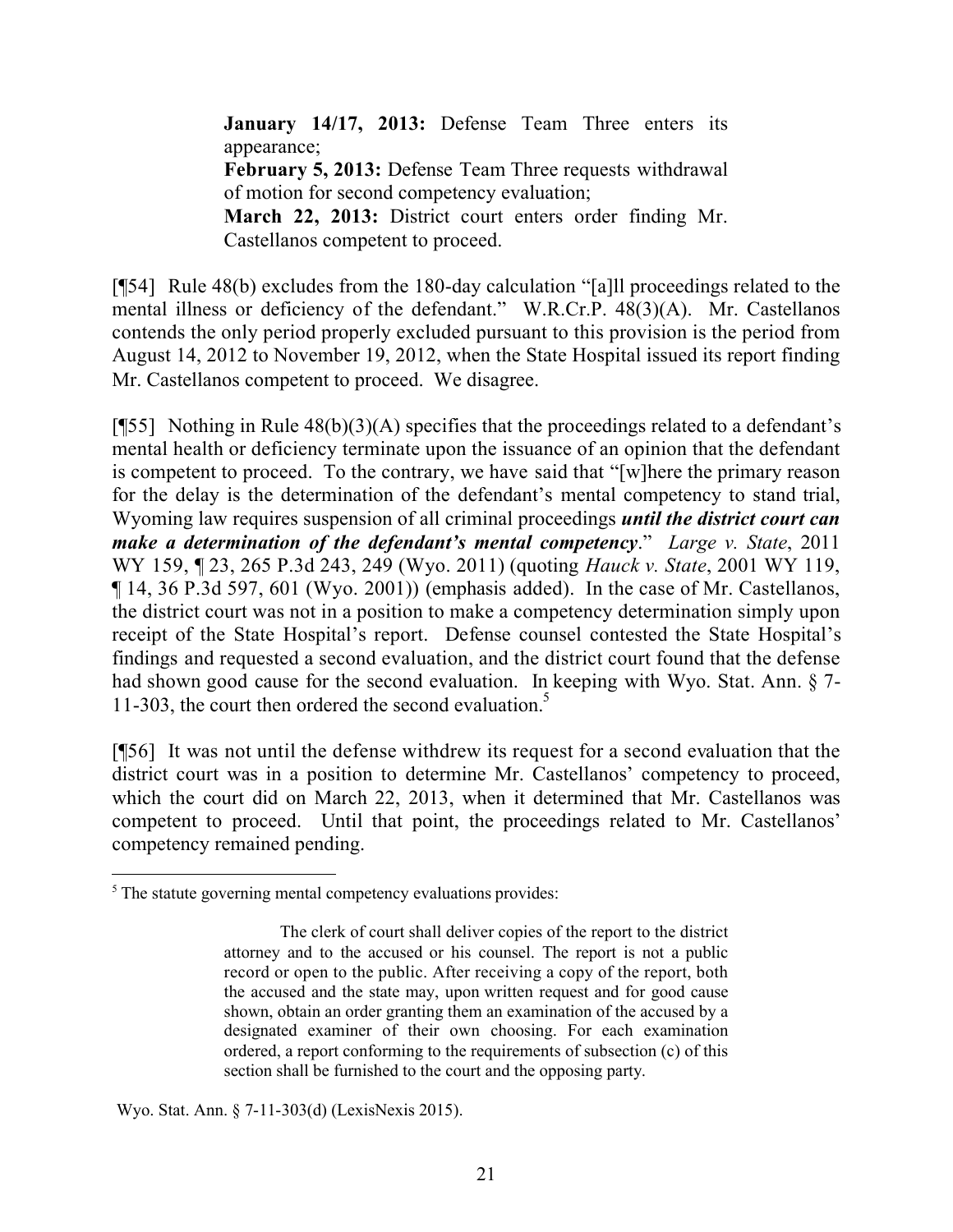[¶57] The facts of this case are analogous to those this Court addressed in *Potter v. State*, 2007 WY 83, 158 P.3d 656 (Wyo. 2007). In *Potter*, the defendant entered a plea of not guilty by reason of mental illness and claimed he was not competent to proceed. *Potter*, **[15, 158 P.3d at 659.** This occurred on October 21, 2004, and on October 25, 2004, the district court suspended proceedings pending a competency evaluation. *Id.*, ¶¶ 5-6, 158 P.3d at 659. On November 23, 2004, the defendant filed a speedy trial demand and a motion withdrawing his request for a competency evaluation and requesting that the case be set for a re-arraignment on his change of plea. *Id.*, ¶ 7, 158 P.3d at 659. The court held a hearing and directed the parties to provide additional briefing. *Id*.

[¶58] On January 6, 2005, the district court in *Potter* held another hearing and received expert testimony that the defendant was competent to proceed. *Potter*, ¶ 25, 158 P.3d at 662-63. The district court agreed with the psychologist and declared the defendant competent to proceed. *Id*. During the hearing, though, another issue arose concerning the defendant's ability to present evidence of his mental state at trial. *Id.*, ¶ 26, 158 P.3d at 663. The court ordered additional briefing on the question and scheduled additional argument on the question for January 20, 2005. *Id.*, ¶ 27, 158 P.2d at 663. In light of these proceedings, we held that even though the court had received expert testimony that the defendant was competent to proceed, the defendant's mental status remained at issue at least until the January 20th hearing. *Id*. The Rule 48(b) exclusion for proceedings related to a defendant's mental illness or deficiency therefore excluded the entire period from October 21, 2004 through January 20, 2005 from the 180-day calculation.<sup>6</sup> *Id*.

[¶59] Similarly, in this case, Mr. Castellanos' competency to proceed remained an issue, and the proceedings related to his competency remained pending, until the district court accepted the State Hospital's findings and declared him competent to proceed on March 22, 2013. We thus conclude that the period of delay covered by proceedings related to Mr. Castellanos' competency to proceed was August 14, 2012 to March 22, 2013, and that period is excluded from the 180-day calculation pursuant to Rule  $48(b)(3)(A)$ .

[¶60] This brings us to the remaining delay before the third trial date, the period of March 23, 2013 to September 3, 2013. Mr. Castellanos contends this period must be counted against the 180-day clock because Mr. Castellanos objected to any continuance and the district court did not make a motion to continue the trial in the due administration of justice. In so contending, Mr. Castellanos argues that in *Detheridge v. State*, 963 P.2d 233 (Wyo. 1998), this Court interpreted Rule 48(b) to require a formal motion to continue

 $\overline{a}$ 

<sup>6</sup> The Court in *Potter* went on to declare the period between January 20, 2005 and June 7, 2005 also excluded from the speedy trial clock because the defendant's mental status was still at issue and it remained at issue until the district court made its final determination regarding the defendant's mental status on June 7, 2005. *Potter v. State*, ¶ 30, 2007 WY 83, 158 P.3d 656, 664 (Wyo. 2007).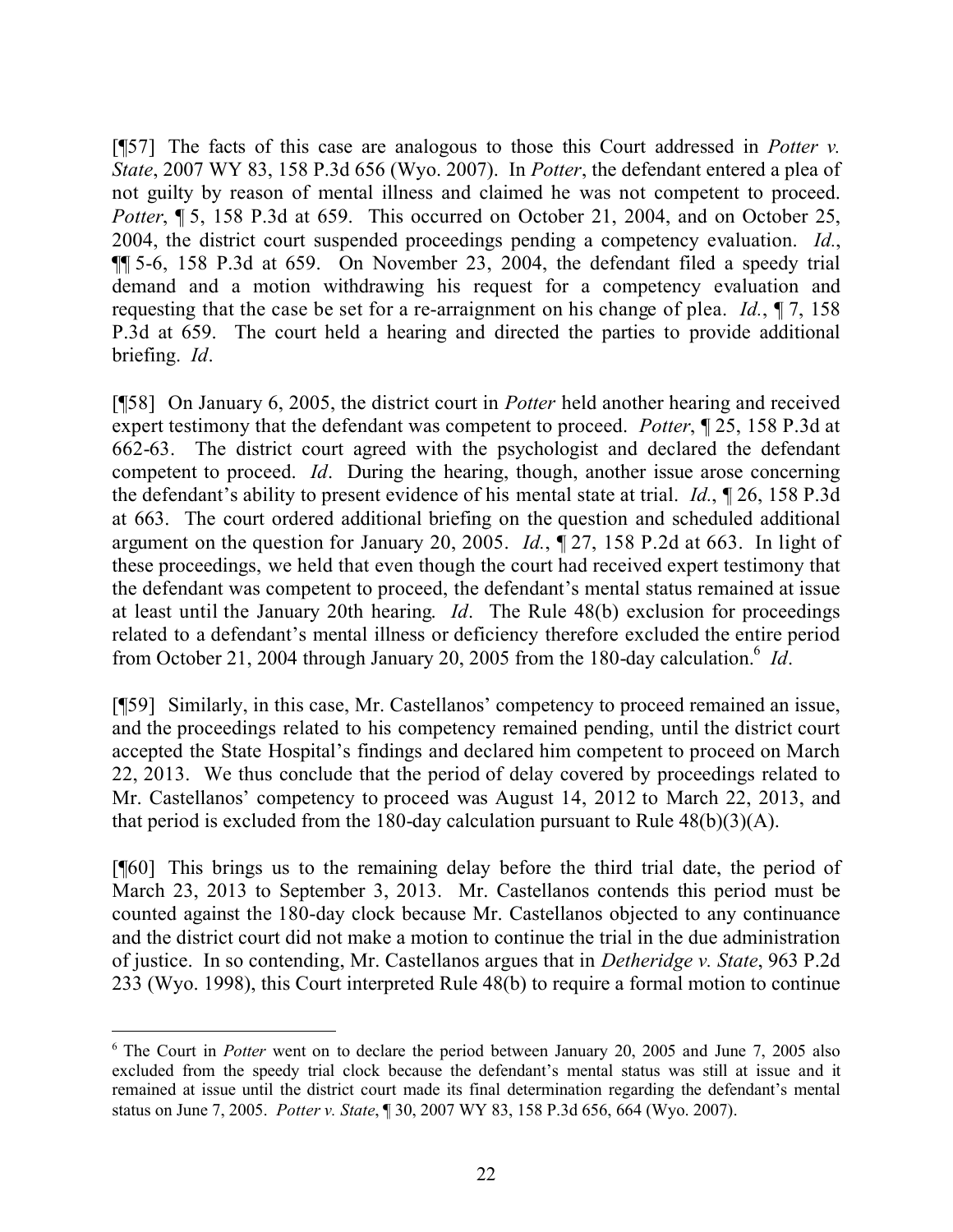and findings that a continuance is required in the due administration of justice before a continuance may be granted over the objections of a defendant. We again disagree.

[¶61] In *Detheridge*, the defendant filed a speedy trial demand and the district court set an initial trial date in compliance with Rule 48. *Detheridge*, 963 P.2d at 234. Thereafter, the defendant filed a motion to dismiss based on a constitutional challenge to the statute under which he was charged. *Id*. While that motion was pending, the defendant's trial date passed without entry of a continuance or a new setting. *Id*. After the motion was decided, the district court still did not set a new trial date. *Id*. Eventually, with only a few days remaining on the Rule 48 clock, the State filed a motion requesting a trial setting. *Id*. The request did not include a motion to continue or an explanation for the delay. *Id*. The district court did not set a trial date, and nothing was done on the case until the defendant filed a motion to dismiss for lack of a speedy trial. *Id*. The district court denied the motion and then set a trial date. *Id*.

[¶62] We held that the defendant's right to a speedy trial was violated based on the district court's clear violation of Rule 48. *Detheridge*, 963 P.2d at 236. We explained:

> Despite Detheridge's written demand for a speedy trial, neither the district court nor the prosecution took any steps to reset the trial date, file a request for continuance, state the reasons why a continuance was necessary, or even grant a continuance prior to the conclusion of the 120-day period.

> It was incumbent upon the State and the district court, after Detheridge's initial demand, to take the minimal steps necessary to secure compliance with the requirements of W.R.Cr.P. 48.

*Detheridge*, 963 P.2d at 236.

[¶63] Our holding in *Detheridge* did not impose a set of specific procedural requirements to which a court must adhere in re-setting a trial date, but instead admonished the "callous disregard" of Rule 48. *See Germany v. State*, 999 P.2d 63, 67 (Wyo. 2000) (distinguishing *Detheridge* because the facts did not "evince the callous disregard of the speedy trial rule illustrated in *Detheridge*"). Our concern was not with the mechanics of a trial court's setting of a trial date, but rather with the court's attention to the grounds on which a trial date may be continued beyond the 180-day mark.

[¶64] There is no question in this case that in resetting the trial date after Mr. Castellanos' competency proceedings voided the August 14, 2012 setting, the district court acted with due regard for Rule 48's requirements. The court recognized that finding space in its calendar for a four-week trial would be difficult, and rather than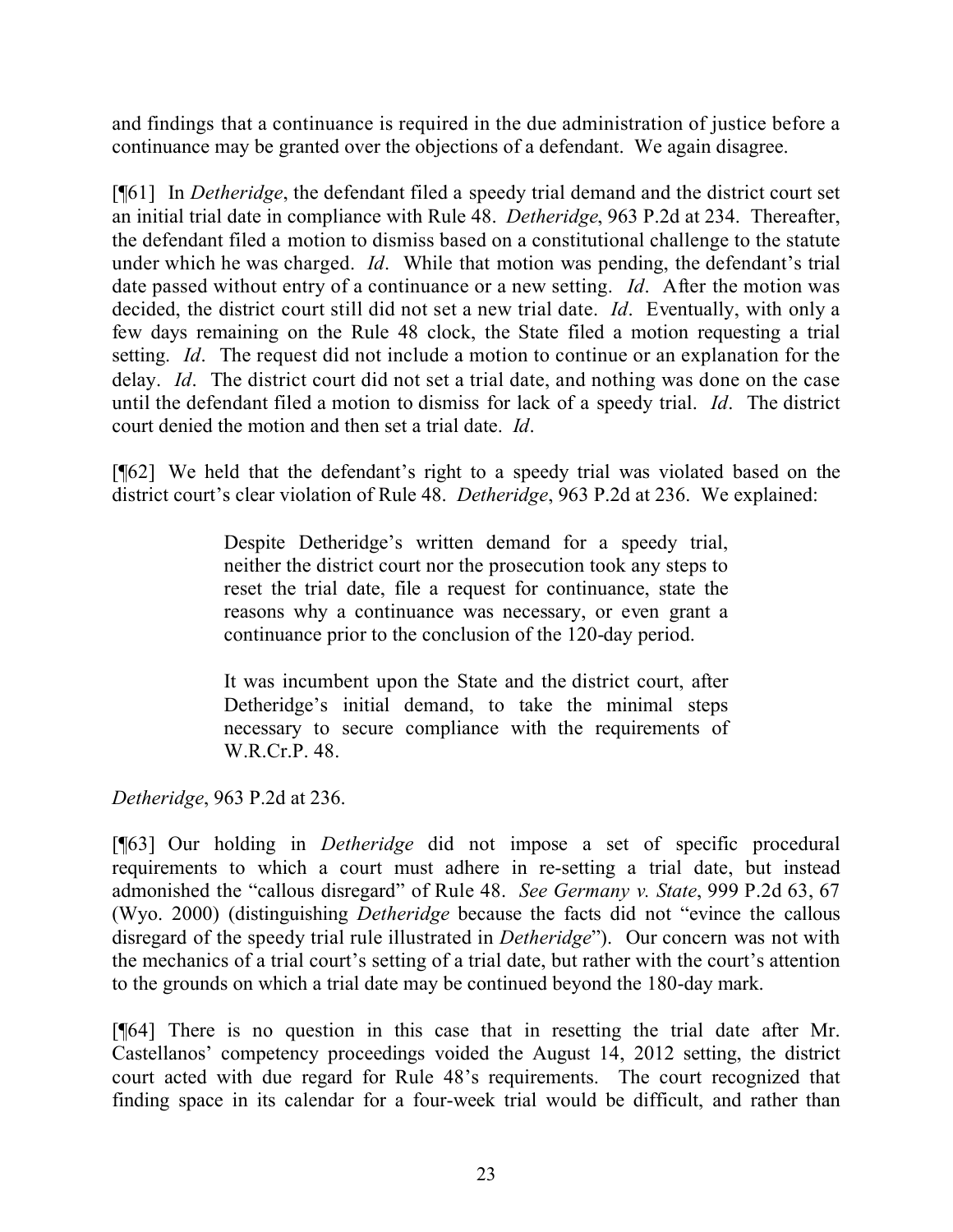waiting for a motion, it attempted to minimize the delay by *sua sponte* setting a scheduling conference before the suspension of proceedings had even been lifted. The court then picked the earliest possible date that would accommodate a four-week trial and allow the court to complete the necessary pretrial requirements, such as summoning the jury panel and issuing juror questionnaires.

[¶65] As a practical matter, a trial cannot be set to begin the moment a suspension of proceedings is lifted. We recognized this in *Rodgers v. State*, 2011 WY 158, 265 P.3d 235 (Wyo. 2011). In *Rodgers*, the defendant's trial was scheduled to begin on the 180 day deadline. *Rodgers*, ¶ 30, 265 P.3d at 243. Five days before the scheduled trial date, though, the district court suspended proceedings at defense counsel's request for an evaluation of the defendant's mental competency to proceed. *Id.*, ¶ 13, 265 P.3d at 239. After the evaluation was received and the defendant was declared competent to proceed, the court set a new trial date, with the trial to begin in about three months.<sup>7</sup> *Id*. We found no Rule 48(b) violation, reasoning:

> Once the district court postponed the original trial date, it would have been a practical impossibility for Rodgers' trial to be held within the five days remaining on the 180–day speedy trial clock of Rule 48(b)—witnesses had to be subpoenaed, a new jury panel had to be summoned, and time had to be afforded for Rodgers to contest the forensic evaluation findings and for the district court to make a final determination concerning Rodgers' fitness to proceed. In our view, Rule 48(b) anticipates such a situation. It allows for a continuance of the 180–day limit if required for the due administration of justice and there is no resulting prejudice to the defendant. W.R.Cr.P.  $48(b)(4)(B)(iii)$ .

*Rodgers*, ¶ 30, 265 P.3d at 243.

[¶66] Mr. Castellanos has not shown a disregard for the requirements of Rule 48 in the district court's setting of the September 3, 2013, trial date or that he suffered substantial prejudice as a result of that setting. We find that the setting was made in the due administration of justice and thus conclude that the delay from March 22, 2013, when the suspension of proceedings was lifted, to September 3, 2013 does not count against the 180-day deadline.

# **3. Third Delay of Trial: September 3, 2013 to February 18, 2014**

 <sup>7</sup> Notably, in the factual account of this resetting, there is no indication the setting was preceded by a motion to continue or accompanied by a specific finding that the setting was in the due administration of justice. *Rodgers v. State*, ¶ 13, 2011 WY 158, 265 P.3d 235, 239 (Wyo. 2011).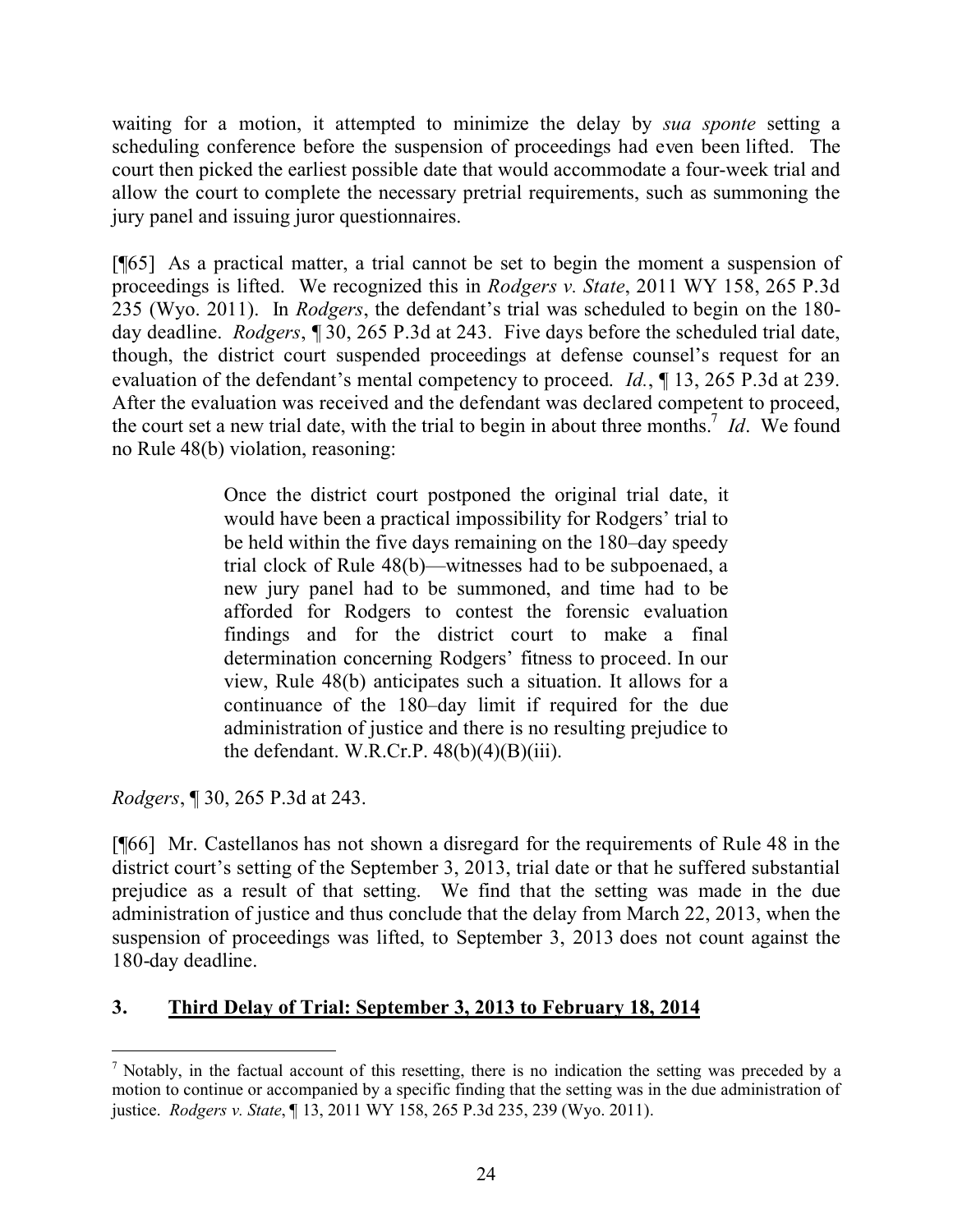[¶67] The final delay in Mr. Castellanos' trial occurred when on June 4, 2013, Defense Team Three moved to continue the trial for a period of six months to allow it additional time to prepare for the trial and in particular to prepare for the trial's penalty phase. Mr. Castellanos again objected to this continuance. The district court granted the requested continuance on July 8, 2013 and ruled that it was granting the continuance on its own motion in the due administration of justice. In doing so, the court acknowledged Mr. Castellanos' objection but found that Mr. Castellanos had not shown he would be substantially prejudiced by the delay. Mr. Castellanos concedes that the delay between the September 3, 2013 setting and the February 18, 2014 setting was pursuant to a proper Rule  $48(b)(4)(B)(iii)$  continuance and does not count against the 180-day speedy trial  $clock<sup>8</sup>$ 

[¶68] Mr. Castellanos' original trial date of March 20, 2012, was 169 days after his arraignment and complied with the 180-day limit set by Rule 48(b). The delays in commencing trial that occurred after that setting do not count against the 180-day limit, and Mr. Castellanos was therefore brought to trial within the time specified by Rule 48(b). We thus find no Rule 48(b) violation.

#### **B. Constitutional Analysis**

[¶69] We turn next to the question of whether Mr. Castellanos' Sixth Amendment constitutional right to a speedy trial was violated. We have summarized our required analysis:

> The Sixth Amendment guarantees every criminal defendant a speedy trial. U.S. Const. amend. VI; *Humphrey v. State*, 2008 WY 67, ¶ 20, 185 P.3d 1236, 1243 (Wyo.2008). For its

<sup>8</sup> Although Mr. Castellanos concedes that this period does not count against the 180-day clock, he alludes to some sort of ulterior motive in the contemporaneous reassignment of the case to another judge. Specifically, in his brief on appeal, Mr. Castellanos asserts:

The trial court's July 8, 2013, *Order Continuing Trial* indicated there was a need to continue the trial date due to defense counsel not being ready for trial; however, the immediate reassignment of the case to another judge showed there was a possible additional motive to allow a new judge to schedule the trial in accordance with its own docket.

It is not clear to this Court what Mr. Castellanos is suggesting with respect to the motive to have his case scheduled on another judge's docket. If the suggestion is that this was a way to further delay the trial, the record does not support the assertion. Judge Arnold granted the six-month continuance and then assigned the case to Judge Campbell. Judge Campbell set a February 18, 2014 trial date, which was about a half of a month earlier than the six months granted, and there were no further delays. The trial began on that date.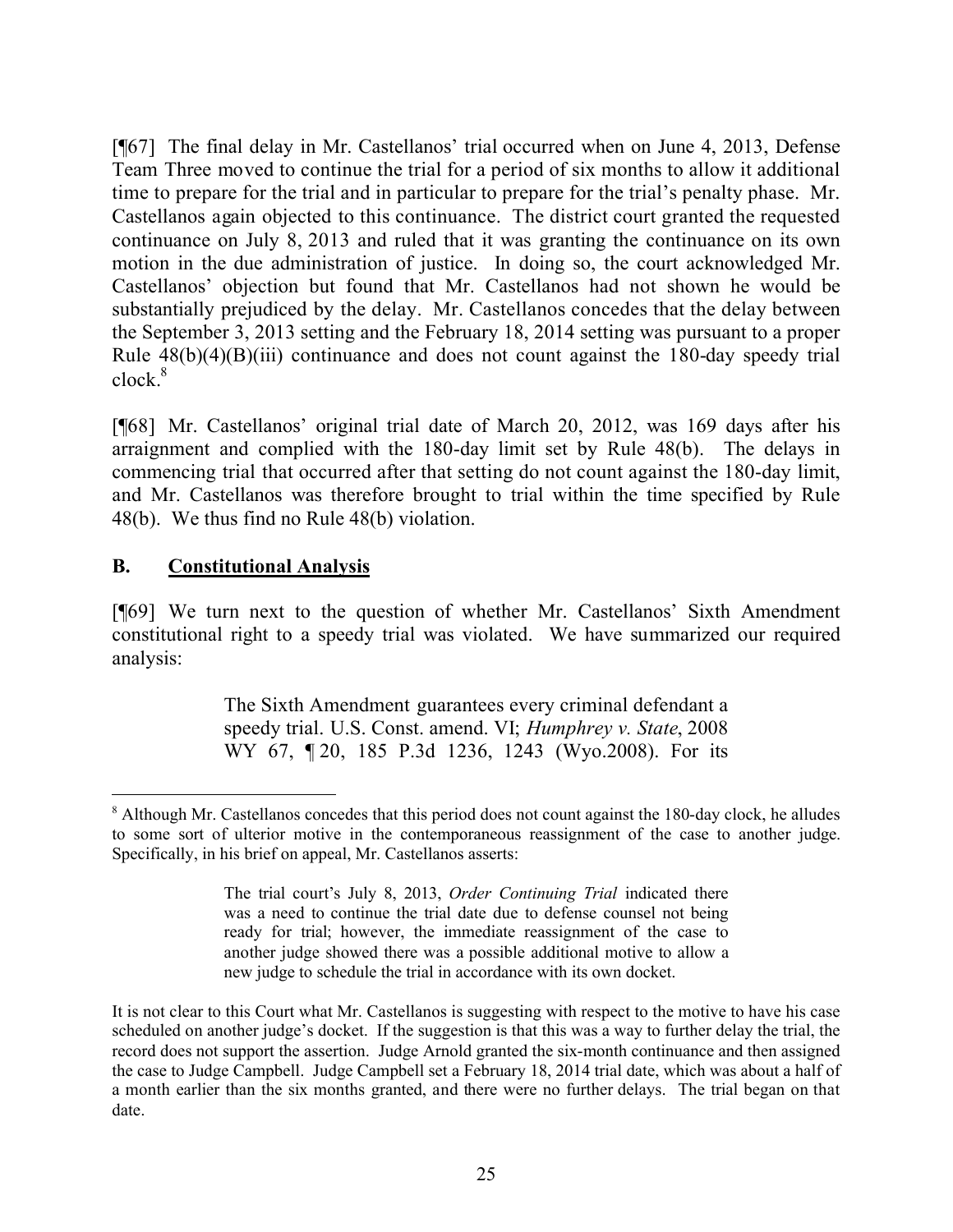constitutional speedy trial analysis, this Court adopts the fourfactor test articulated in *Barker v. Wingo*, 407 U.S. 514, 530– 33, 92 S.Ct. 2182, 2192–93, 33 L.Ed.2d 101 (1972); *Cosco v. State*, 503 P.2d 1403, 1405 (Wyo.1972), *cert. denied*, 411 U.S. 971, 93 S.Ct. 2164, 36 L.Ed.2d 693 (1973). The *Barker* test requires balancing (1) the length of the delay, (2) the reason for the delay, (3) the defendant's assertion of his right, and (4) the prejudice to the defendant. *Boucher v. State*, 2011 WY 2, ¶ 9, 245 P.3d 342, 348 (Wyo.2011); *Strandlien v. State*, 2007 WY 66, ¶ 6, 156 P.3d 986, 990 (Wyo.2007). No individual factor is dispositive. *Boucher*, 2011 WY 2, ¶ 9, 245 P.3d at 348. The ultimate "inquiry is whether the delay in bringing the accused to trial was unreasonable, that is, whether it substantially impaired the right of the accused to a fair trial." *Warner v. State*, 2001 WY 67, ¶ 10, 28 P.3d 21, 26 (Wyo.2001) (quoting *Wehr v. State*, 841 P.2d 104, 112 (Wyo.1992)).

*Ortiz*, ¶ 39, 326 P.3d at 893.

# **1. Factor One: Length of Delay**

[¶70] For purposes of a constitutional analysis, "the speedy trial clock begins to run at the time of arrest, information, or indictment, whichever occurs first." *Ortiz*, ¶ 40, 326 P.3d at 893 (citing *Boucher*, 2011 WY 2, ¶ 10, 245 P.3d at 349). "The right to a speedy trial 'continues until the defendant is convicted, acquitted or a formal entry is made on the record of his case that he is no longer under indictment.'" *Ortiz*, ¶ 40, 326 P.3d at 893 (quoting *Berry*, 2004 WY 81, ¶ 32, 93 P.3d at 231).

[¶71] Mr. Castellanos was arrested on August 23, 2011, and convicted on March 7, 2014, resulting in a delay of 927 days. This delay is presumptively prejudicial and requires consideration of the remaining *Barker* factors. *See Durkee v. State*, 2015 WY 123, ¶ 15, 357 P.3d 1106, 1111 (Wyo. 2015) (citing cases in which this Court found that delays of 562, 720 and 887 days are presumptively prejudicial and require analysis of the other three *Barker* factors).

# **2. Factor Two: Reason for Delay**

[¶72] The second factor in the *Barker* analysis requires that we examine which party was responsible for the delay in bringing the defendant to trial. *Miller v. State*, 2009 WY 125, ¶ 40, 217 P.3d 793, 805 (Wyo. 2009). "We weigh the delays caused by the State against those caused by the defendant, keeping in mind it is the State's burden to bring a defendant to trial in a timely manner and it must show that the delays were reasonable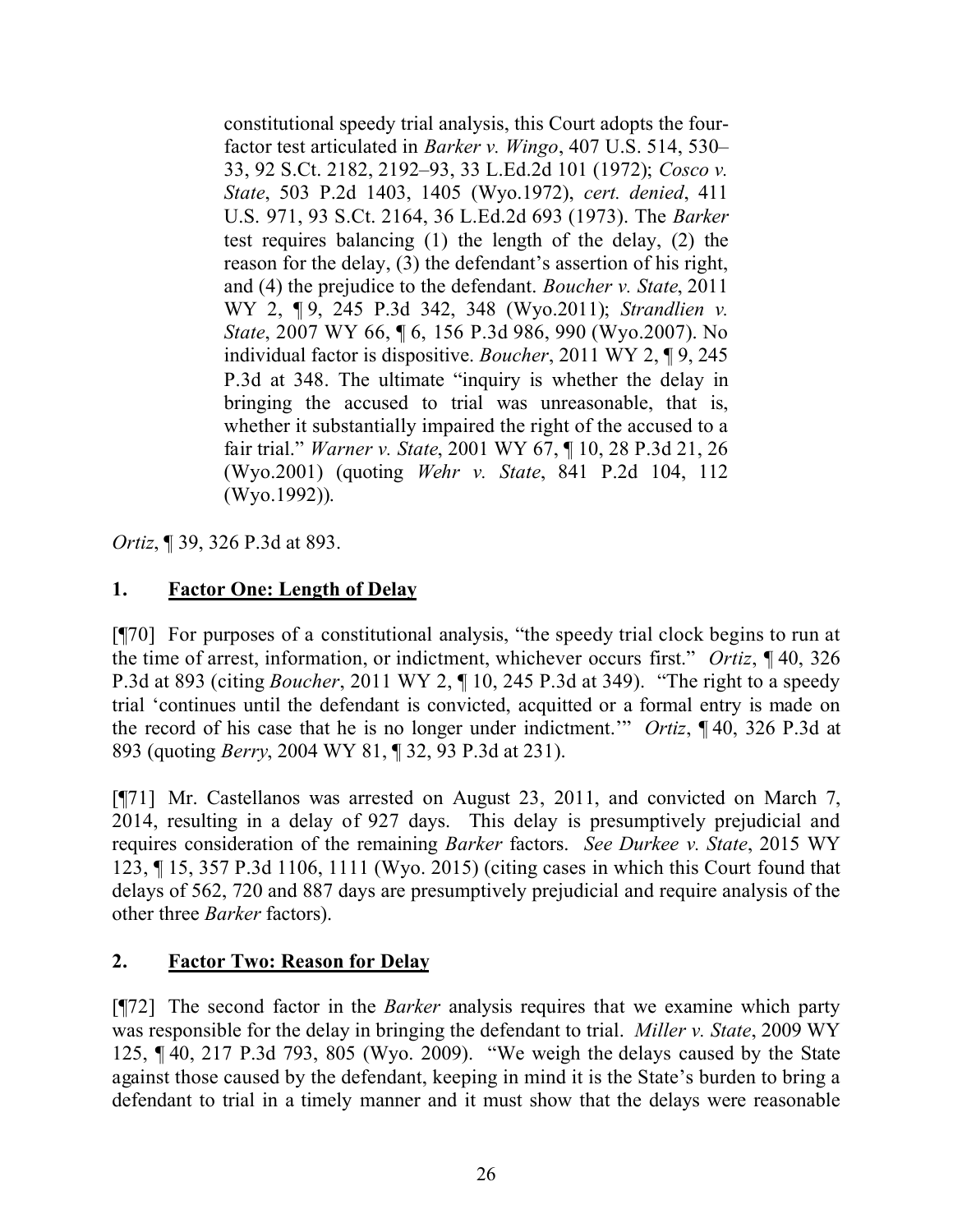and necessary." *Durkee*, ¶ 16, 357 P.3d at 1112 (citing *Harvey v. State*, 774 P.2d 87, 95 (Wyo. 1989)). "Delays attributable to competency evaluations fall into the 'neutral' category in the *Barker* balancing test." *Miller*, ¶ 41, 217 P.3d at 805 (citing *Potter*, ¶¶ 30, 37, 158 P.3d at 664–65).

[¶73] With regard to delays caused by the defense, we have held that "[u]nquestionably, delays attributable to the defendant may disentitle him to speedy trial safeguards." *Miller*, ¶ 40, 217 P.3d at 805 (quoting *Berry*, ¶ 35, 93 P.3d at 232). Delays assigned to the defendant include "delays attributable to changes in defense counsel, to the defendant's requests for continuances, and to the defendant's pretrial motions." *Durkee*, ¶ 16, 357 P.3d at 1112 (quoting *Ortiz*, ¶ 42, 326 P.3d at 893). Because an attorney "is the defendant's agent when acting, or failing to act, in furtherance of the litigation, delay caused by the defendant's counsel is also charged against the defendant." *Vermont v. Brillon*, 556 U.S. 81, 91, 129 S.Ct. 1283, 1291, 173 L.Ed.2d 231 (2009) (quoting *Coleman v. Thompson*, 501 U.S. 722, 753, 111 S.Ct. 2546, 115 L.Ed.2d 640 (1991)) (footnote omitted); *see also Berry*, ¶ 35, 93 P.3d at 232 (noting that although delay caused by change in counsel due to counsel's hospitalization was beyond defendant's control, the delay nonetheless weighed against defendant).

[¶74] With regard to delays attributable to the State, we have said:

A deliberate attempt to delay the trial in order to hamper the defense should be weighted heavily against the government. A more neutral reason such as negligence or overcrowded courts should be weighted less heavily but nevertheless should be considered since the ultimate responsibility for such circumstances must rest with the government rather than with the defendant. Finally, a valid reason, such as missing witnesses, should serve to justify appropriate delay. *Wehr v. State*, 841 P.2d 104, 112–113 (Wyo.1992), quoting *Barker.*

*Durkee*, ¶ 16, 357 P.3d at 1112 (quoting *Berry*, ¶ 36, 93 P.3d at 232).

# **a. First Continuance**

[¶75] The delays in this case started with the following defense motions: a motion to continue the preliminary hearing to allow for discovery; motions to continue the arraignment; and a motion to extend the deadline for the State to declare whether it would seek the death penalty. As a result of these delays, the State did not file its death penalty election until December 27, 2011, just over four months after Mr. Castellanos' arrest. Shortly after the State made its death penalty election, on January 6, 2012, the defense filed a motion to continue the trial for a period of eighteen months to allow time both for trial preparation and for Defense Team One to obtain capital case training. The district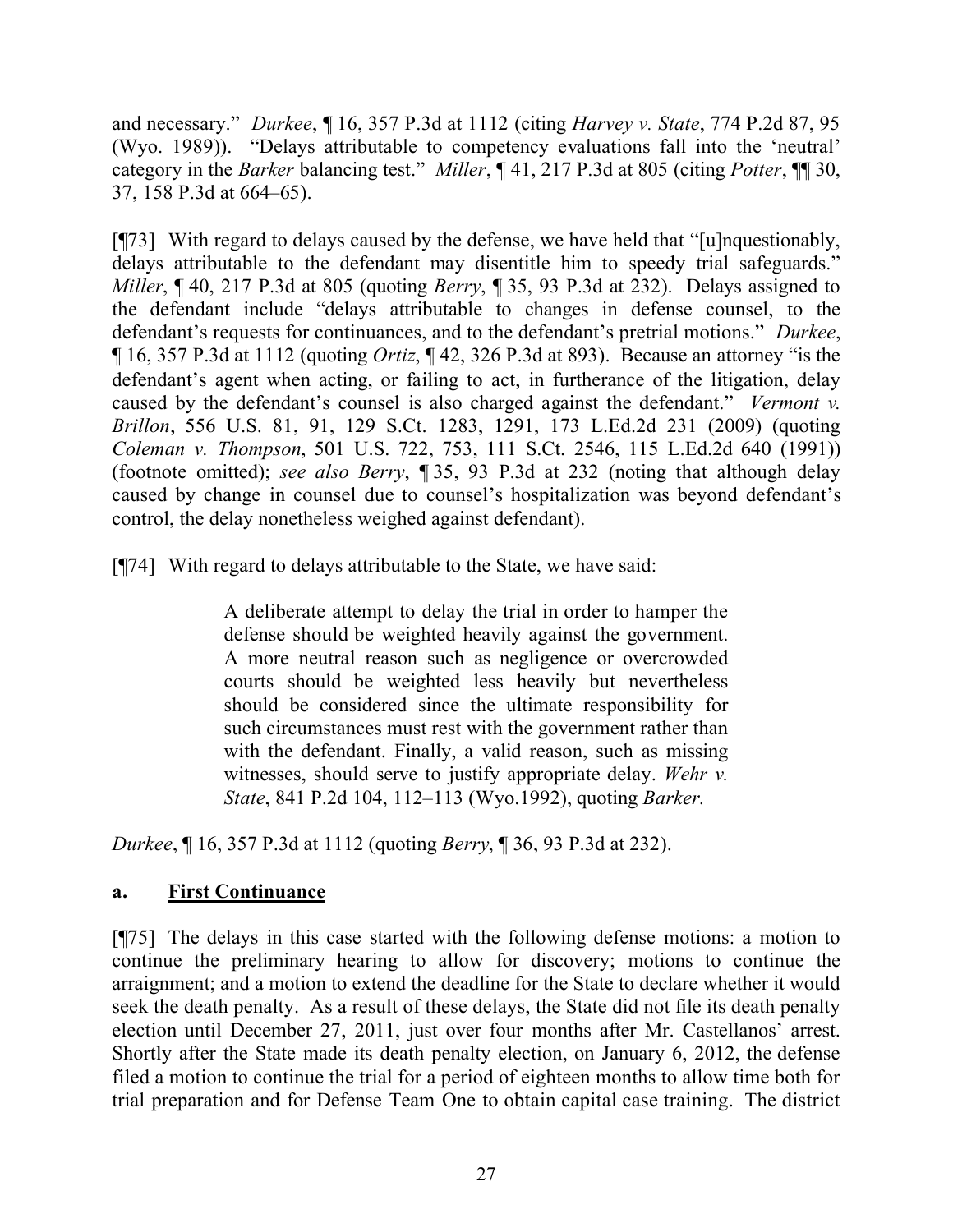court granted that continuance but not an eighteen-month continuance. It allowed a continuance to August 14, 2012—or close to a five-month continuance.

[¶76] Under our usual analysis, these delays caused by: 1) defense motions to continue the preliminary hearing and arraignment; 2) a defense motion to extend the deadline for the State's death penalty election; and 3) a defense motion to continue, are all attributable to the defense. Mr. Castellnos contends, however, that the entire period from August 23, 2011 to August 14, 2012, a period of 357 days, should be treated as a delay caused by the appointment of counsel not qualified to try a capital case, which he asserts resulted from a systemic breakdown of the Public Defender's Office. From this, Mr. Castellanos argues the delay must be attributed in its entirety to the State.

[¶77] Mr. Castellanos' argument that the delay from August 23, 2011 to August 14, 2012 must be attributed to the State can be broken down into several increments. First, Mr. Castellanos contends that when a public defender assigns counsel to a case, it is performing an administrative function and thus acting under color of state law. Second, Mr. Castellanos asserts that the Wyoming Public Defender's Office was insufficiently staffed to assign counsel to his case that was qualified to try a capital case. Third, Mr. Castellanos argues that the Public Defender's inability to assign capital case-qualified counsel on the date of his arrest caused the entire 357-day delay between the date of his arrest on August 23, 2011, and the new trial setting of August 14, 2012.

[¶78] The record does not support Mr. Castellanos' argument. First, while this case clearly had the potential to become a capital case, it was not a capital case when Mr. Castellanos was arrested. As a result of defense motions delaying the State's death penalty election—motions to which Mr. Castellanos did independently object—the case did not become a capital case until December 27, 2011. Within two months of the State's death penalty election, the Public Defender's Office assigned capital case-qualified counsel. The record further shows that Defense Team Two and Defense Team Three, both of which were capital case-qualified, encountered significant difficulties in completing the defense mitigation investigation and could not have been prepared to go to trial on March 20, 2012, following the State's December 27, 2011, death penalty election. Thus, even had Defense Team One been capital case-qualified, the defense would not have been prepared to try the case less than three months after the State's election. The record simply does not support Mr. Castellanos' assertion that the delay between his arrest and the second trial setting is attributable to the assignment of counsel that was not capital case-qualified.

[¶79] The record likewise provides no support for the assertion of a systemic breakdown in the Public Defender's Office. At the outset of the case, the Public Defender assigned counsel she considered highly qualified and properly experienced to handle a case involving the serious charges filed against Mr. Castellanos. Additionally, she recognized the potential for the case to become a capital case and immediately retained a mitigation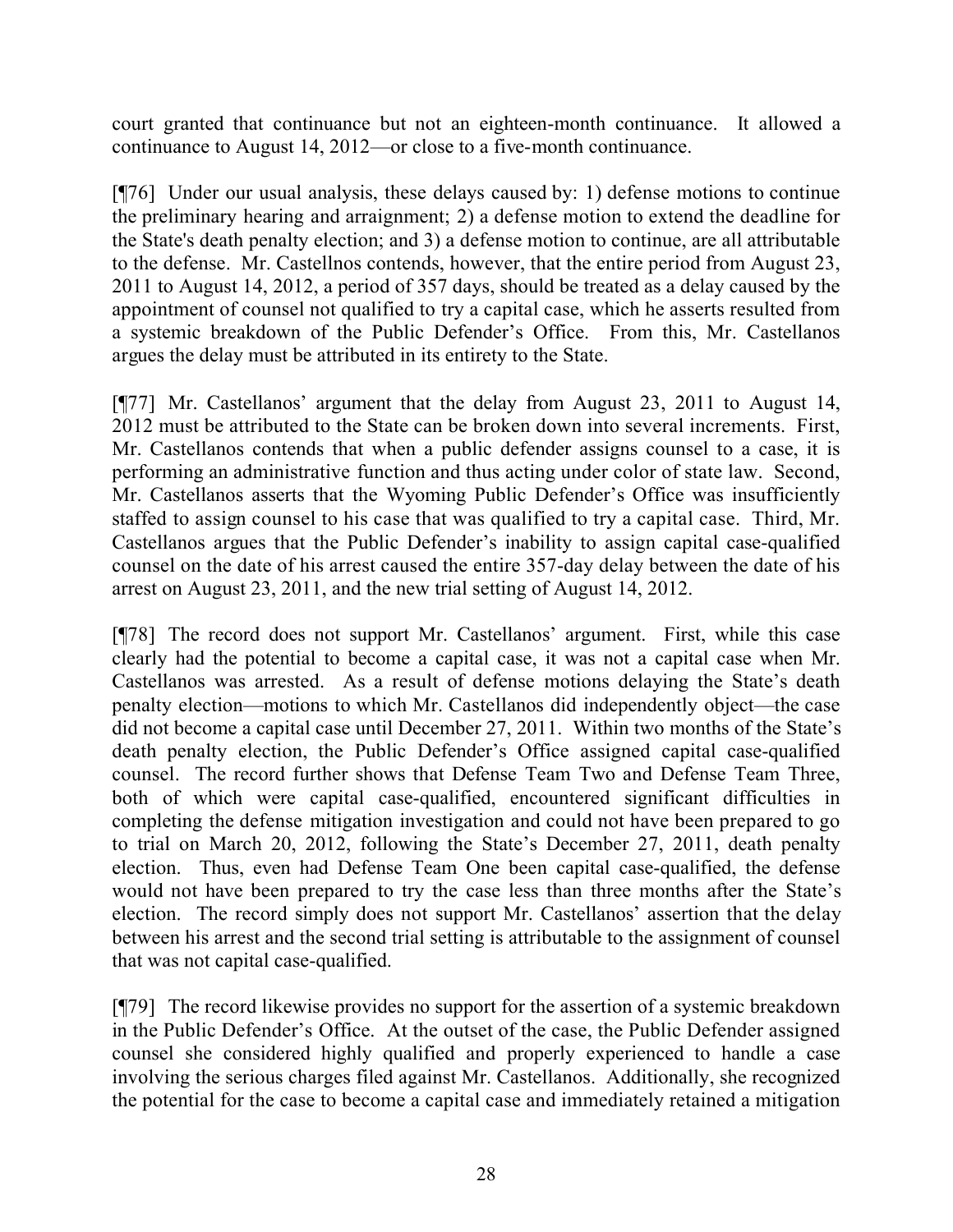expert. Finally, she herself is qualified to supervise the representation in capital cases and was serving in a supervisory role in this case. On this record, we are unable to find a deficiency in the functioning of the Public Defender's Office or a systemic breakdown.<sup>9</sup>

[¶80] The delays in this case up to the date of the State's death penalty election resulted from defense motions. The State did not contribute to any of these delays, including the extension of time to make its death penalty election. Likewise, the delay caused by the first defense continuance is attributable to the defense. The need for the continuance grew from the legitimate need for additional time to prepare for a case that required investigation of defenses for both guilt and penalty phases of the trial. Moreover, the State again contributed in no way to this delay and in fact objected to the continuance. For these reasons, we assign the early delays and the delay caused by the first continuance to the defense and weigh that delay against Mr. Castellanos' speedy trial claim.

# **b. Delays Relating to Competency Evaluations**

[¶81] Mr. Castellanos' competency evaluations required a suspension of proceedings and a new trial date. The suspension of proceedings created a delay from August 14, 2012 to March 22, 2013, and the logistical difficulties of scheduling the trial required that the new trial date be set for September 3, 2013, five-plus months from the district court's order declaring Mr. Castellanos competent to proceed. Delays attributable to competency evaluations are considered neutral in the assignment of responsibility for the delay. *Miller*,  $\P$  41, 217 P.3d at 805. Delays caused by an overcrowded court docket are assigned to the State, but are not weighted heavily. *Durkee*, ¶ 24, 357 P.3d at 1113.

[¶82] Mr. Castellanos again argues that we should deviate from our usual assignment of responsibility for delay and assign the entirety of the delay, from August 14, 2012 to September 3, 2013, to the State. We again disagree.

[¶83] Mr. Castellanos first argues the delay caused by the competency evaluations should be attributed to the State because defense counsel's request for the evaluations was a ruse to obtain a continuance to which Mr. Castellanos would not agree. We have reviewed the State Hospital's competency report, which detailed the communications from Mr. Castellanos that caused defense counsel to question his competency, and we find that defense counsel had a legitimate basis to request the first competency

 <sup>9</sup> Because the record does not support a finding that the delay between August 23, 2011 and August 14, 2012 was caused by the assignment of counsel or a systemic breakdown in the Public Defender's Office, we need not resolve the legal question of whether a public defender is acting under color of state law when assigning counsel to a case or the legal question of when a systemic breakdown in a public defender's office will alter our analysis of who is responsible for the delay in bringing a case to trial.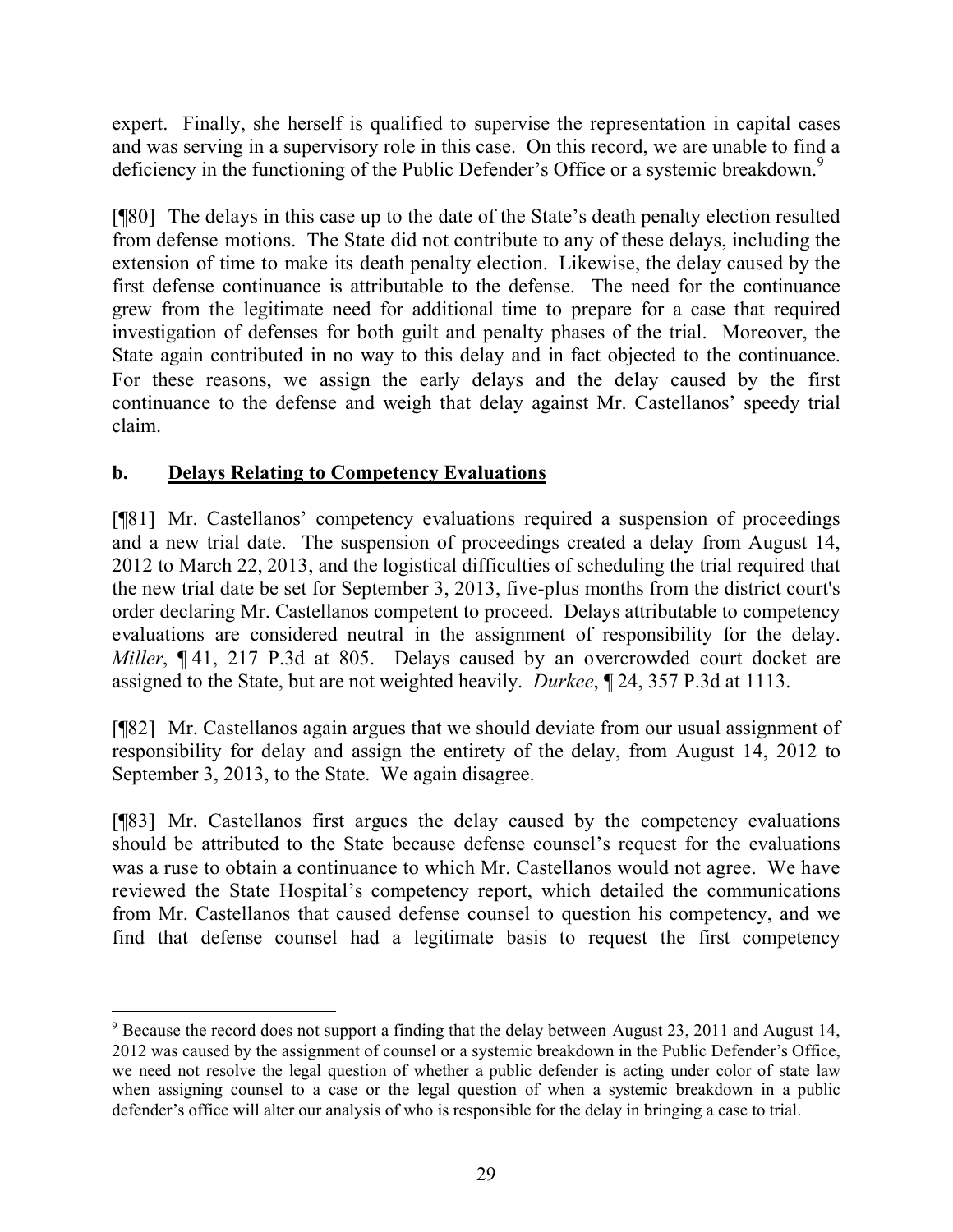evaluation.<sup>10</sup> Defense counsel's request for a second competency evaluation was supported by a report from a mental health professional that had recently examined Mr. Castellanos. Our review of the defense request for a second evaluation thus likewise persuades us that the request was not a ruse. Because we have found that defense counsel had legitimate grounds for its competency evaluation requests, we need not address the merits of the suggestion that in the event of a ruse, the delay must be assigned to the State.

[¶84] Mr. Castellanos next argues that responsibility for the delay caused by the competency evaluations should shift to the State because the State Hospital took too long to complete its evaluation and report, requiring two thirty-day extensions to complete its work. The sole authority Mr. Castellanos cites in support of this argument is a federal case interpreting a provision of the federal Speedy Trial Act that specifically set time limits on completing competency evaluations. *See United States v. Dellinger*, 980 F.Supp. 2d 806 (E.D. Mich. 2013). We have no similar statutory requirement, and we find no inherent unreasonableness in the time it took the State Hospital to complete its evaluation and report. We thus reject this proposed shifting of assignment for the delay to the State.

[¶85] The delay from August 12, 2012 to March 22, 2013 for Mr. Castellanos' competency proceedings is a neutral delay. The delay from March 22, 2013 to September 3, 2013, attributable to finding a four-week opening in the district court's docket and accommodating the trial logistics, is assigned to the State but not weighted heavily.

#### **c. Delay Caused by Final Continuance**

[¶86] The final delay we must consider is the delay from September 3, 2013 to March 7, 2014. This delay was caused by a defense continuance, to which the State objected. The reason for the continuance was again defense counsel's legitimate need for additional time to prepare for trial, to prepare a defense mitigation case made difficult by the location of witnesses and records, and to secure the presence of defense mitigation witnesses. Also contributing to the need for this continuance was the change in defense counsel and Mr. Castellanos' refusal to work with Defense Team Two or the defense mitigation expert from the date of Defense Team Two's request for a competency evaluation and until new counsel was appointed. This delay is attributable to and must be assigned to the defense. This delay weighs against Mr. Castellanos' speedy trial claim.

<sup>&</sup>lt;sup>10</sup> Because the State Hospital's report is confidential pursuant to Wyo. Stat. Ann.  $\S$  7-11-303(d), we do not include the details of the statements Mr. Castellanos made to counsel that prompted their competency evaluation request.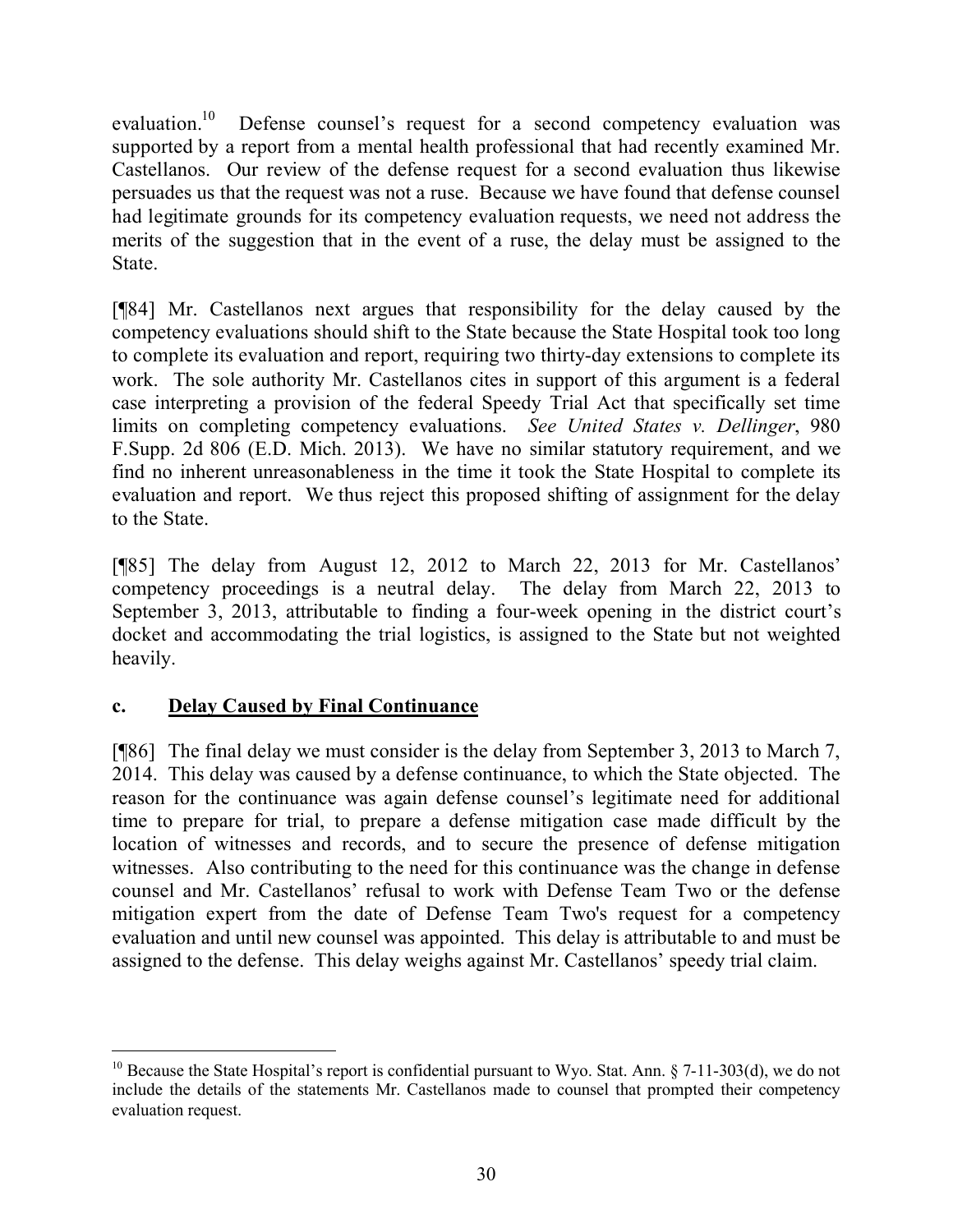# **3. Factor Three: Defendant's Assertion of Right**

[¶87] There is no question that Mr. Castellanos asserted his right to a speedy trial. Defense counsel notified the district court that Mr. Castellanos would not waive his speedy trial right as early as October 26, 2011, during the hearing on the defense motion to extend the deadline for the State's death penalty election. He then repeatedly asserted his right including in his objections to defense continuances. This factor weighs in favor of Mr. Castellanos' speedy trial claim.

### **4. Factor Four: Prejudice to Defendant**

[¶88] The fourth factor requires that we consider whether the delay prejudiced Mr. Castellanos. Our analysis requires that we consider: "(1) lengthy pretrial incarceration; (2) pretrial anxiety; and, (3) impairment of the defense." *Ortiz*, ¶ 59, 326 P.3d at 896 (quoting *Berry*, ¶ 46, 93 P.3d at 237). "Pretrial anxiety 'is the least significant' factor and because a 'certain amount of pretrial anxiety naturally exists,' an appellant must demonstrate that he suffered 'extraordinary or unusual' pretrial anxiety." *Potter*, ¶ 41, 158 P.3d at 666 (quoting *Whitney v. State*, 2004 WY 118, ¶ 54, 99 P.3d 457, 475 (Wyo. 2004)). "The impairment of defense factor is the most serious because it impacts the defendant's ability to prepare his case and skews the fairness of the entire system." *Durkee*, ¶ 37, 357 P.3d at 1116. Where a defendant is responsible for the delay, "he bears the burden of demonstrating actual prejudice." *Whitney*, ¶ 55, 99 P.3d at 475 (quoting *United States v. Lam*, 251 F.3d 852, 859–60, *amended by* 262 F.3d 1033 (9th Cir.), *cert. denied*, 534 U.S. 1013, 122 S.Ct. 503, 151 L.Ed.2d 413 (2001)); *see also Sisneros v. State*, 2005 WY 139, ¶ 28, 121 P.3d 790, 800 (Wyo. 2005) (that defendant's actions "led to a significant amount of the delay weighs against a finding of presumed prejudice" and defendant thus "has the burden of showing actual prejudice").

[¶89] The record supports Mr. Castellanos' claims of prejudice relating to his pretrial incarceration and his pretrial anxiety. His pretrial incarceration was 910 days, which undoubtedly resulted in a loss of relationships, employment, and assets. Mr. Castellanos also points to detailed record support relating to his pretrial anxiety. We find, and the State concedes, that these factors weigh in favor of Mr. Castellanos' speedy trial claim.

[¶90] We turn then to the question of whether the delay impaired Mr. Castellanos' defense. Our inquiry for this prong of the prejudice analysis is whether the delay resulted in a loss of evidence or impaired the defense by the "death, disappearance, or memory loss of witnesses for the defense." *Ortiz*, ¶ 62, 326 P.3d at 896. We find no impairment of Mr. Castellanos' defense and in fact conclude to the contrary that the delay worked to his benefit.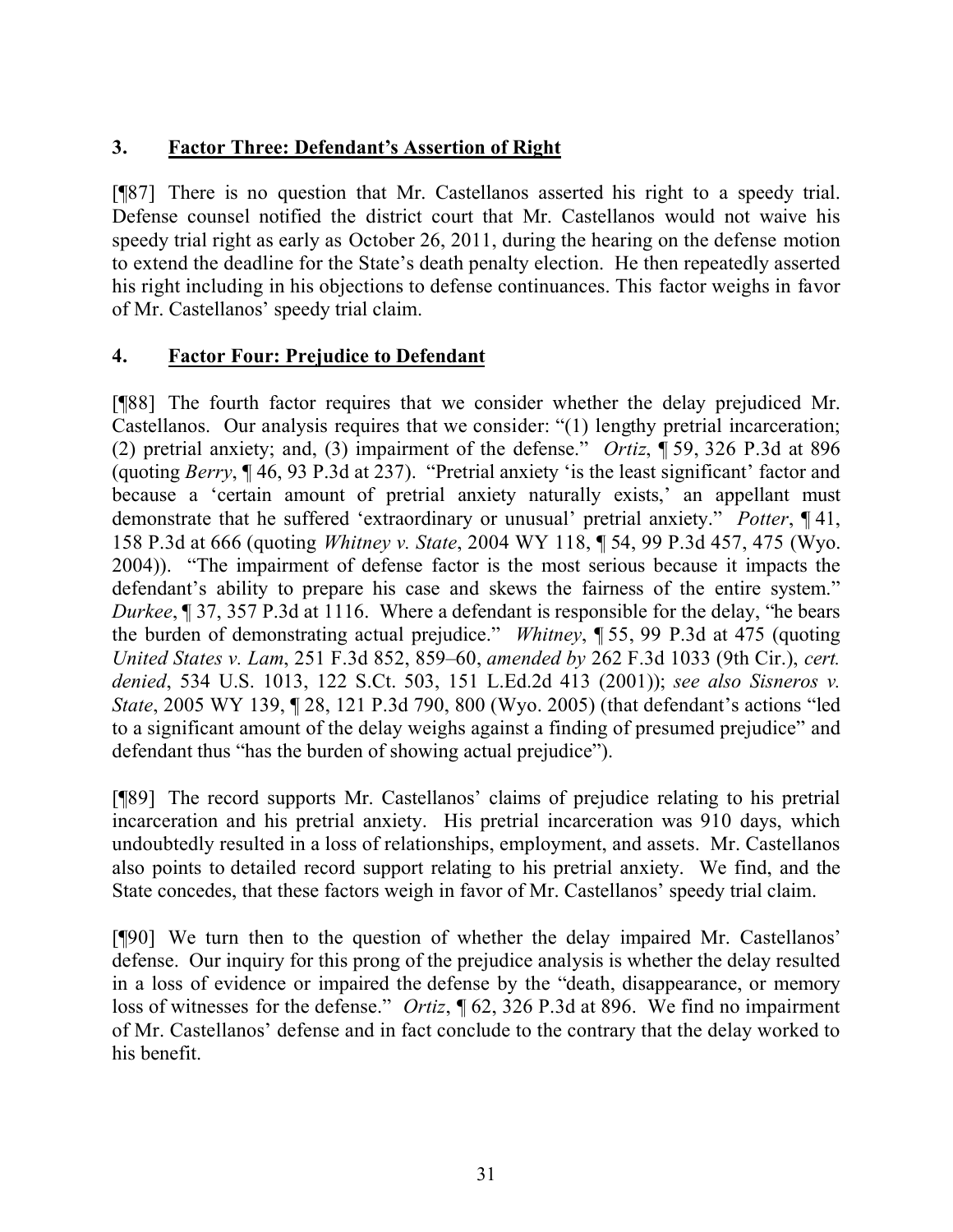[¶91] In his brief on appeal, Mr. Castellanos cites to harms from: evidence that had not been tested as of September 13, 2013; a lack of access to fresh evidence; lost evidence; and inconsistencies accompanying changes in counsel. These are all bare allegations with no identification of evidence that was lost, stale or untested, no identification of the alleged inconsistencies stemming from changes in counsel, and no explanation of how any of this impaired the defense. These allegations are insufficient to establish impairment of Mr. Castellanos' defense. *See McEwan*, ¶ 28, 314 P.3d at 1168 (rejecting claim that 870-day delay impaired defense where defendant failed to identify unavailable witnesses, the nature of their anticipated testimony, or when they became unavailable); *Strandlien v. State*, 2007 WY 66, ¶ 18, 156 P.3d 986, 992 (Wyo. 2007) (rejecting claim that 762-day delay impaired defense where defendant failed to show further testing of destroyed blood sample would have yielded a lower BAC).

[¶92] The delay in bringing Mr. Castellanos to trial gave his defense team additional time to investigate and prepare his mitigation defense for the penalty phase of his trial and ensure the presence of important mitigation witnesses. This time plainly served to benefit Mr. Castellanos because his mitigation defense was successful and the jury elected not to impose the death penalty.

# **5. Balancing of the Factors**

[¶93] The State did not directly contribute to any delay in this case and objected to each defense continuance. The only delay we assign to the State is the delay associated with fitting Mr. Castellanos' lengthy trial into the court's docket, and that delay is not heavily weighted against the State. The majority of the delay in this case is attributable to the defense and in particular to the complexity of the defense mitigation case and its investigation, Mr. Castellanos' refusal to cooperate with Defense Team Two, and the second change in defense counsel. Additionally, although Mr. Castellanos vigorously asserted his right to a speedy trial, the delays in this case worked to his benefit.

[¶94] Balancing the *Barker* factors, we hold that there was no violation of Mr. Castellanos' right to a speedy trial. Although the delay in bringing Mr. Castellanos to trial was certainly long, most of that delay is attributable to the defense, and the benefits of the delay outweighed any prejudice to Mr. Castellanos. We conclude that the delay did not substantially impair Mr. Castellanos' right to a fair trial and was not unreasonable under the circumstances of this case. *See Durkee*, ¶ 51, 357 P.3d at 1118 ("Under *Barker,* the delay was not unreasonable, i.e., it did not substantially impair [the defendant's] right to a fair trial.").

# **II. Ineffective Assistance of Counsel Claim**

[¶95] In his second claim of error, Mr. Castellanos argues that he was denied effective assistance of counsel because of Defense Team One's deficient performance. "Claims of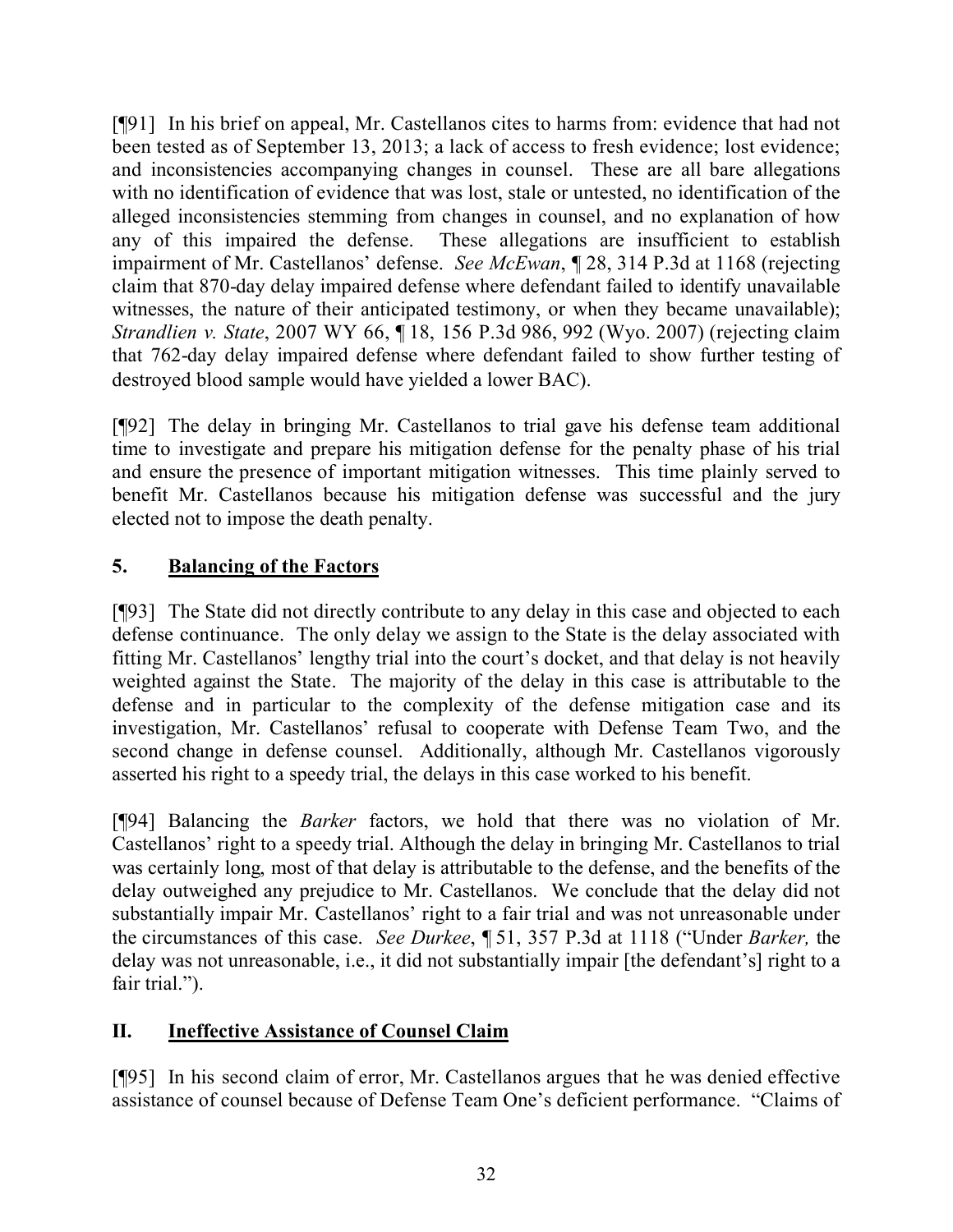ineffective assistance of counsel involve mixed questions of law and fact and are reviewed *de novo*." *Rhodes*, ¶ 28, 348 P.3d at 413 (citing *Ortega-Araiza v. State*, 2014 WY 99, ¶ 5, 331 P.3d 1189, 1193 (Wyo. 2014)). An ineffectiveness of counsel claim requires that a defendant make certain showings:

> For [a defendant] to prevail on an ineffectiveness claim, he must first establish that trial counsel's performance was deficient. This requires a showing that counsel failed to render such assistance as would have been offered by a reasonably competent attorney. *Dettloff v. State*, 2007 WY 29, ¶ 18, 152 P.3d 376, 382 (Wyo.2007) (citing *Hirsch v. State*, 2006 WY 66, ¶ 15, 135 P.3d 586, 593 (Wyo.2006)). [The defendant] then must demonstrate that counsel's deficient performance prejudiced his defense. Under the prejudice prong, [the defendant] must demonstrate a reasonable probability exists that, but for counsel's deficient performance, the outcome of his trial would have been different. *Dettloff*, ¶¶ 18–19, 152 P.3d at 382. The failure to make the required showing of either deficient performance or sufficient prejudice defeats an ineffectiveness claim. *Id*.

*Sanchez v. State*, 2011 WY 77, ¶ 40, 253 P.3d 136, 147 (Wyo. 2011); *see also McGarvey v. State*, 2014 WY 66, ¶ 14, 325 P.3d 450, 455 (Wyo. 2014) (to make required showing of prejudice, defendant must show that, absent alleged deficiency, it is reasonably probable that the result of his trial would have been more favorable to him).

[¶96] We have further stated:

An ineffective assistance claim has a performance component and a prejudice component. The components are mixed questions of fact and law. A court does not have to approach the inquiry by addressing performance first and prejudice second. A court does not have to address both components if the appellant makes an insufficient showing on one. If a court determines it is easier to dispose of the claim because sufficient prejudice is lacking, the court may do so.

*Eaton v. State*, 2008 WY 97, ¶ 132, 192 P.3d 36, 92 (Wyo. 2008); *see also Hibsman v. State*, 2015 WY 122, ¶ 15, 355 P.3d 1240, 1244 (Wyo. 2015) (quoting *Sen v. State*, 2013 WY 47, ¶ 39, 301 P.3d 106, 121 (Wyo. 2013)) ("If it is easier to dispose of an ineffectiveness claim on the ground of lack of sufficient prejudice, which we expect will often be so, that course should be followed.").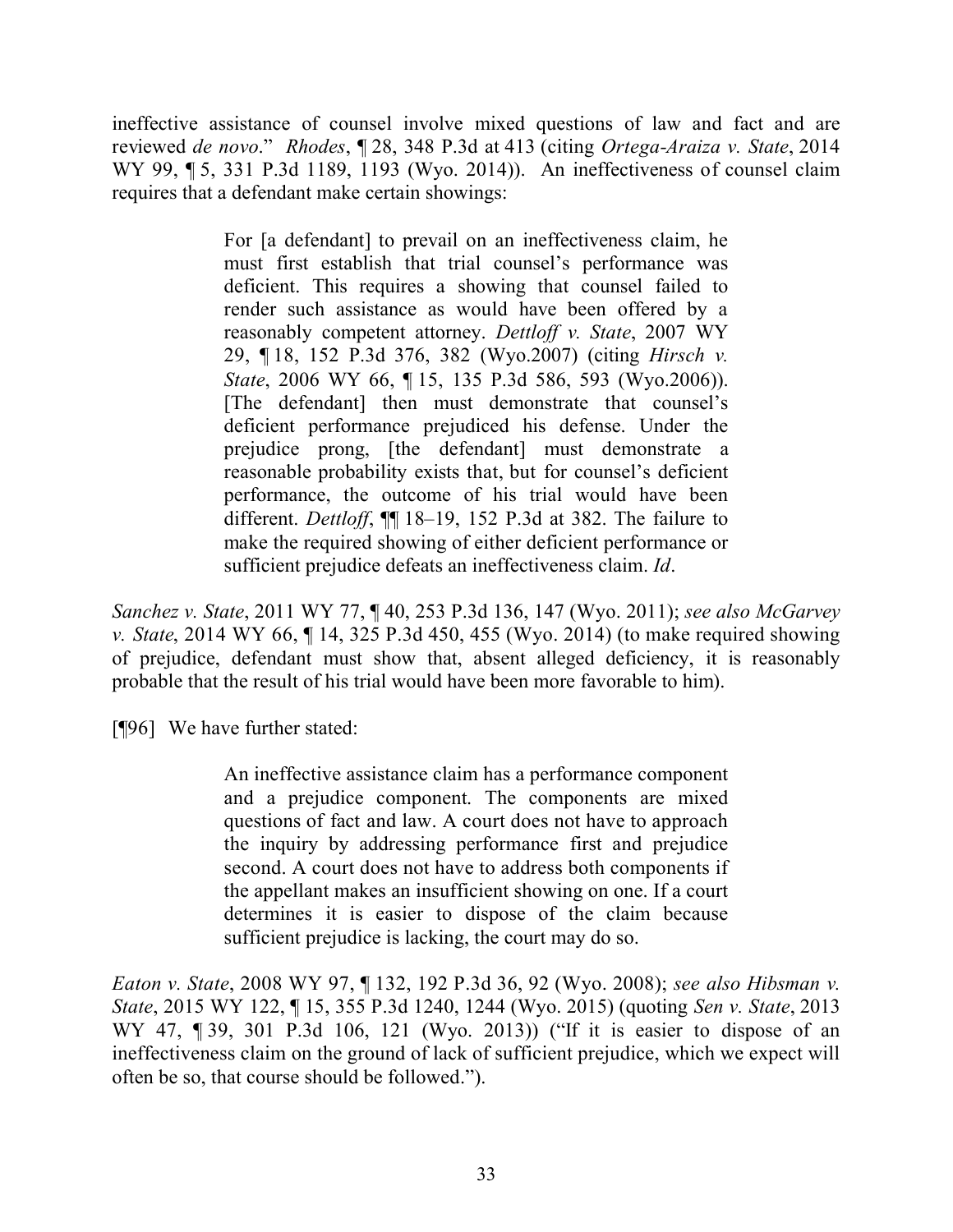[¶97] Mr. Castellanos argues that Defense Team One was ineffective because 1) the attorneys on the team lacked capital case training and experience; 2) the attorneys were unprepared at the arraignment hearing; 3) the attorneys failed to submit a mitigation letter to the prosecutor; and 4) the attorneys were unprepared for a hearing on their motion to disqualify the special prosecutor assigned to the case. We find it unnecessary to address the first prong of the ineffectiveness standard, whether Defense Team One's performance was deficient, because Mr. Castellanos has not established that he was prejudiced by any of these alleged deficiencies in Defense Team One's performance.

[¶98] In addressing prejudice, Mr. Castellanos alleges that Defense Team One's deficient performance caused delay which led to lost and stale evidence. In making this argument, Mr. Castellanos does not identify what evidence was lost or became stale or how it affected the outcome of his trial. With regard to the deficiencies in counsel's performance at the arraignment hearing and the hearing on the motion to disqualify, Mr. Castellanos fails altogether to allege any effect on the outcome of his trial. With respect to the failure of Defense Team One to submit a mitigation letter to the prosecutor, Mr. Castellanos offers only speculation that the submittal of such a letter may have allowed the case to proceed as a non-capital case and allowed counsel to focus more on his defense to the crime itself rather than mitigation for the penalty phase. Moreover, the argument is made without any identification of evidence the defense was unable to present as a result of its attention to the mitigation evidence.

[¶99] We have repeatedly stated that a claim of prejudice must be supported by more than bald assertions or speculation. *Galbreath v. State*, 2015 WY 49, ¶ 10, 346 P.3d 16, 20 (Wyo. 2015) (bald assertions that prejudice occurred insufficient to demonstrate prejudice); *Peterson v. State*, 2012 WY 17, ¶ 10, 270 P.3d 648, 653 (Wyo. 2012) ("In order to satisfy his burden of proving counsel rendered constitutionally ineffective assistance, [defendant] must provide more than mere speculation or equivocal inferences."). In this case, bald assertions and speculation are all Mr. Castellanos offers in the way of prejudice and we therefore reject his ineffective assistance of counsel claim.

# **III. Jury Selection Claim**

[¶100]In his final claim of error, Mr. Castellanos contends that the district court abused its discretion in denying Mr. Castellanos' challenges for cause against two jurors, forcing him to use peremptory challenges that he would otherwise have used on two other jurors who remained on the jury. We find no reversible error.

[¶101]Mr. Castellanos challenged Juror No. 392 and Juror No. 361 for cause based on statements they made during jury selection that suggested they would have difficulty imposing a life sentence rather than the death penalty if they found Mr. Castellanos guilty of first degree murder. Mr. Castellanos then used peremptory challenges to have both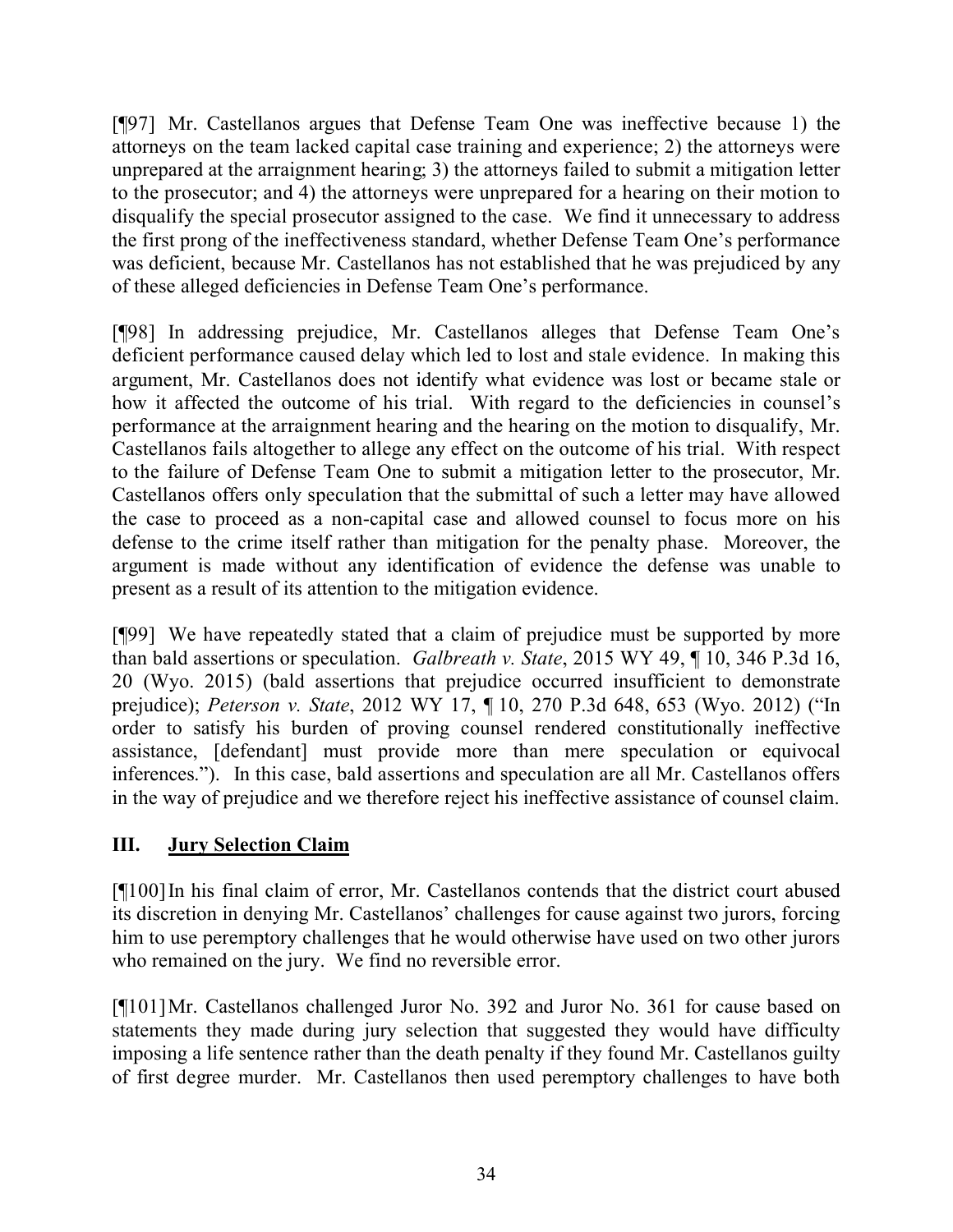jurors dismissed. After the jury was selected, counsel for Mr. Castellanos objected to the panel in the following exchange with the court:

> MS. OLSON: As Your Honor will recall, we raised challenges for cause to jurors 392, [name omitted]; 361 [name omitted]. \* \* \*

> > THE COURT: Uh-huh.

MS. OLSON: And with regard to those challenges, Your Honor, particularly with regard to [392 and 361], had those been granted, and I believe the record will bear out that both were good challenges based on death penalty and mitigation impaired situation, we did have two other jurors that we would have used peremptory challenges on, and were unable to do so because of the denial of those challenges.

THE COURT: Go ahead and name those jurors.

MS. OLSON: One of those was [name omitted], 153. While [153] gave very middle of the road answers to many of the questions, we were unfortunately but normally concerned that he has a wife who formerly worked in the District Attorney's Office here, and I believe the mother still works at the District Attorney's Office here, which is where physically Mr. Schafer's office, conference room, whatever he's using is located. So for those reasons, we would have stricken [153], but did not have the ability to do so in this situation.

We also would have stricken juror number 420, [name omitted]. We found [420's] answer to our repetitive questions to be not as we would like them to be with regard to his viewpoints on the death penalty, his ability to be very middle of the road and open to mitigation.

And so those two jurors, Your Honor, we would have stricken had the challenges to [361] and [392] been granted.

THE COURT: Very well.

MS. OLSON: So in that sense, we cannot accept the jury as a panel with this situation, Your Honor.

[¶102]We have articulated the following analysis and standard of review for jury selection claims:

> The test we apply to determine if a prospective juror should be dismissed for cause is whether or not that juror would be able to render a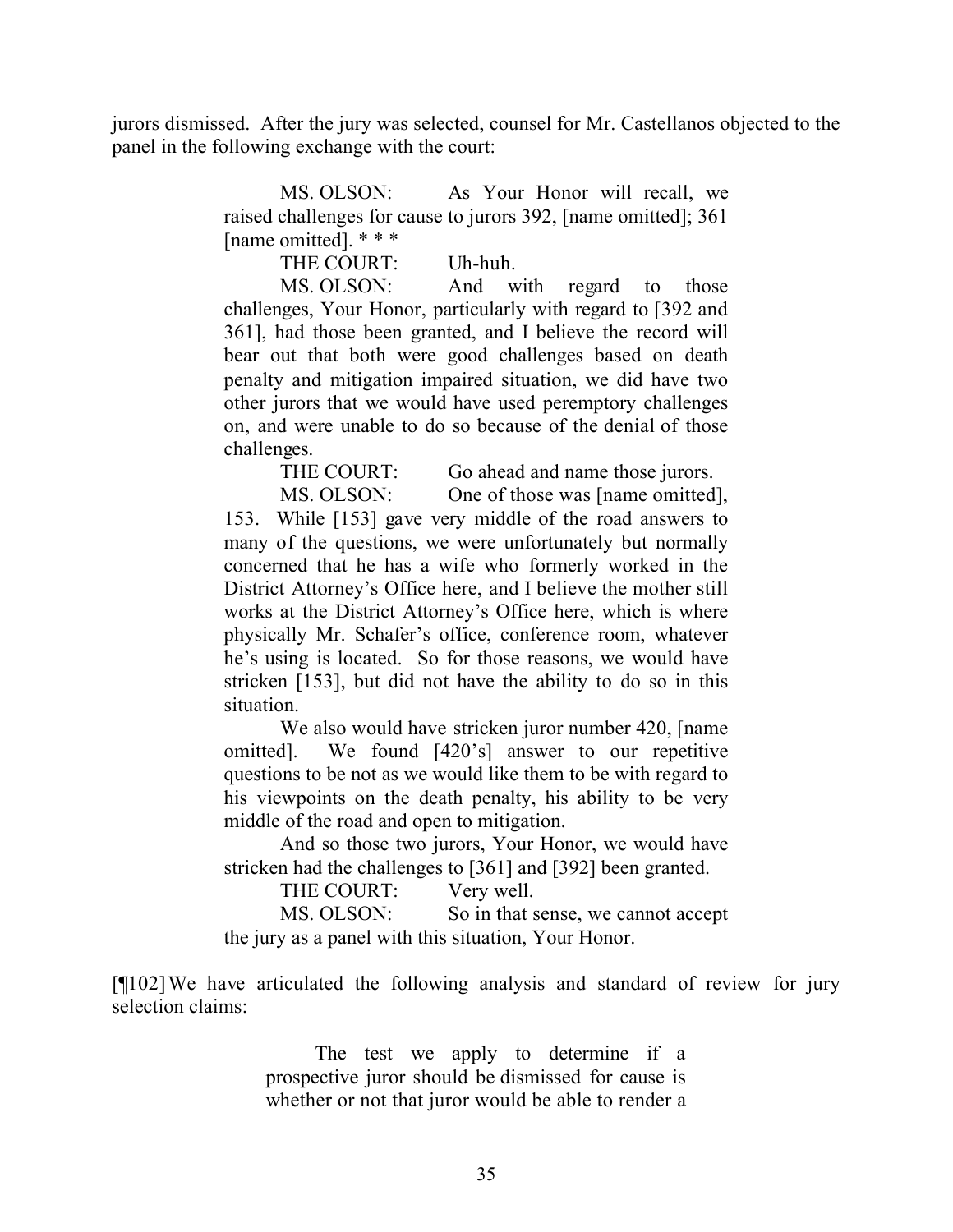fair and impartial verdict based upon the evidence adduced at trial and the court's instructions. *Kerns v. State*, 920 P.2d 632, 635 (Wyo.1996) (citing *Munoz v. State*, 849 P.2d 1299, 1302 (Wyo.1993)). The question of whether a juror is biased is a question of fact reserved for the trial court. *Id*.; *Jahnke v. State*, 682 P.2d 991, 1000 (Wyo.1984) [*overruled in part on other grounds by Vaughn v. State*, 962 P.2d 149 (Wyo.1998) ]. We review the trial court's decision for an abuse of discretion. *Kerns*, 920 P.2d at 635; *Munoz*, 849 P.2d at 1302.

*Klahn v. State*, 2004 WY 94, ¶ 9, 96 P.3d 472, 478 (Wyo.2004). We defer to the judgment of the district court because it can personally observe the demeanor of the jurors and the tenor of their responses. *Schwenke v. State*, 768 P.2d 1031, 1033 (Wyo.1989); *Summers v. State*, 725 P.2d 1033, 1041 (Wyo.1986). Even where a prospective juror has previously formed or stated an opinion as to the defendant's guilt, the ultimate question is whether the juror can set aside that opinion and impartially determine the case based upon the evidence. Wyo. Stat. Ann. § 7–11–106 (LexisNexis 2007); *Duke v. State*, 2004 WY 120, ¶ 23, 99 P.3d 928, 939 (Wyo.2004); *Klahn*, 2004 WY 94, ¶ 10, 96 P.3d at 479; *Sides v. State*, 963 P.2d 227, 231 (Wyo.1998).

*Carothers v. State*, 2008 WY 58, ¶ 4, 185 P.3d 1, 4 (Wyo. 2008).

[¶103]We have also addressed the circumstance where a challenge for cause of a juror is denied and a peremptory challenge is then used to dismiss the challenged juror:

> We hold that absent a showing of prejudice a defendant's use of peremptory challenge to cure a trial court's erroneous denial of a challenge for cause does not violate any statutory or constitutional right and cannot constitute reversible error.

*Klahn*, ¶ 21, 96 P.3d at 484.

[¶104]To show prejudice, a defendant must show that his use of a peremptory challenge to cure the denial of the challenge for cause was harmful error, meaning "there is a reasonable possibility that the verdict might have been more favorable to the defendant" if he had not been forced to so use the peremptory challenge. *Klahn*, ¶ 20, 96 P.3d at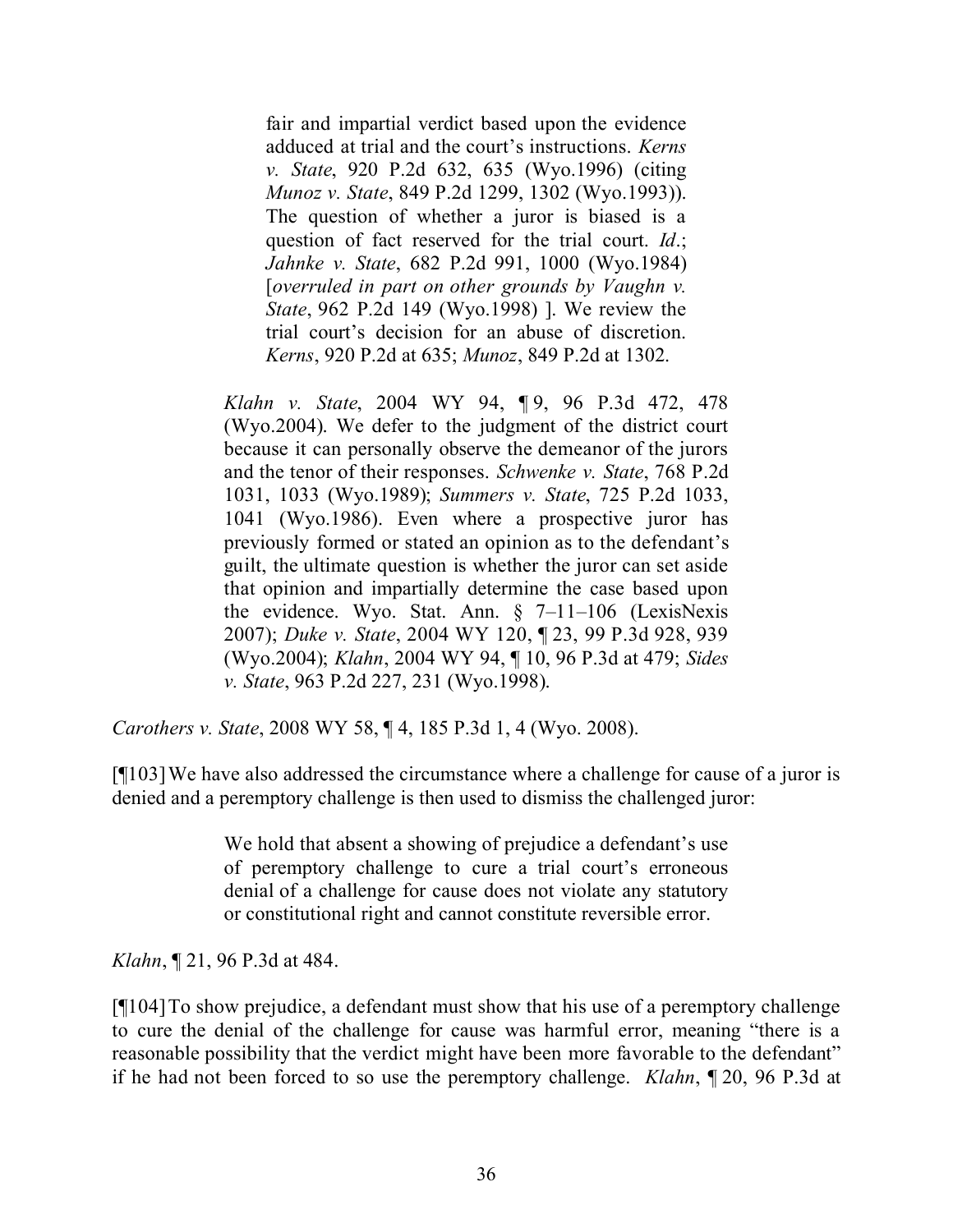483. To make that showing, the defendant must demonstrate "that the jury was not impartial and that he was denied a fair trial." *Id*., ¶ 20, 96 P.3d at 484.

[¶105]Mr. Castellanos has not made the showing required for reversible error. First, Mr. Castellanos passed both Juror No. 153 and Juror 420 for cause. We have recognized that this is certainly a strong indication of the jurors' impartiality:

> There is nothing in the record to indicate that any of the jurors who served on the panel were not qualified to serve. All of the jurors—including the two identified by Klahn as likely recipients of a peremptory challenge if he had had one available—were passed for cause. We find no abuse of discretion by the district court in those determinations. Since there is no demonstration by Klahn that the jury was not impartial and that he was denied a fair trial, he cannot meet his burden of showing harmful error[.]

[¶106]Additionally, with respect to Juror No. 420, Mr. Castellanos' stated concern was the juror's willingness to consider mitigation evidence. Given that the jury did not impose the death penalty, Mr. Castellanos' concerns did not come to pass and he suffered no harm from the presence of this juror on the jury.

[¶107]With respect to Juror No. 153, Mr. Castellanos alleges that his presence on the jury was harmful because Juror No. 153's wife used to work for the Laramie County District Attorney's Office and his mother still worked there, suggesting a potential bias, and he indicated on his jury questionnaire that according to what he had heard about the case, it sounded like Mr. Castellanos was guilty. Mr. Castellanos further points out that Juror No. 153 served as jury foreman, making his presence particularly harmful. We find these allegations insufficient to show that Juror No. 153 was unable to render a fair and impartial verdict.

[¶108]Juror No. 153's wife stopped working at the Laramie County District Attorney's Office in 2009, and his mother's current employment there is a tenuous connection on which to find bias. That connection is made even more tenuous by the fact that the Laramie County office was not prosecuting the case. The Natrona County District Attorney was serving as special prosecutor, and the Laramie County office simply had no role. With respect to Juror No. 153's statement on the jury questionnaire, his answers during *voir dire* alleviated concerns regarding his impartiality. He indicated that based on his background as an auditor, he tends "not to make a decision or form an opinion on something until I – until I see data or evidence to, you know, help me in that decision." He also responded that he did not expect Mr. Castellanos to prove anything to him when asked that question. Given this record, Mr. Castellanos has not shown that Juror 153 was unable to render a fair and impartial verdict.